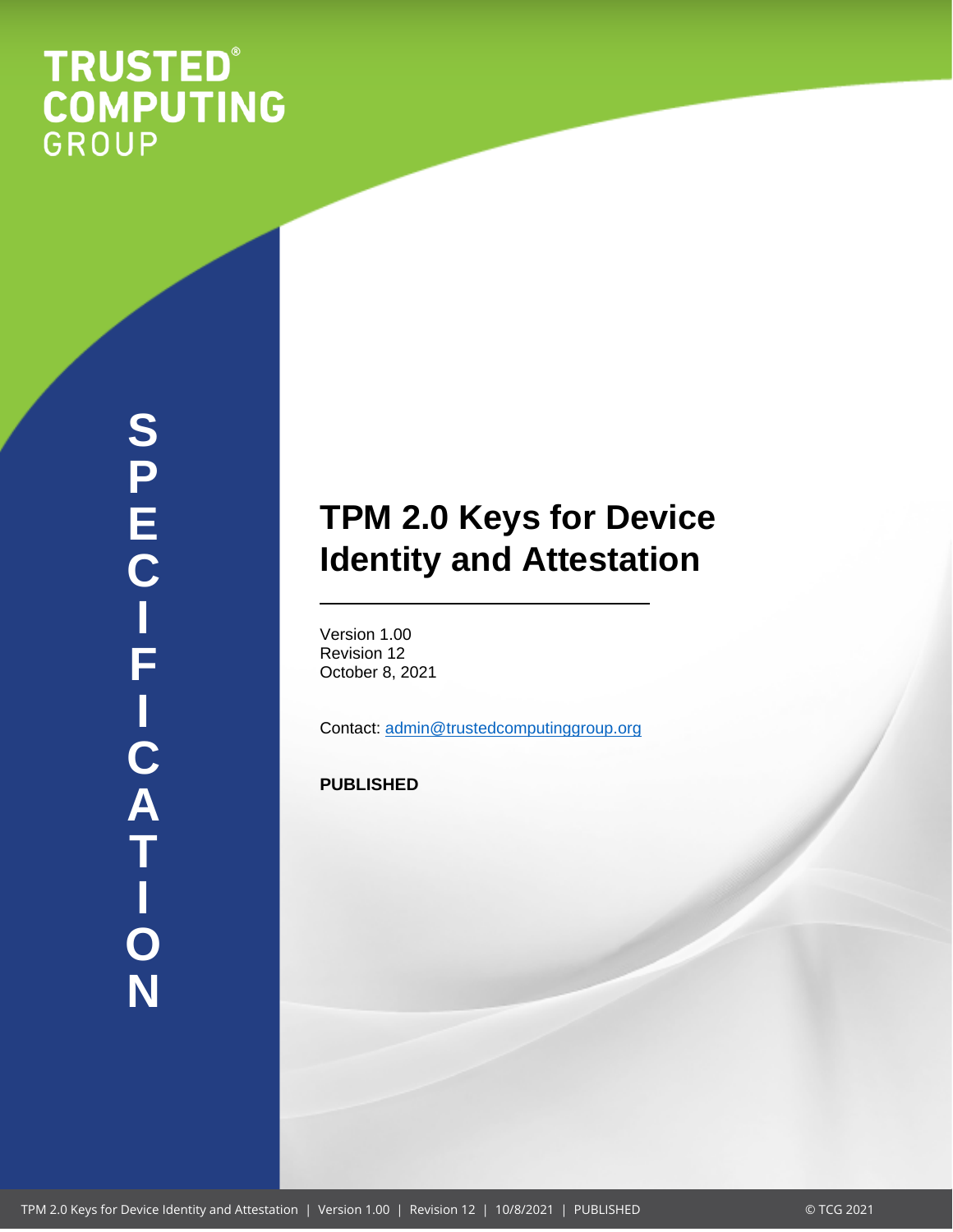# <span id="page-1-0"></span>**DISCLAIMERS, NOTICES, AND LICENSE TERMS**

THIS SPECIFICATION IS PROVIDED "AS IS" WITH NO WARRANTIES WHATSOEVER, INCLUDING ANY WARRANTY OF MERCHANTABILITY, NONINFRINGEMENT, FITNESS FOR ANY PARTICULAR PURPOSE, OR ANY WARRANTY OTHERWISE ARISING OUT OF ANY PROPOSAL, SPECIFICATION OR SAMPLE.

Without limitation, TCG disclaims all liability, including liability for infringement of any proprietary rights, relating to use of information in this specification and to the implementation of this specification, and TCG disclaims all liability for cost of procurement of substitute goods or services, lost profits, loss of use, loss of data or any incidental, consequential, direct, indirect, or special damages, whether under contract, tort, warranty or otherwise, arising in any way out of use or reliance upon this specification or any information herein.

This document is copyrighted by Trusted Computing Group (TCG), and no license, express or implied, is granted herein other than as follows: You may not copy or reproduce the document or distribute it to others without written permission from TCG, except that you may freely do so for the purposes of (a) examining or implementing TCG specifications or (b) developing, testing, or promoting information technology standards and best practices, so long as you distribute the document with these disclaimers, notices, and license terms.

Contact the Trusted Computing Group at www.trustedcomputinggroup.org for information on specification licensing through membership agreements.

Any marks and brands contained herein are the property of their respective owners.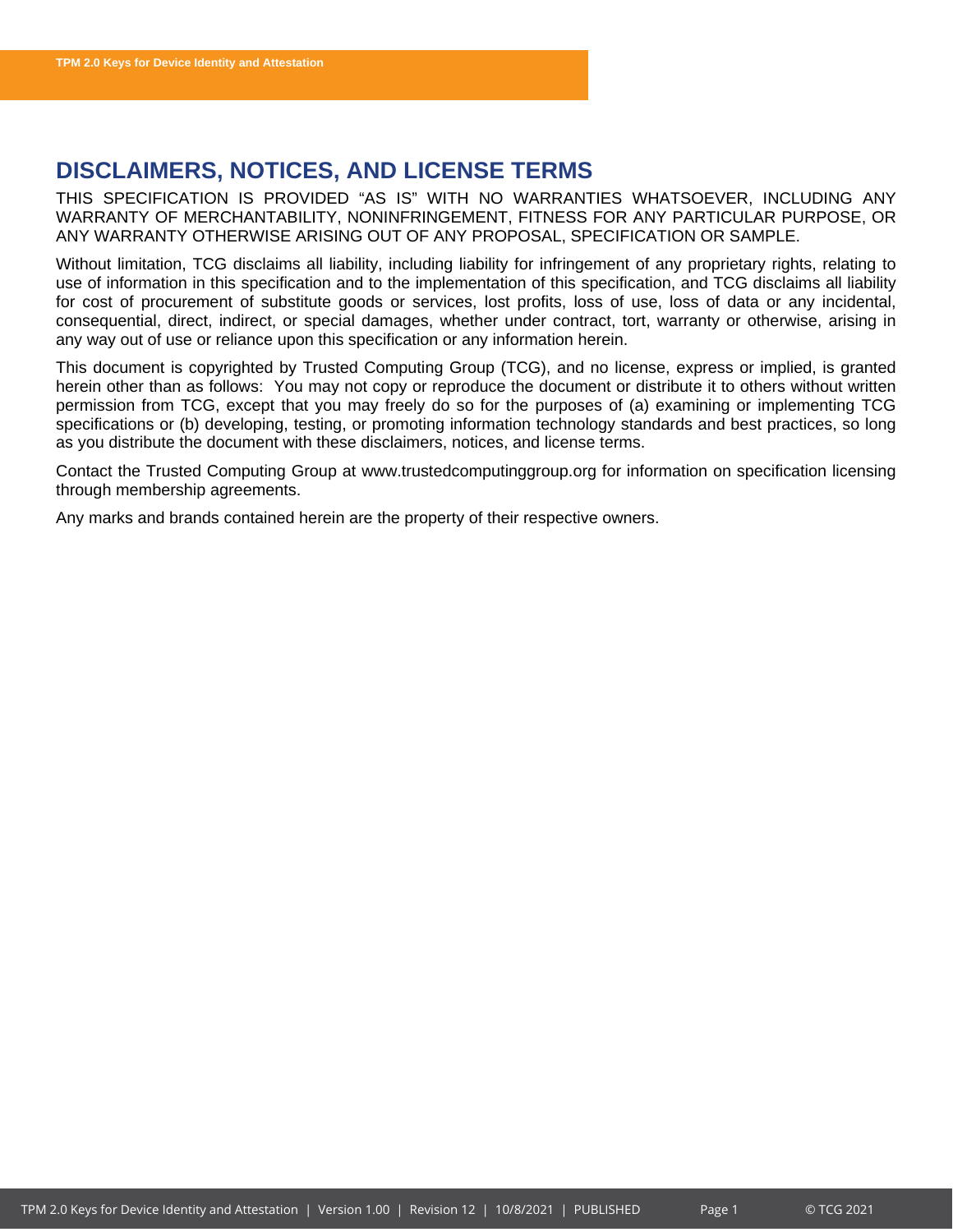# **CONTENTS**

| $\mathbf 1$    |      |  |  |
|----------------|------|--|--|
| $\overline{2}$ |      |  |  |
|                |      |  |  |
|                |      |  |  |
|                |      |  |  |
|                |      |  |  |
|                |      |  |  |
|                |      |  |  |
|                |      |  |  |
|                |      |  |  |
| 3              |      |  |  |
|                |      |  |  |
|                |      |  |  |
|                |      |  |  |
|                |      |  |  |
|                |      |  |  |
|                |      |  |  |
|                |      |  |  |
|                |      |  |  |
|                |      |  |  |
|                | 3.10 |  |  |
|                | 3.11 |  |  |
| $\overline{4}$ |      |  |  |
|                |      |  |  |
|                |      |  |  |
| 5              |      |  |  |
|                |      |  |  |
|                |      |  |  |
|                |      |  |  |
|                |      |  |  |
|                |      |  |  |
|                |      |  |  |
|                |      |  |  |
|                |      |  |  |

Page 2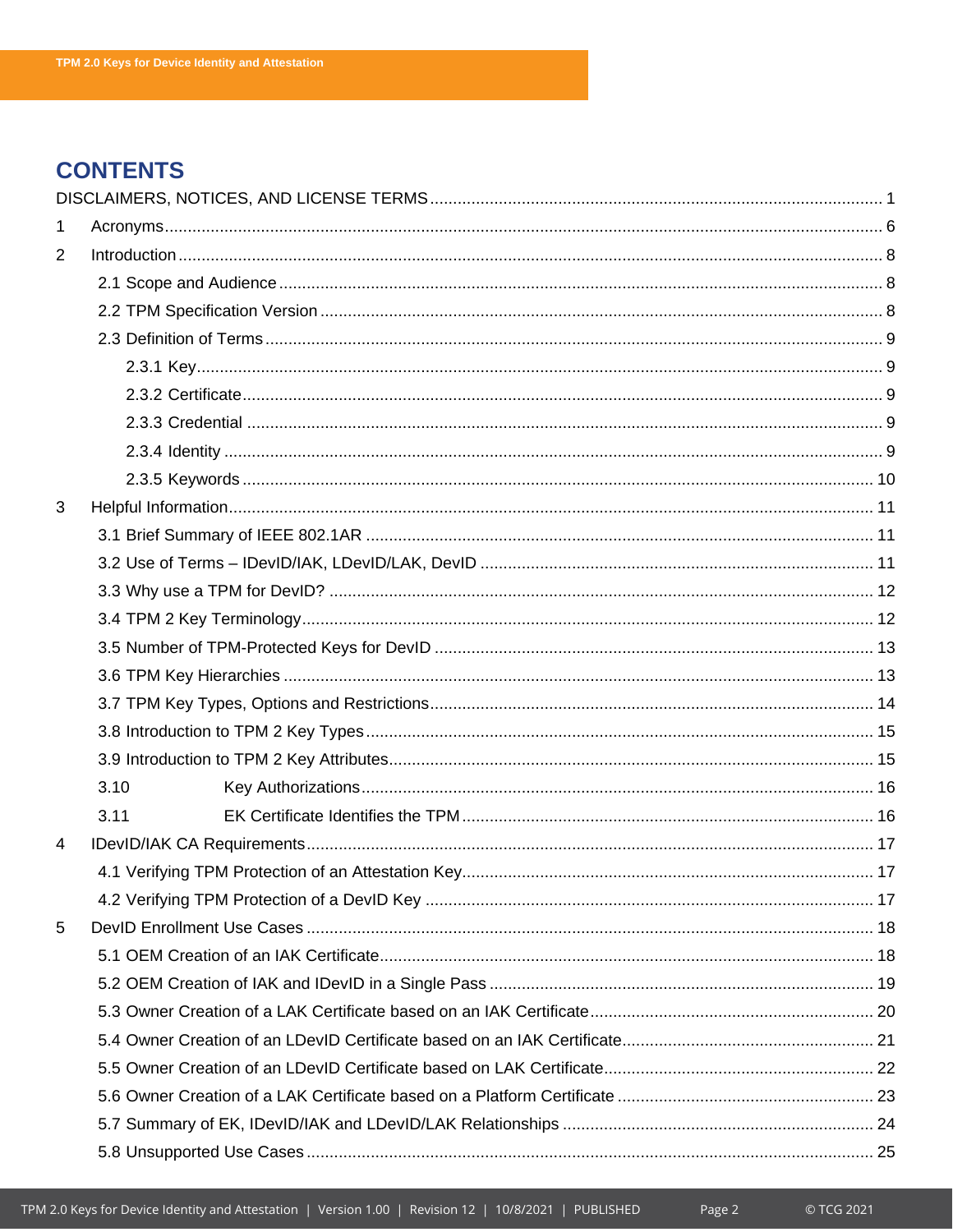| 6              |  |
|----------------|--|
|                |  |
|                |  |
|                |  |
|                |  |
|                |  |
|                |  |
|                |  |
|                |  |
|                |  |
|                |  |
|                |  |
|                |  |
|                |  |
|                |  |
|                |  |
|                |  |
|                |  |
|                |  |
|                |  |
|                |  |
| $\overline{7}$ |  |
|                |  |
|                |  |
|                |  |
|                |  |
|                |  |
|                |  |
|                |  |
|                |  |
|                |  |
|                |  |
|                |  |
|                |  |
|                |  |
|                |  |
|                |  |

Page 3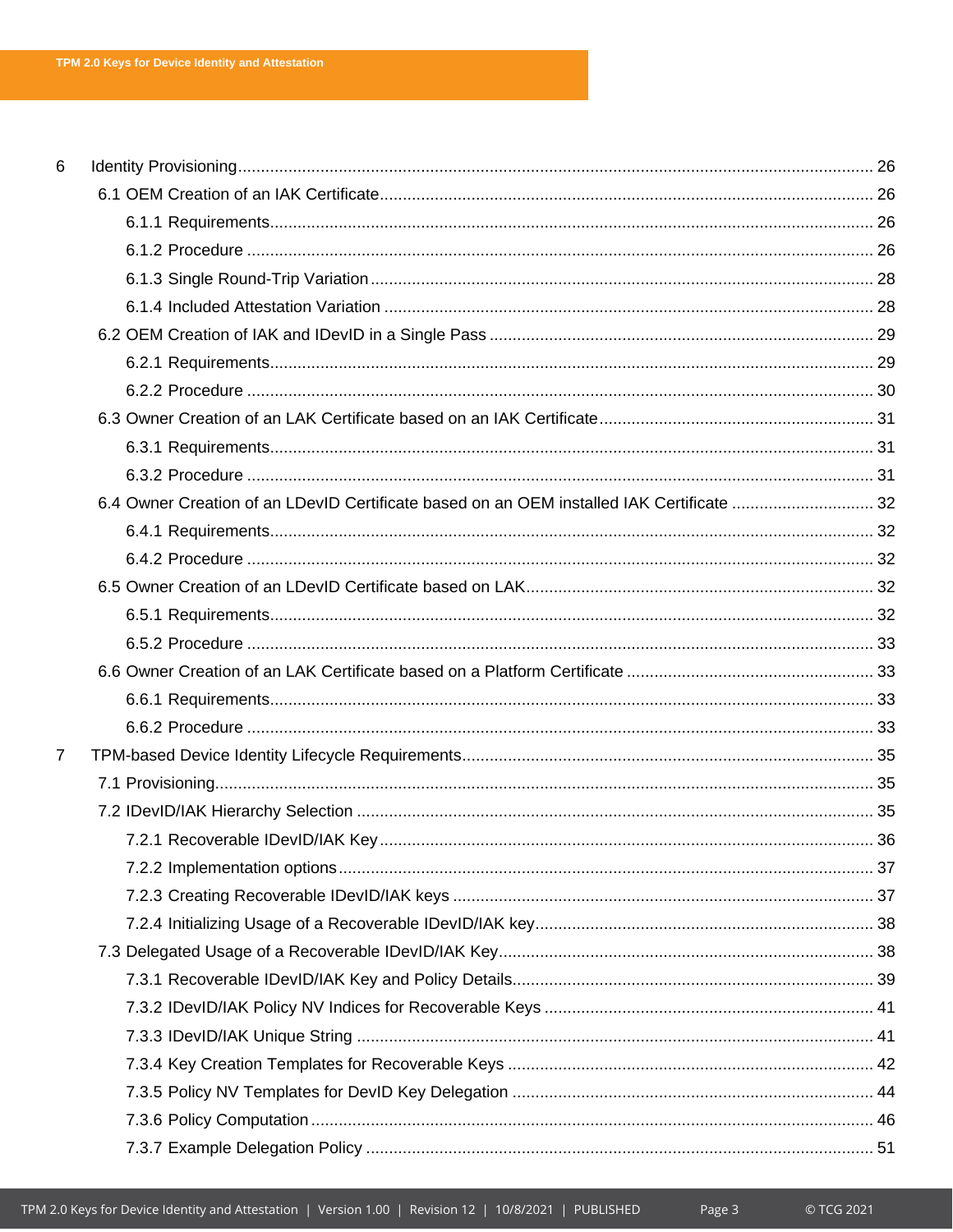| 8               |      |  |  |
|-----------------|------|--|--|
|                 |      |  |  |
|                 |      |  |  |
| 9               |      |  |  |
| 10 <sup>1</sup> |      |  |  |
|                 | 10.1 |  |  |
|                 |      |  |  |
|                 |      |  |  |
|                 |      |  |  |
|                 | 13.1 |  |  |
|                 | 13.2 |  |  |
|                 |      |  |  |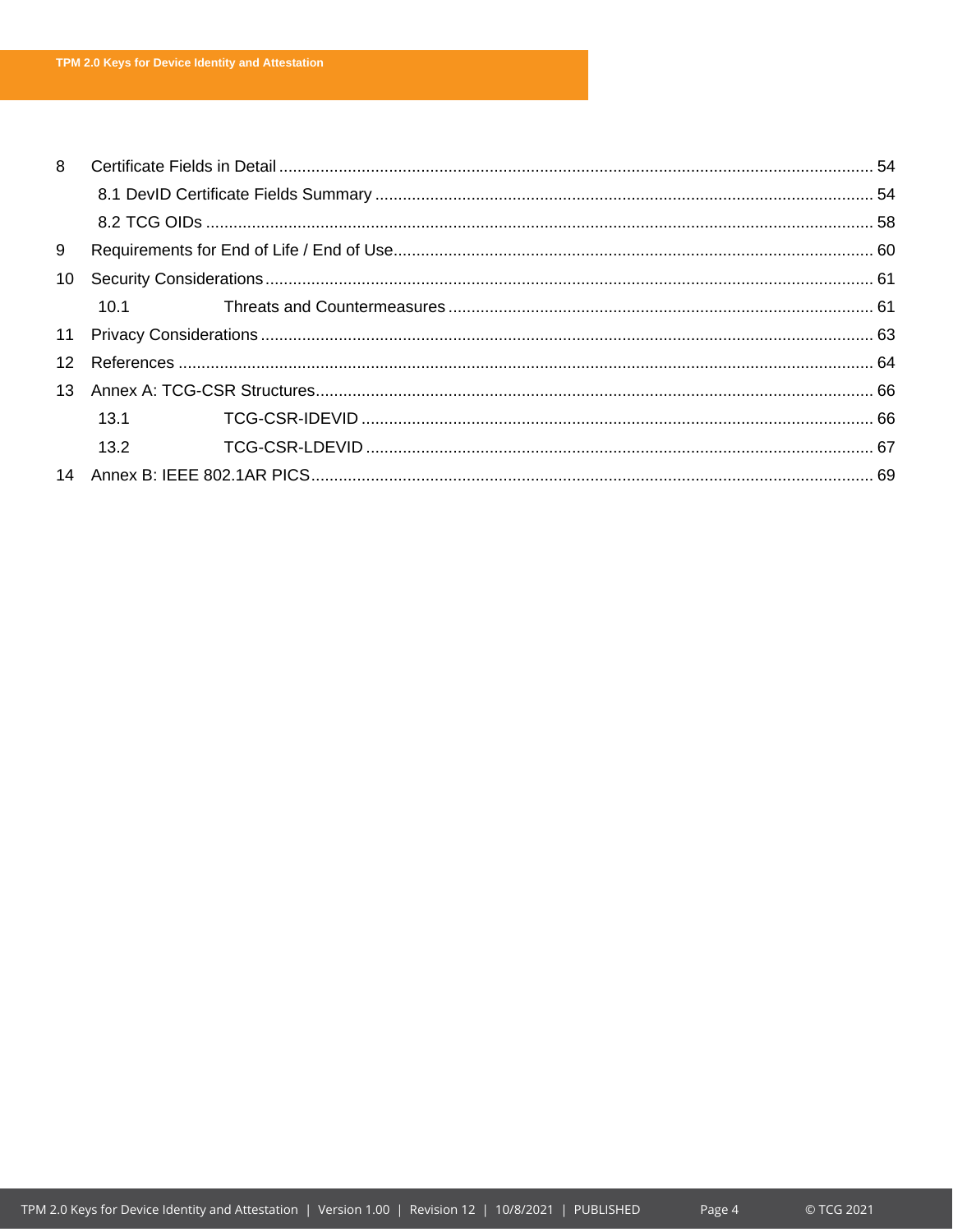# **Acknowledgements**

The TCG wishes to thank those members and others who contributed to this specification.

Carolin Baumgartner (Co-chair) Monty Wiseman (Co-chair) General Electric Tom Laffey (Editor, Co-chair) **Hewlett Packard Enterprise** Graeme Proudler and Communications of Graeme Proudler<br>
Henk Birkholz<br>
Graeme Proudler<br>
Graeme Proudler Dave Challener<br>Michael Eckel Michael Eckel Huawei Technologies Ken Goldman **IBM** Bill Jacobs Cisco Systems Stanley Potter **Network** Stanley Potter **Network** Channel Channel United States Government Bill Sulzen Cisco Systems Ludovic Jacquin **Hewlett Packard Enterprise** Ned Smith<br>Chris Fenner Nederlands and Schris Henrich Intel<br>Microsoft Chris Fenner<br>Davide Rutigliano Brandon Weeks Google

**Name**<br> **Affiliation**<br> **Carolin Baumgartner (Co-chair)**<br> **Affiliation**<br> **Affiliation** Fraunhofer SIT<br>JHU/APL Juniper Networks **United States Government** Politecnico Di Milano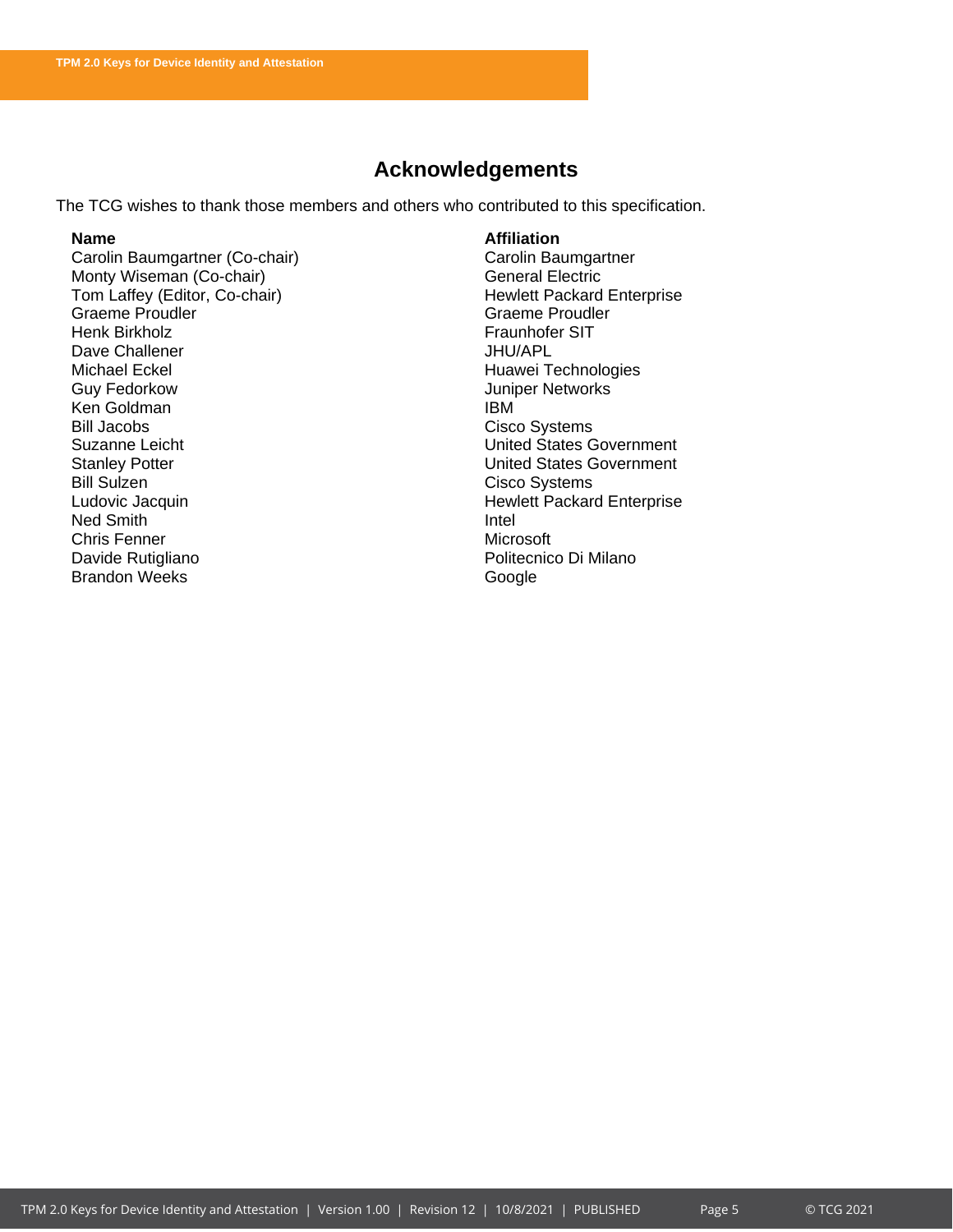# <span id="page-6-0"></span>**1 Acronyms**

| <b>AIK</b>     | Attestation Identity Key, a TPM 1.2 key type                                            |
|----------------|-----------------------------------------------------------------------------------------|
| AK             | Attestation Key. A key that can sign TPM-internal data                                  |
| ASN.1          | <b>Abstract Syntax Notation One</b>                                                     |
| <b>Binding</b> | A cryptographic link between items, e.g. a certificate and key to a device by means     |
|                | of a CA signature.                                                                      |
| <b>BIOS</b>    | Basic Input/ Output System                                                              |
| CA             | <b>Certificate Authority</b>                                                            |
| CP             | <b>Certificate Policy</b>                                                               |
| <b>CPS</b>     | <b>Certificate Practice Statement</b>                                                   |
| <b>CSR</b>     | <b>Certificate Signing Request</b>                                                      |
| <b>DER</b>     | <b>Distinguished Encoding Rules</b>                                                     |
| <b>DOS</b>     | <b>Denial Of Service</b>                                                                |
| DevID          | A Device IDentity certificate. Refer also to IDevID and LDevID.                         |
| <b>ECDSA</b>   | Elliptic Curve Digital Signature Algorithm                                              |
| EH             | <b>TPM Endorsement Hierarchy</b>                                                        |
| EK             | <b>Endorsement Key</b>                                                                  |
| <b>HMAC</b>    | Hashed Message Authentication Code                                                      |
| <b>IAK</b>     | An OEM or Manufacturer provided AK Key and certificate. The IAK certificate             |
|                | contains the public attestation key and the certificate subject matches the IDevID      |
|                | certificate.                                                                            |
| <b>IDevID</b>  | An Initial (factory installed) Device IDentity certificate                              |
| <b>IEEE</b>    | Institute of Electrical and Electronic Engineers                                        |
| <b>IETF</b>    | Internet Engineering Task-Force                                                         |
| <b>IKE</b>     | Internet Key Exchange                                                                   |
| <b>IPSec</b>   | <b>Internet Protocol Security</b>                                                       |
| Local CA       | A CA that issues LDevID certificates. This is typically an Enterprise or delegated      |
|                | CA and is not an OEM CA.                                                                |
| <b>LAK</b>     | Local Attestation Key or Certificate. A field-installed certificate containing a public |
|                | attestation key, with the certificate subject matching the LDevID certificate           |
| LDevID         | A Locally significant (field-installed) Device IDentity certificate                     |
| <b>KDF</b>     | Key Derivation Function                                                                 |
| <b>MITM</b>    | Man-In-The-Middle                                                                       |
| <b>OEM</b>     | <b>Original Equipment Manufacturer</b>                                                  |
| <b>OID</b>     | <b>Object IDentifier</b>                                                                |
| <b>PCR</b>     | Platform Configuration Register, a TPM resource                                         |
| <b>PH</b>      | <b>TPM Platform Hierarchy</b>                                                           |
| <b>PICS</b>    | Protocol Implementation Compliance Statement (from IEEE 802.1AR)                        |
| <b>PKCS</b>    | Public Key Cryptographic Standard                                                       |
| <b>PKI</b>     | Public Key Infrastructure                                                               |
| <b>PKINIT</b>  | Public Key Cryptography for Initial Authentication in Kerberos                          |
| <b>POP</b>     | Proof-Of-Possession                                                                     |
| <b>RA</b>      | Registration Authority. A front-end to a CA.                                            |
| <b>RFC</b>     | <b>IETF Request For Comment</b>                                                         |
| <b>RNG</b>     | Random Number Generator                                                                 |
| <b>RSA</b>     | Rivest, Shamir, Adleman public key cryptosystem                                         |
| <b>SH</b>      | <b>TPM Storage Hierarchy</b>                                                            |
| <b>SRK</b>     | Storage Root Key, a TPM key type                                                        |
| <b>TCG-CSR</b> | A Device Identity CSR that includes TCG-specific OIDs and data                          |
| <b>TLS</b>     | <b>Transport Layer Security</b>                                                         |
| <b>TPM</b>     | <b>Trusted Platform Module</b>                                                          |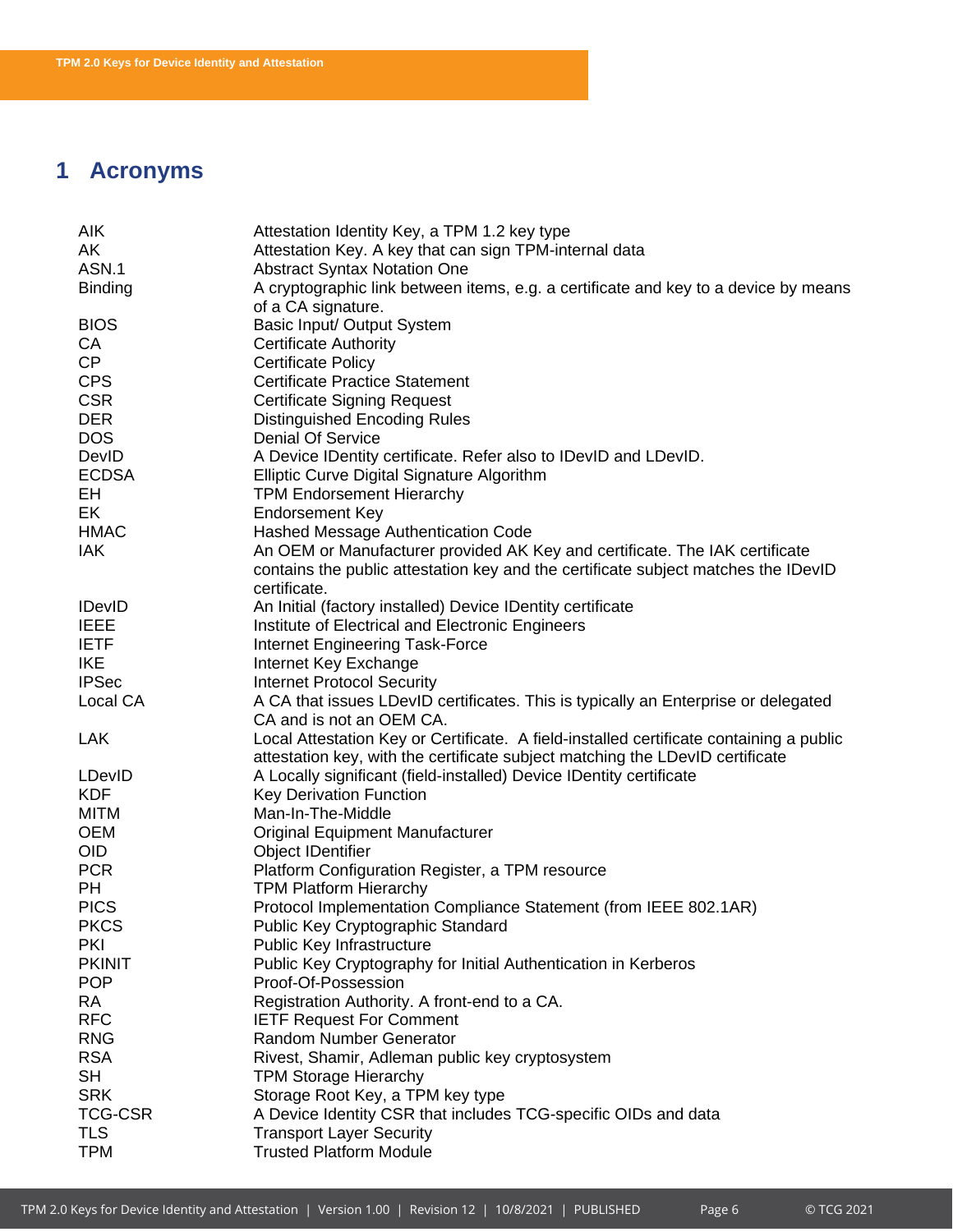TSS TPM Software Stack URI Uniform Resource Identifier URL Uniform Resource Locator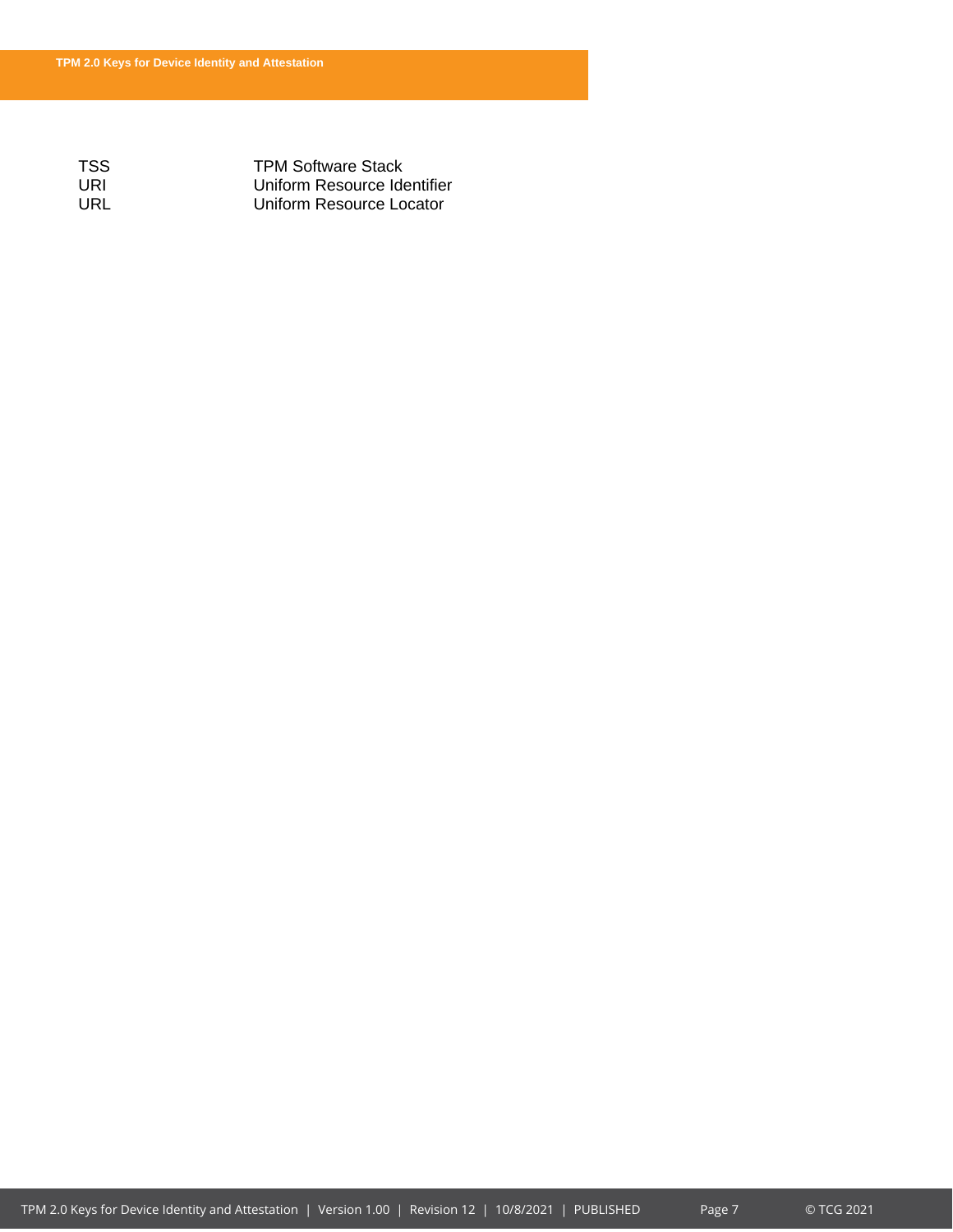# <span id="page-8-0"></span>**2 Introduction**

# <span id="page-8-1"></span>**2.1 Scope and Audience**

This specification applies the IEEE Standard for Local and Metropolitan Area Networks, Secure Device Identity (802.1AR) [1] device identity module definition and formatting to keys protected by a TPM 2.

Secure device identities ("DevIDs") that are not easily spoofed or copied from memory or storage are of paramount importance in secure network deployments. This specification assumes an intention to protect Device Identities (as defined below) against any compromise that could lead to a "lying endpoint". Digital identity certificates are assigned to a single entity and must not be transferrable. This specification describes methods for remotely proving key attributes that are expected to be performed by a Certification Authority.

A TPM has capabilities to protect keys against compromise and misuse over a product's lifetime. This specification addresses ways to incorporate TPM 2 created keys into solutions that protect device identities and help prevent a "lying endpoint". It addresses how the resulting device identities interface with, and are represented within, an existing public key infrastructure.

Proving that a key belongs to a specific device (or platform) requires binding of that key to the device's TPM using carefully constructed protocols. By signing IDevID certificates, an OEM CA makes an assertion that is a primary security dependency for later DevID certificate creation. OEM signed certificates are definitive evidence to applications that need proof that a key belongs to a specific device.

This specification applies only to TPM 2 [2]. (For TPM 1.2, refer to the TCG Specification "TPM Keys for Platform Identity for TPM 1.2" [3].) This specification addresses which TPM hierarchies and keys are to be used, how they are reflected in an X.509 [4] certificate and how consuming parties will be able to recognize and use device identities to authenticate to a network using existing authentication protocols.

This specification acknowledges that various certificates using TPM 1.2 may already exist. Every effort is made to maintain compatibility and use of existing certificates and relying party functionality. However, TPM 2 introduces cryptographic agility to the TPM library with the suite of available cryptographic algorithms expanded beyond those supported by TPM 1.2. The cryptographic options available with TPM 2 are expected to change over time. Other than implicitly recognizing this ongoing change process, it is a goal of this specification that no new requirements be imposed on a relying party, thereby allowing TPM based certificates to be used wherever a digital certificate is used in common protocol practice.

Architects, designers, developers, and technologists interested in the development, deployment, and interoperation of trusted systems will find this document essential when making use of TPM based keys within certificate structures and across enterprise networks as identities for devices. This specification refers to TPM commands only and is expected to be useful to implementers of a TPM Software Stack (TSS) or to other software developers writing software directly interfacing to the TPM. For higher level interfaces, consult the TCG TSS Specification [5].

Before reading this document, the reader should review and understand the IEEE 802.1AR standard as published in [1].

Note that placing a TPM in a product does not imply that the product must be provisioned with IDevID certificates. The need for IDevID provisioning is both product and use case dependent.

# <span id="page-8-2"></span>**2.2 TPM Specification Version**

This specification assumes use of a TPM 2 compliant to revision of TPM 2.0 Library Specification Rev 1.38 or later. For purposes of illustration, this specification will refer to TPM 2.0 Library Specification, Rev 1.38 [2] when making reference to the TPM Specification.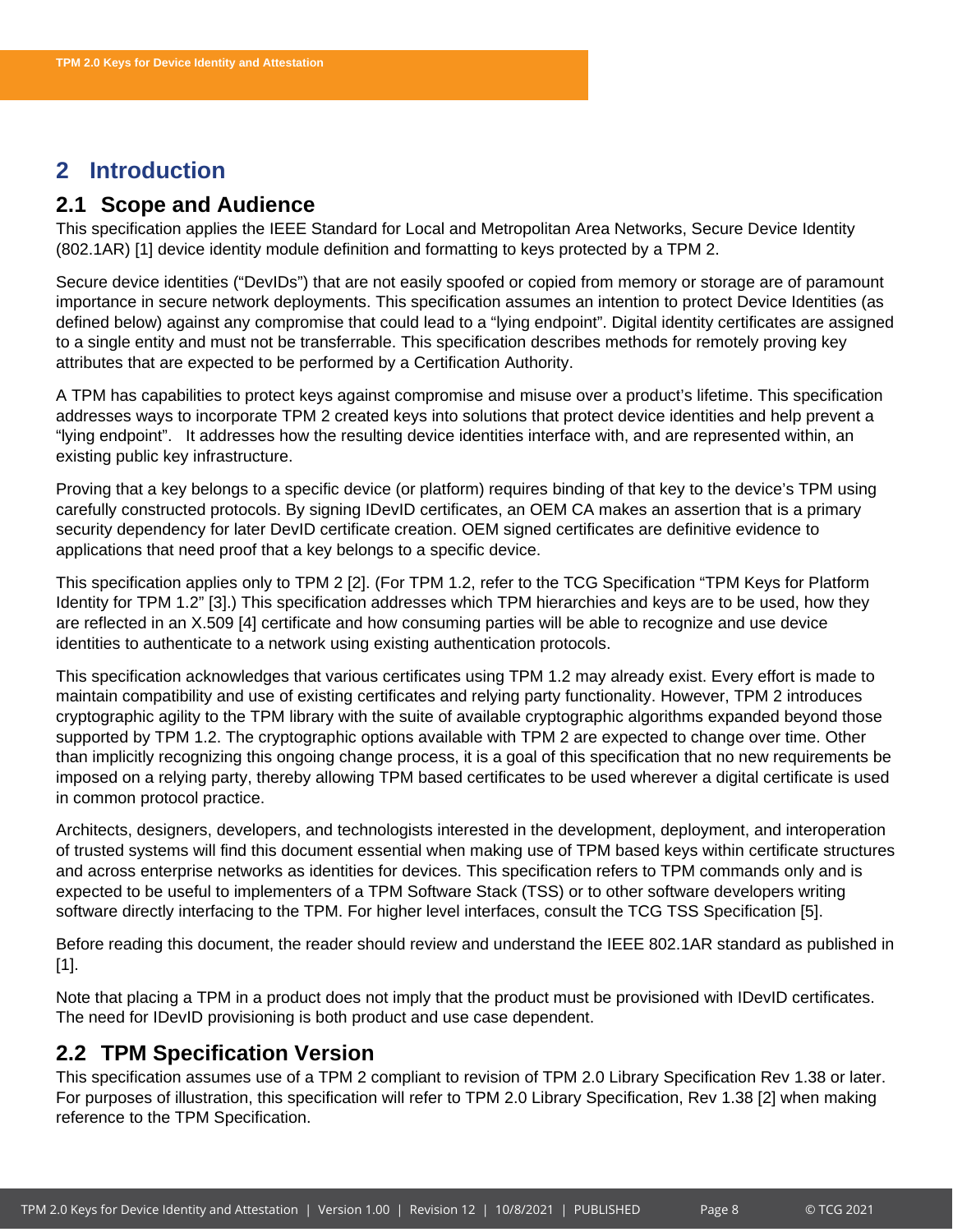# <span id="page-9-0"></span>**2.3 Definition of Terms**

This section defines terms used in the context of this specification.

Acronyms are explained in section [1.](#page-6-0)

### <span id="page-9-1"></span>**2.3.1 Key**

When used in this document, the term "key" will often refer to the public key of an asymmetric key pair, either RSA or ECC. Where the private key is being referred to, the term private key will be used. Where a symmetric key is being referred to, the term symmetric key will be used.

### <span id="page-9-2"></span>**2.3.2 Certificate**

When used in this document, a certificate is an X.509v3 digital certificate. A certificate includes a public key (or "key" as described above), data about the "subject" (identity) conveyed and a signature over the entire structure signed by some entity. Digital certificates, as used here, are ASN.1 structures assembled using DER encoding rules.

An entity validating a certificate will generally need a chain of certificates in order to verify a chain of trust to a trust anchor—often a root certificate. When discussing this chain, the term "certificate chain" will be used. Otherwise the chain is assumed to be present but not in scope for the current discussion.

### <span id="page-9-3"></span>**2.3.3 Credential**

When used in this document, a credential is a combination of a private key, accessible for the required purpose (e.g. creating a signature) and a certificate, which binds the corresponding public key to a subject (identity) by means of a signature. Thus an entity that has a credential is able to present a certificate as well as use the key to prove that they possess the corresponding private key, usually to perform authentication.

A private key without a certificate is not a credential. A certificate without the corresponding private key is not a credential.

This definition is consistent with that used in IEEE 802.1AR [1], section 6.4, Trust Model.

### <span id="page-9-4"></span>**2.3.4 Identity**

When used in this document, an identity is the combination of the X.509 certificate fields Subject and subjectAltName in a certificate issued to a device.

Identities are unique within the scope of the Certificate Authority signing the certificate. Additionally, in an IDevID/IAK, each of Subject and subjectAltName SHOULD independently be unique in the scope of the Certificate Authority. This allows flexibility in creating a unique LDevID/LAK derived from an IDevID/IAK.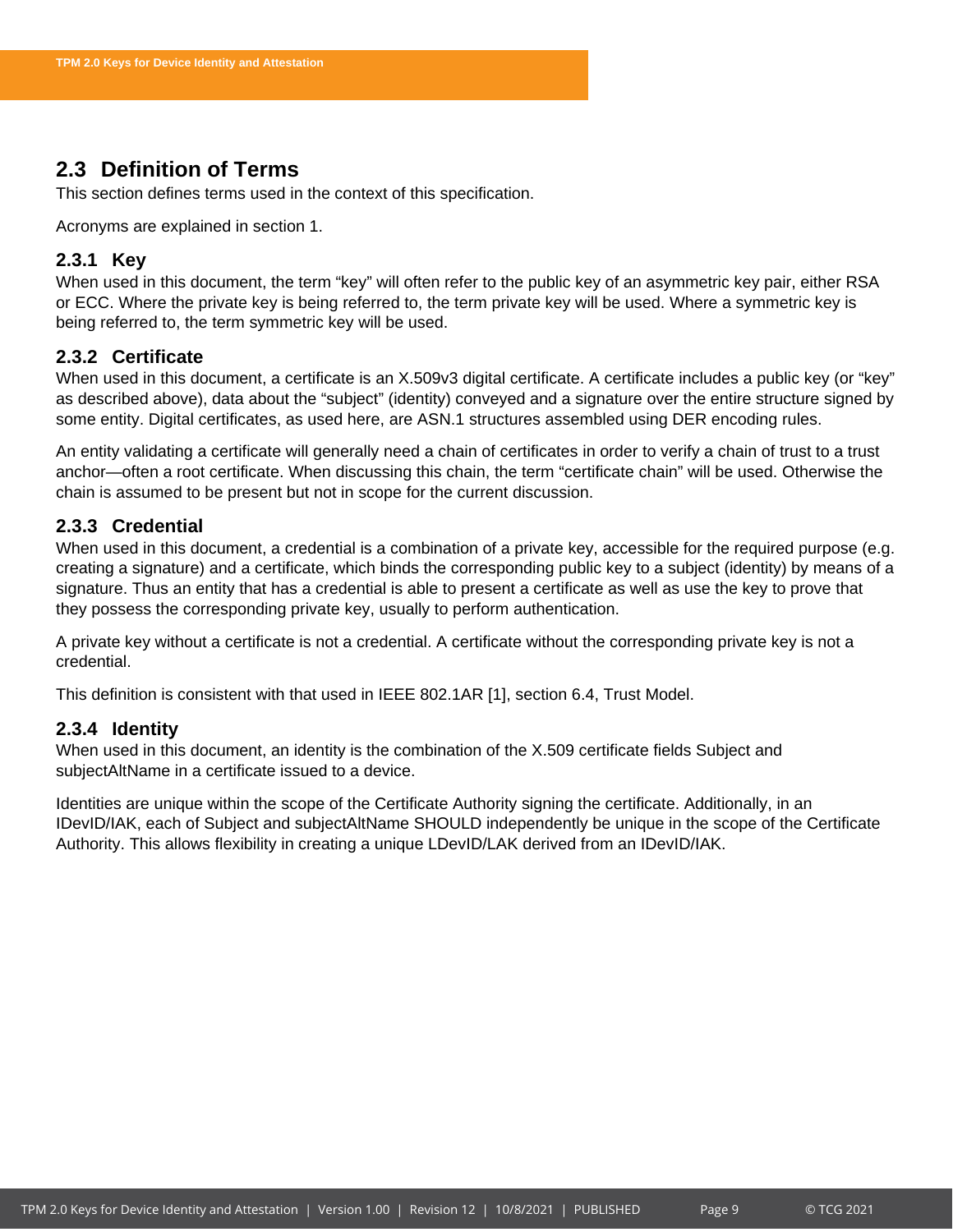### <span id="page-10-0"></span>**2.3.5 Keywords**

The key words "MUST", "MUST NOT", "REQUIRED", "SHALL", "SHALL NOT", "SHOULD", "SHOULD NOT", "RECOMMENDED", "MAY", and "OPTIONAL" in this document are to be interpreted as described in RFC 2119 [6].

Please note a very important distinction between different sections of text throughout this document. There are two distinctive kinds of text: informative comment and normative statements. Because most of the text in this specification will be of the kind normative statements, the authors have informally defined it as the default and, as such, have specifically called out text of the kind informative comment. They have done this by flagging the beginning and end of each informative comment and highlighting its text in gray. This means that unless text is specifically marked as of the kind informative comment, it can be considered a kind of normative statements.

### **EXAMPLE: Start of informative comment**

This is the first paragraph of 1–n paragraphs containing text of the kind *informative comment* ...

This is the second paragraph of text of the kind *informative comment* ...

This is the nth paragraph of text of the kind *informative comment* ...

To understand the TCG specification the user must read the specification. (This use of MUST does not require any action).

### **End of informative comment**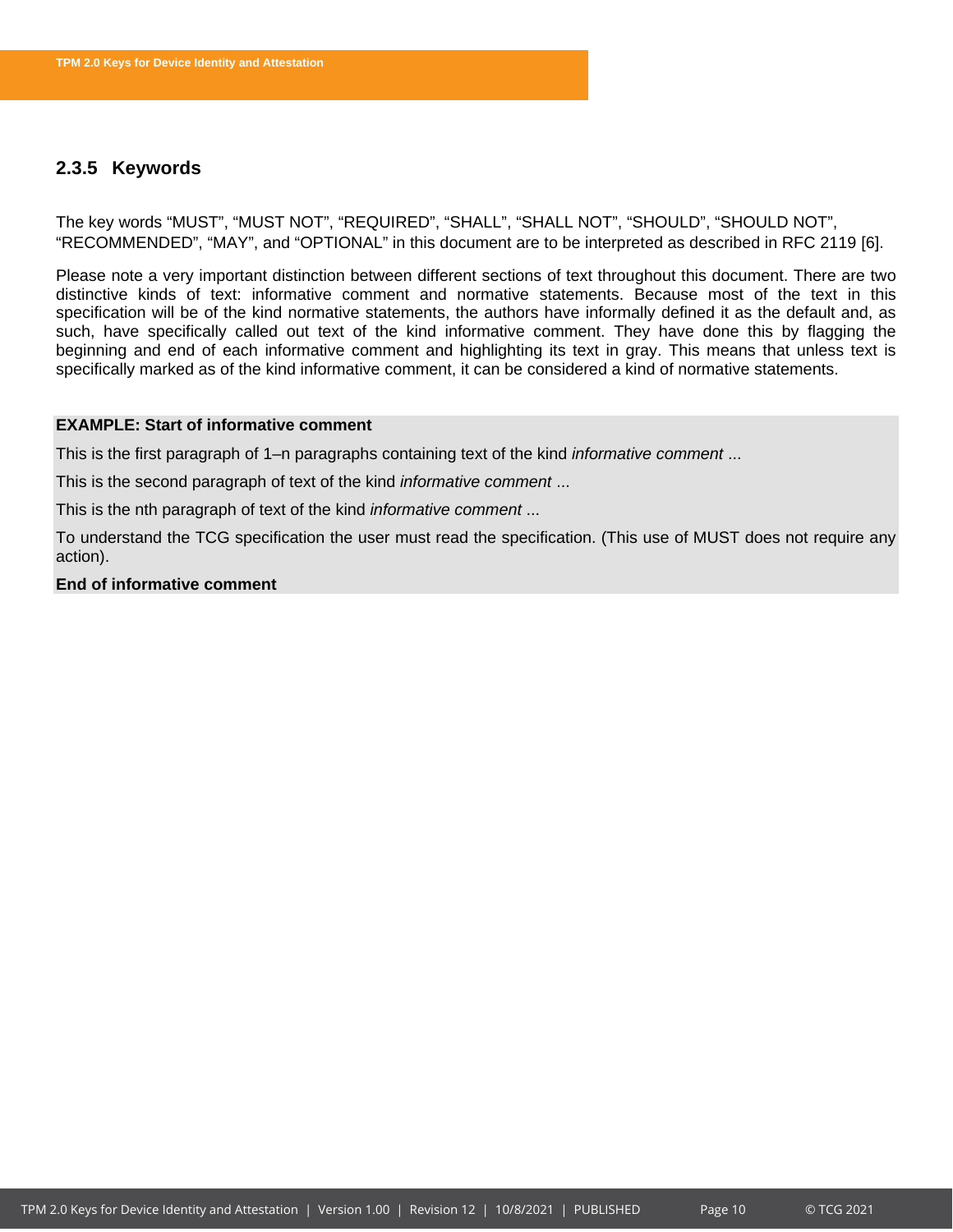# <span id="page-11-0"></span>**3 Helpful Information**

# <span id="page-11-1"></span>**3.1 Brief Summary of IEEE 802.1AR**

### **Start of informative comment**

The IEEE 802.1 working group defined the IEEE 802.1AR Standard for Local and Metropolitan Area Networks Secure Device Identity [1]. That standard defines a per-device unique identity installed at manufacturing time and used subsequently in device-to-device authentication exchanges. This standards-based device identity can also be coupled in multiple ways with user identification.

The 802.1AR standard defines a secure device identifier (DevID) as "an identifier that is cryptographically bound to a device". It further specifies:

the Identifier consists of:

an X.509 public key certificate, containing

a globally unique-per-device identity, and bound to

a unique-per-device secret (private key) capable of creating a signature

management and cryptographic binding of a device to its identity

the relationship between an initially installed identity and subsequent locally significant identities, and

interfaces and methods for use of DevIDs with existing and new provisioning and authentication protocols

The 802.1AR specification also specifies a conceptual DevID module containing a service interface, storage holding a DevID secret and certificate, secure hashing functions, a random number generator (RNG) and asymmetric cryptographic functions.

### **End of informative comment**

# <span id="page-11-2"></span>**3.2 Use of Terms – IDevID/IAK, LDevID/LAK, DevID**

### **Start of informative comment**

The 802.1AR standard defines two Device Identity (DevID) types, depending on the CA signing the issued certificates and expectations for certificate lifetimes.

The initially installed identity is defined as an IDevID/IAK ("I" for initial) and is installed by the product OEM. The IDevID credential is intended to be usable for the life of the product. The IDevID/IAK is expected to be created at device manufacturing time.

On the other hand, owner-created and signed identities are named LDevID & LAK ("L" for local). LDevID/LAK credentials may "overlay" IDevID/IAK credentials, thereby replacing IDevID with LDevID in operation. Alternatively, IDevID/IAK and LDevID/LAK may be used for different purposes. LDevID/LAK certificates are not expected to be long-lived certificates. LDevID/LAK credentials are expected to be removed when a device is "zeroized" or is at its end of life.

Where the distinction of which CA signs the certificate is inconsequential, this specification uses DevID as a general term to mean any of IDevID/IAK or LDevID/LAK.

The IEEE standard anticipates only keys used for a general signing operation. Additional keys and certificates are needed in order that TCG-specific operations such as Attestation and proof of a key's TPM protection can be performed. This is discussed further in section [3.5.](#page-13-0)

### **End of informative comment**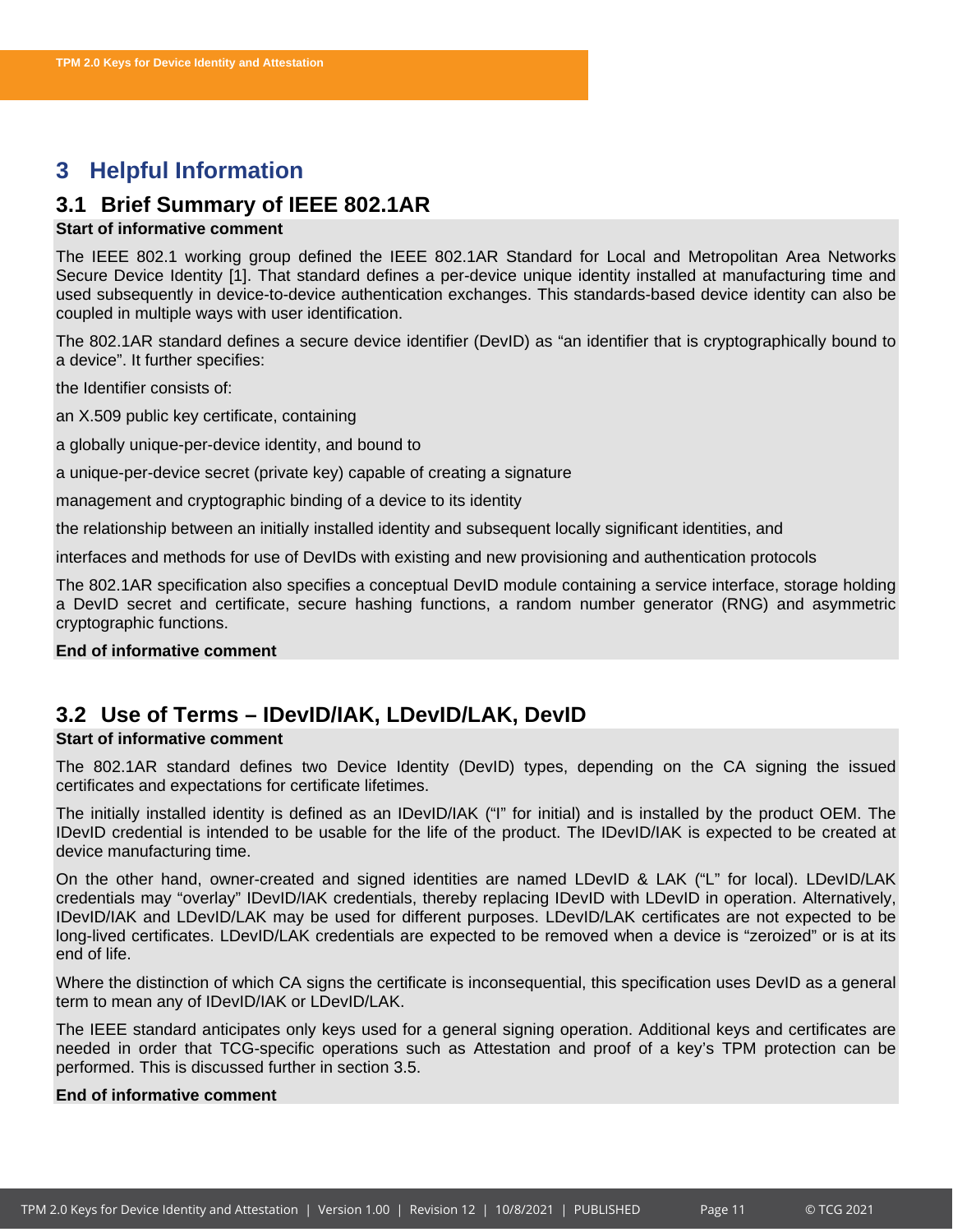# <span id="page-12-0"></span>**3.3 Why use a TPM for DevID?**

### **Start of informative comment**

Factory-installed Device Identity (IDevID/IAK) credentials are intended to be present on a device for the lifetime of that device. This means that DevID private keys must be available and protected for a device's lifetime. The TPM provides comprehensive protections that satisfy these requirements.

A fundamental aspect of a Device Identity is the ability to use that identity for network authentication, with the remote entity (the relying party) having confidence that the device is what it is represented to be. Should a device identity private key be transferrable from one device to another, then there is no assurance that the associated certificate belongs to, and identifies, that one device and only that one device. The TPM eliminates this concern (when keys are created as described in this specification), because it is a secure Root of Trust for Storage (RTS) that provides protection for private keys, preventing use of keys from one device on another device or with another TPM.

Some devices require privacy controls for use of device identity credentials. Proper operation and privacy on these devices require controls that enable a device owner, administrator or user to determine when a DevID key is available for use. A TPM's Authorization and Policy controls satisfy this requirement because they are a comprehensive technical means of restricting the use of keys stored in a TPM.

Some devices may need to be transferred from one user or application to another. In these circumstances, it is desirable to "zeroize" the device, removing all data and key material from the first user before transferring the device to a second user. Devices with a TPM can be provisioned with IDevID from the OEM such that the IDevID key can be regenerated after typical zeroization procedures. This allows the device to participate in zero-touch provisioning for the second user in the same manner as afforded to the first user.

**End of informative comment**

# <span id="page-12-1"></span>**3.4 TPM 2 Key Terminology**

This document uses the following terminology related to TPM-based keys:

- An Attestation Key, or an AK, is a non-duplicable Restricted signing key. A certificate associated with this key will be referred to as an AK Certificate. The manufacturer installed AK certificate is referred to as an Initial AK (IAK) certificate, while a user installed certificate is referred to as a Local AK (LAK) certificate.
- A key used strictly for Device Identity (a signing-only key) is called a Signing key. A certificate associated with this key is referred to as a Signing Certificate.
- A key that can be used in a context combining identity and encryption, historically called a "Legacy" Key, is called a Combined key in this document. A certificate associated with this key will be referred to as a Combined **Certificate**

There are deprecated protocols still in use today that require asymmetric decryption. A Combined key can be used for both decryption and signing operations and may be the right choice in some rare cases. However, this is not recommended as it is safer (and better) to choose a signing key<sup>[1](#page-12-2)</sup>.

- A key that is created only for encryption (a TCG storage key) is not used in a DevID context.
- A non-duplicable key is a key created by a TPM and not usable outside of that TPM. This specification uses only non-duplicable keys.

<span id="page-12-2"></span><sup>1</sup> US NIST SP800-57 [13] in section 5.2 does not allow the same key to be used for both decryption and signing, and recommends that applications not share keys.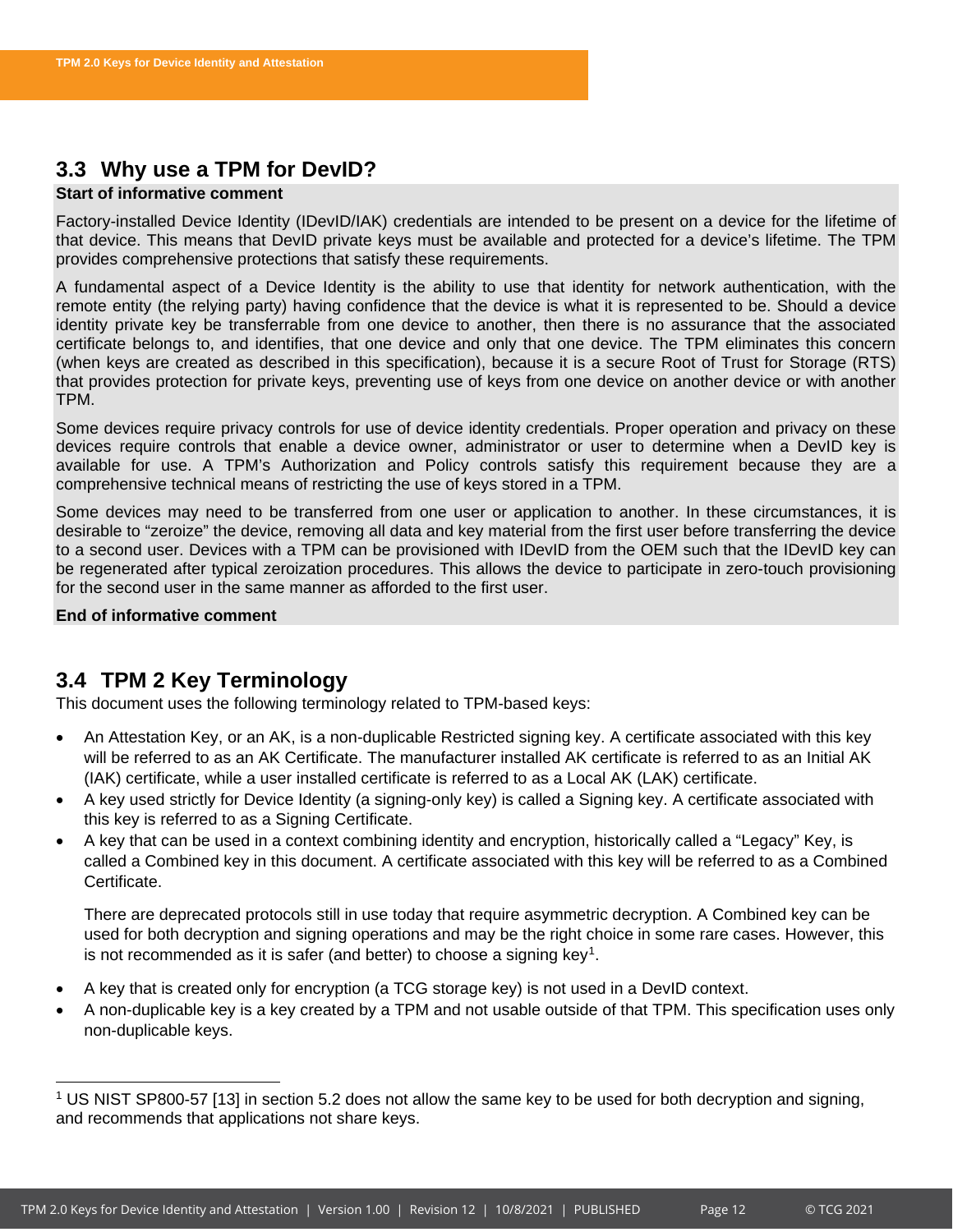# <span id="page-13-0"></span>**3.5 Number of TPM-Protected Keys for DevID**

In order to enforce best security practices, a TPM places restrictions on a key's use, so multiple keys and certificates are likely to be needed when operations such as device attestation or key certification are included in a product's use cases.

As a result of key creation decisions made in support of different use cases, it may be that an implementer needs to create more than one DevID key. That will, of course, lead to more than one DevID certificate.

Section 6 of IEEE 802.1AR [1] describes a single IDevID certificate but allows for multiple DevID certificates to be issued to a device as specified. That section states "A DevID module includes an IDevID for each of the signature suites (Clause 9) that it supports." Further, IEEE 802.1AR allows for multiple LDevIDs (section 1).

As described in section [3.8](#page-15-0) of this specification, the TPM can create and use keys that are either Restricted keys or non-Restricted keys. This distinction leads directly to splitting DevID operation into two parts. The first part is a non-Restricted signing key and the associated certificate that is useful for general device authentication purposes, such as a TLS client certificate. The second part is a Restricted signing key and the associated certificate that is useful for key certification (proving that a new key is in the same TPM) or for Attestation (signing TPM-internal PCRs or audit sessions).

A Restricted signing key may only sign a digest that has been produced by the TPM, so a Restricted signing key is primarily used for operations where the TPM signs its internal data. When a digest is signed by a Restricted signing key, there is no ambiguity about whether the signed data is a forgery of the TPM's internal data. Using an Unrestricted signing key to sign TPM internal data enables spoofing, as there is no proof that the data is, in fact, in the TPM.

The unique value, TPM\_GENERATED\_VALUE, begins a TPM-generated attestation structure. This value prevents a Restricted key from signing a forgery of an attestation because a TPM will not allow a Restricted signing key to sign any external data beginning with this unique value.

Table 1 illustrates how the "xDevID" and "xAK" terms are used in this specification.

| <b>Identity Certificate Type</b> | <b>Signing Key</b> | <b>Attestation Key</b>                   | <b>Creator</b> |
|----------------------------------|--------------------|------------------------------------------|----------------|
| <b>IDevID</b>                    |                    |                                          | <b>OEM</b>     |
| IAK                              |                    |                                          | <b>OEM</b>     |
| <b>LDevID</b>                    |                    |                                          | Non-OEM        |
| LAK                              |                    |                                          | Non-OEM        |
|                                  |                    | <b>Table 1 - DevID Keys and Creators</b> |                |

The DevID software implementer must decide whether their application requires one, two, or more keys. This specification assumes that at least two keys are likely to be required to support most applications. The first key is an Attestation Key (AK) used to certify that the second key (either a DevID signing key or DevID legacy key) is held by the same TPM. Key applications and key properties are discussed further in later sections.

When IAK and IDevID certificates are issued to a device, they MUST include (i.e. describe) the same device identity and the same TPM. OEM issued IDevID certificates (both signing and attestation) SHOULD have matching notBefore and notAfter dates and times.

Certificate policy OIDs are specified in section [8.2](#page-58-0) to allow the relying party to distinguish TPM related key attributes as well as TPM dependent actions of the issuing CA.

# <span id="page-13-1"></span>**3.6 TPM Key Hierarchies**

As described in the TPM 2.0 Library Specification [2] Part 1, Section 13 "TPM Control Domains", the TPM has three control domains, each with their own key hierarchy under which a new key may be created. These are: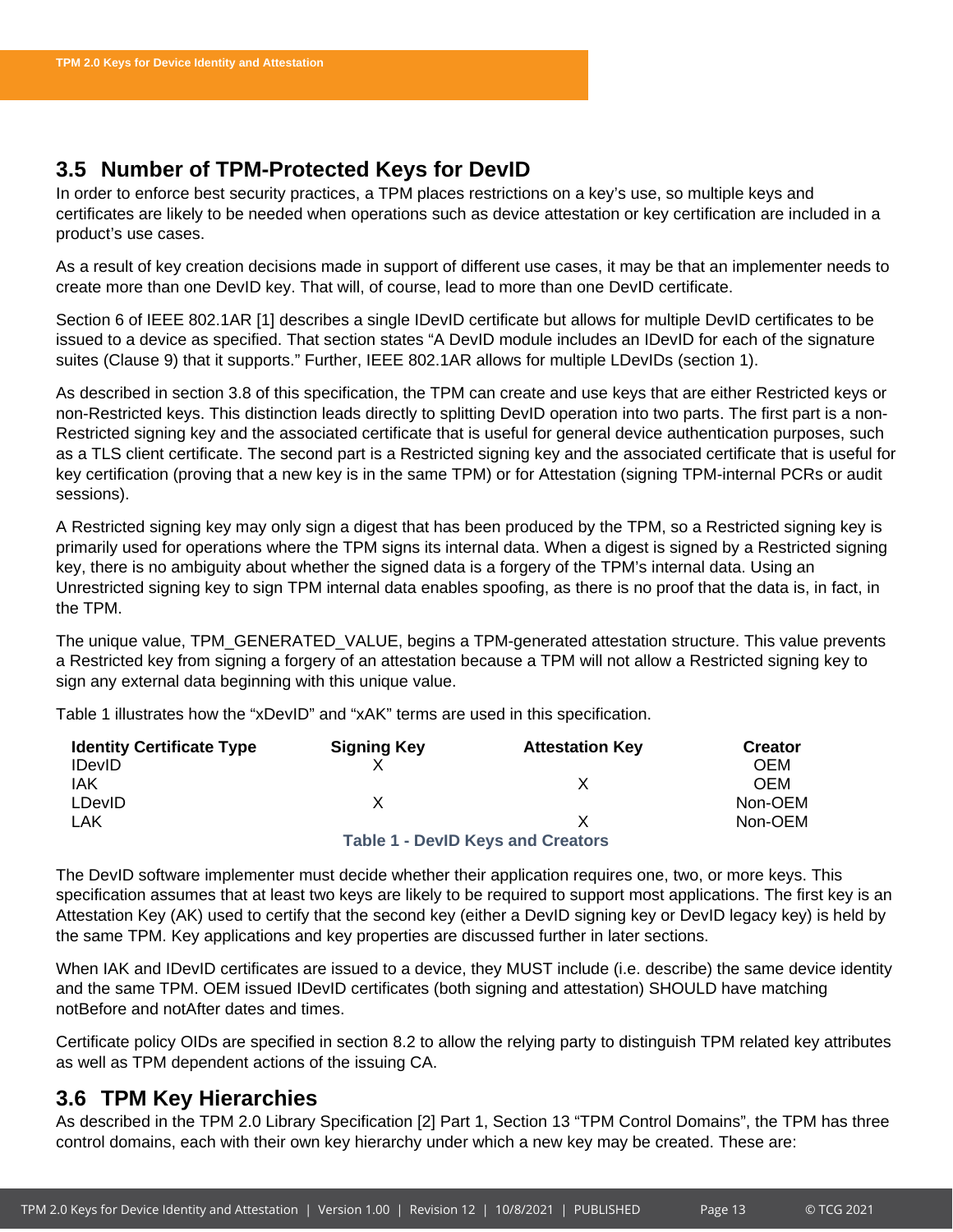- Endorsement Hierarchy
- Platform Hierarchy
- Storage ("user") Hierarchy

Hierarchy selection affects the authorizations and policies available for the lifecycle of the key. Selection of key hierarchy and key type is of particular importance for IDevID and IAK keys as these keys are required to persist after a device has been cleared of user-created keys. If a device is cleared, it is expected that it is then in a factory default state ready for redeployment to another user, potentially requiring an IDevID or IAK for participate in zerotouch or secure remote deployment scenarios.

All three TPM key hierarchies are enabled after a TPM reset and may need to be configured on each boot. The platform boot firmware must implement hierarchy management by enabling/disabling each hierarchy as configured or as required for a platform type. The Platform Hierarchy authorization value (platformAuth) must be configured and managed as required for the platform.

Unrelated to the above, the TPM 2.0 Library Specification [2] Part 1, Section 23 "Hierarchical Relationship between Objects" describes parent-child relationships between keys (key hierarchies). These key relationships can also affect key administration and key usage authorizations.

# <span id="page-14-0"></span>**3.7 TPM Key Types, Options and Restrictions**

A TPM based key can be created in one of three ways:

1. A Primary key [TPM 2.0 Library Specification [2], Section 4.56], which is created by the TPM based on the current Primary Seed when executing the TPM2\_CreatePrimary command. A Primary key, unless persisted within the TPM, must be recreated before it can be used after a TPM reset.

IDevID and IAK keys created by an OEM SHOULD be Primary keys.

2. An Ordinary key [TPM 2.0 Library Specification [2], Section 4.44] produced with a seed taken from the TPM RNG when executing the TPM2\_Create command. An Ordinary key may be persisted within the TPM or it may be persisted external to the TPM in the form of an encrypted key blob. This blob is only loadable by the TPM that created it. An ordinary key must be the child of another key and loading it requires using the parent key's authorization.

LDevID & LAK keys SHOULD be Ordinary keys.

3. In TPMs implementing version 1.38 or later of the TPM 2.0 Library Specification, the TPM2\_CreateLoaded command may be used to create and load either of the key types above. This command does not return creation data, so would preclude use of the creation ticket methods recommended by this specification for an IDevID/IAK. The TPM2\_CreateLoaded command method MUST NOT be used for creating IDevID/IAK keys but MAY be used for LDevID/LAK keys.

Some decisions on key attributes must be made in addition to Primary/Ordinary and persistence before creating a key in the TPM. These selections are retained by the TPM as part of the key itself and checked by the TPM when performing operations using the key.

The TPM can work with both symmetric and asymmetric keys. Only asymmetric keys are of interest for X.509 certificates (and hence for DevID) so use of asymmetric keys is assumed in this specification.

For User Devices, appropriate consideration for privacy must be provided as described in section [11.](#page-63-0)

Key hierarchies need to be managed at each boot. Refer to section [3.6](#page-13-1) for details.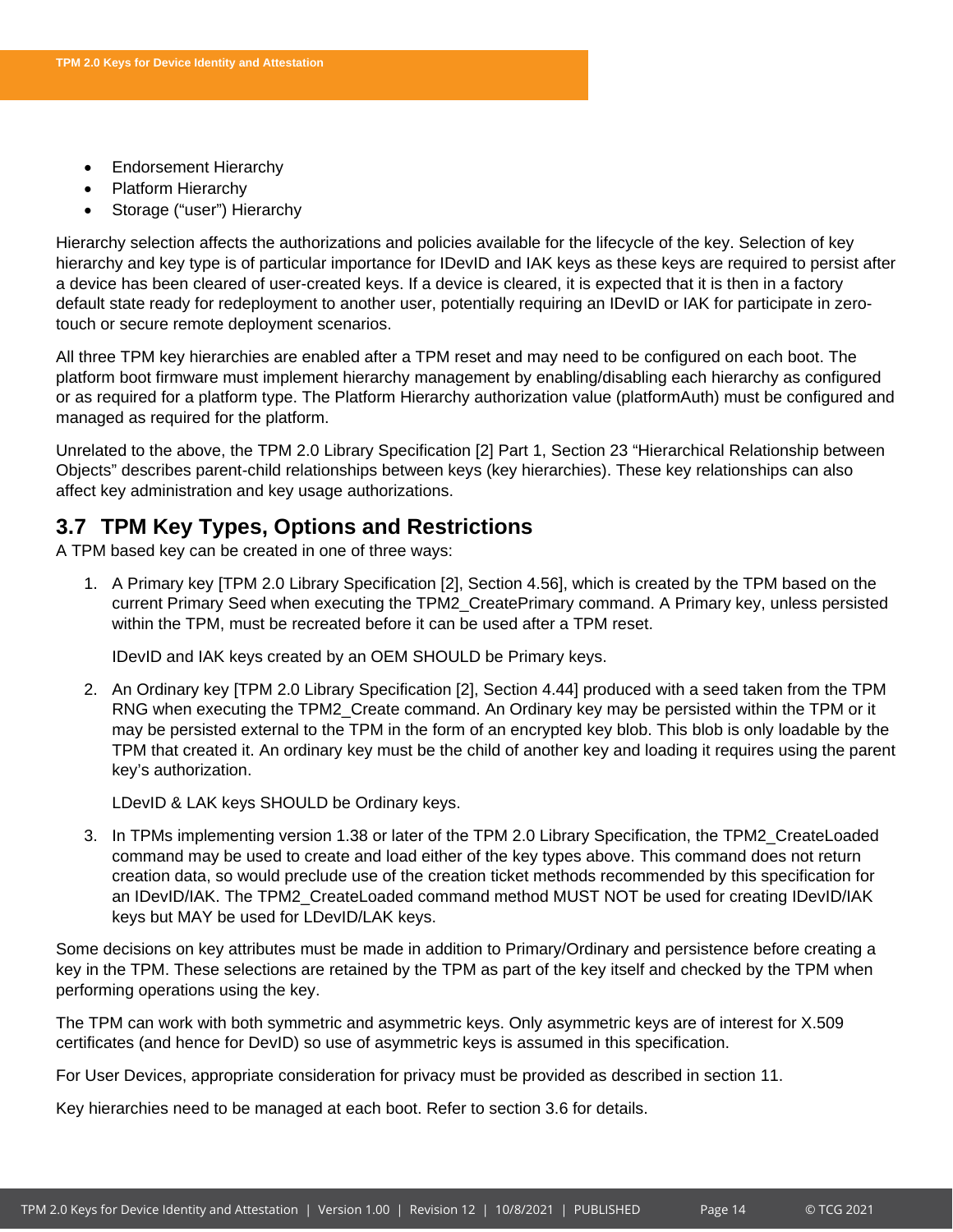# <span id="page-15-0"></span>**3.8 Introduction to TPM 2 Key Types**

TPM 2.0 Library Specification [2], Section 25 describes base attributes and other attributes of a key. These attributes are important to a CA evaluating security properties of TPM based keys as they identify the purpose for which a key may be used. These attributes are briefly summarized here for convenience.

**Restricted:** A key with this attribute has restrictions on the Sign and Decrypt operations, limiting those operations to TPM generated data. Refer to the TPM 2.0 Library Specification [2], Part 1 for more information on the Restricted attribute and the TPM\_GENERATED\_VALUE field.

**Sign:** A key with this attribute set is allowed to create a signature.

When combined with the Restricted attribute, the key may only sign a digest that has been produced by the TPM. As described in section 2.3, this specification refers to a Restricted signing key as an Attestation Key, since this is how this restriction is used within the DevID context.

When both the Sign attribute and the Decrypt attribute are set, a Combined key is created.

**Decrypt:** When used alone, the decrypt attribute is used for TPM binding operations. This use is outside the scope of this specification.

A key with both the decrypt attribute and the Restricted attribute is known as a Storage Key (a key for protecting other keys). Such a key is not usable as a DevID.

When both the Decrypt attribute and the Sign attribute are set, a Combined key is created.

Before creating a Combined key, consider the following:

- US NIST SP800-57 [7] in section 5.2 does not allow the same key to be used for both decryption and signing, and recommends that applications not share keys.
- A key that can be used for both signing and decryption cannot be a Restricted key—it cannot be used to sign TPM internal data.

For a comparison of TPM characteristics to TPM key attributes, refer to the TPM 2.0 Library Specification [2] Part 1, Table 25.

# <span id="page-15-1"></span>**3.9 Introduction to TPM 2 Key Attributes**

Additional attributes of importance for identity and attestation certificates are described here. For more information, refer to the TPM 2.0 Library Specification [2] sections related to TPMA\_OBJECT.

These attributes are important to a CA evaluating security properties of TPM based keys as they identify the key properties related to duplication (i.e. migration), key Administration and key Use authorizations.

**FixedTPM**: this attribute indicates that the key cannot be duplicated.

**FixedParent:** this attribute indicates that the key may be copied or migrated only if the parent key may be duplicated. A key that is fixedTPM will also be fixedParent.

**EncryptedDuplication:** If a key is allowed to be duplicated, indicates that the private data area may not be exported from the TPM in the clear.

**SensitiveDataOrigin:** this attribute indicates that the private key was generated by the TPM. A TPM-generated IDevID/IAK key guarantees that the OEM is known never to have possession of the IDevID/IAK private key. This assurance that there is no other copy of the key provides added assurance for prevention of spoofing, privacy, etc.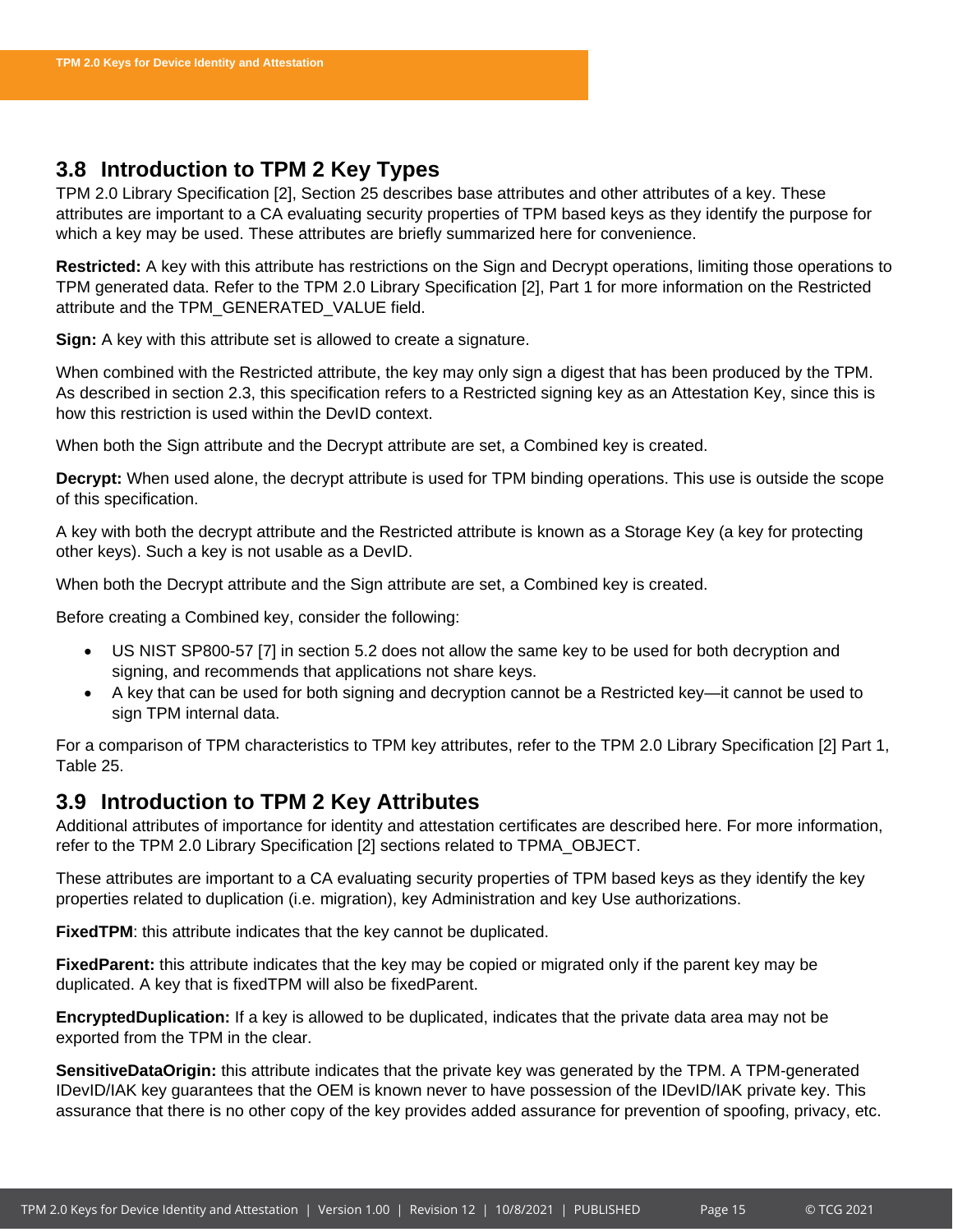**UserWithAuth:** this attribute refers to key use policy and indicates that the object's authValue may be used to provide the USER role authorizations for the object. If this attribute is CLEAR, then USER role authorizations may only be provided by satisfying the object's authPolicy in a policy session. Refer to section [3.10](#page-16-0) for more details.

**AdminWithPolicy:** This attribute indicates that authorization for an action requiring the ADMIN role requires that the authPolicy of the object be satisfied. If this attribute is CLEAR, then the authValue may be used in an HMAC session to perform operations that require ADMIN role. Any ADMIN role action may be authorized with a policy session that satisfies the authPolicy. Refer to sections [3.10](#page-16-0) for more details.

# <span id="page-16-0"></span>**3.10Key Authorizations**

When it's intended that applications use DevID keys without Platform Owner or User involvement (i.e. authorization is controlled with Policy) the key MUST have the userWithAuth bit CLEAR and the Platform Manufacturer MUST create the required use and admin policy values when creating the key.

When applications use DevID keys with User involvement, the key MUST have the userWithAuth bit SET with the user selecting an authorization value when creating the key.

Applications using only Policy to control key administration MUST SET the adminWithPolicy attribute when creating the key. When adminWithPolicy is CLEAR, the authValue may be used in an HMAC session to perform Admin operations.

There is no loss of security if the OEM creates IDevID and IAK keys in all devices with the same authorization values, provided OEMs follow this specification's recommendation to ship devices with IDevID and IAK certificates and not supply the actual IDevID and IAK keys.

# <span id="page-16-1"></span>**3.11EK Certificate Identifies the TPM**

Because the Endorsement Key (EK) has a long lifetime and is persistent, using it as the DevID may initially appear logical. However:

- TPM Endorsement Keys (in both TPM 1.2 and TPM 2) are Storage Keys, not signing keys.
- The EK and EK certificate identify a TPM, while a DevID certificate identifies a device.

For more information on TPM EKs, refer to the TCG EK Certificate Profile [7], Section 2.1 for a summary of TPM EK characteristics.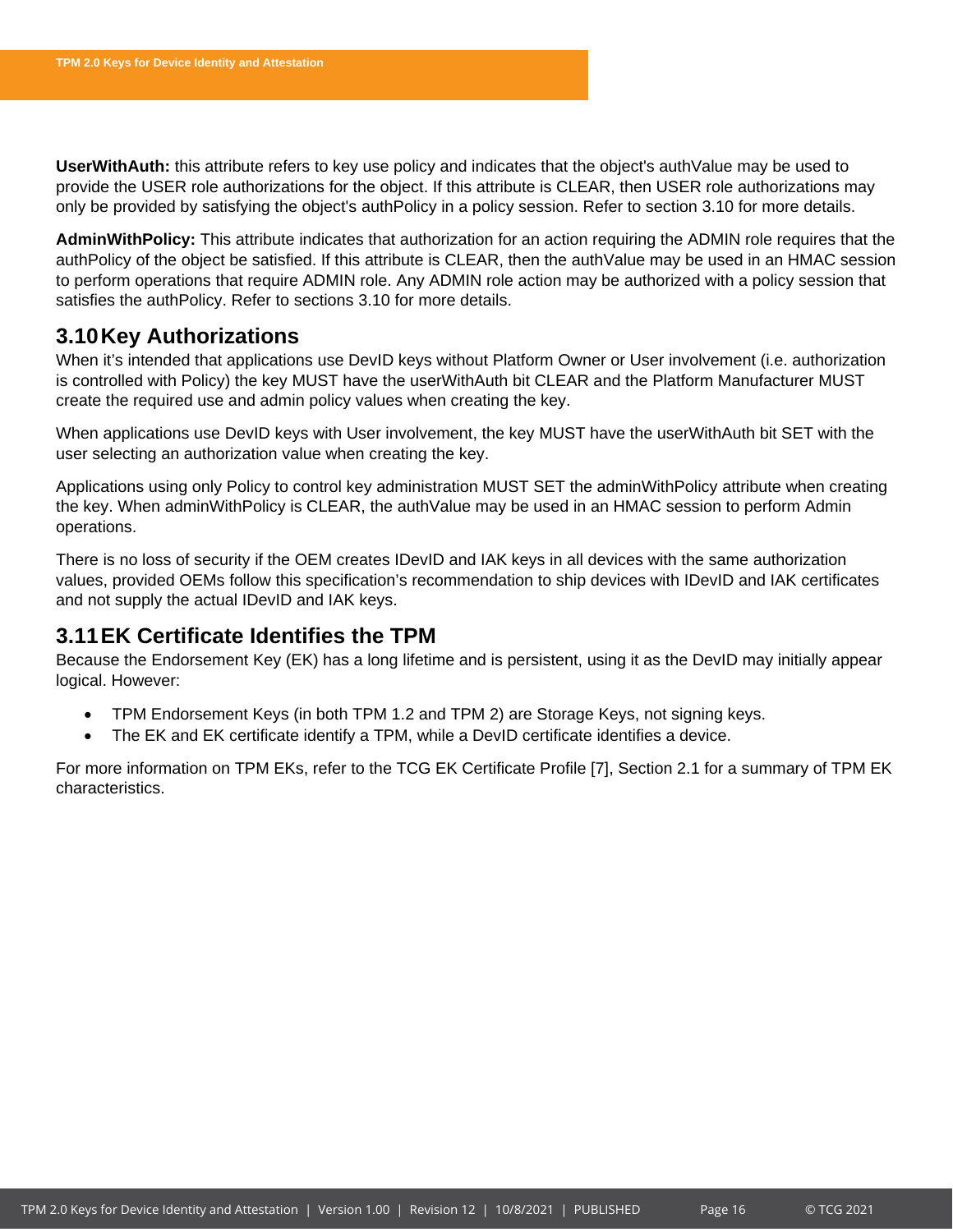# <span id="page-17-0"></span>**4 IDevID/IAK CA Requirements**

Issuing a DevID certificate binds together a fixedTPM DevID key and device information using a CA signature. In practice it may be a Registration Authority that processes device identity certificate requests. Regardless of authority configuration, the issuer of device identity certificates will be referred to as a Certificate Authority (CA) in this specification.

A CA issuing LDevID/LAK certificates may have practices that follow IDevID/LAK enrollment practices or may use less strict practices for evaluating the chain of proof. The requirements in this section are intended for OEMs issuing IDevID/IAK certificates to devices. Those same requirements may be adopted for CAs issuing LDevID/LAK certificates according to the CA's policies and practices.

An IDevID/IAK supports non-repudiation of device transactions while an LDevID/LAK can support privacy of a user. There are cases where non-repudiation is a required property. This can be the case in infrastructure devices where the device must always be positively identified and the situations described in section [11](#page-63-0) do not apply. IDevID/IAK certificates meet the non-repudiation requirements of IETF RFC 4211 [8], section 9.

Because of its important security and identity role, the OEM CA MUST be diligent in verifying all aspects of TPM binding to the device and verifying key Attributes and Policies. The OEM MUST follow the method set forth in section [7.2](#page-35-2) (IDevID/IAK Hierarchy Selection) on platforms intended for mass market operating systems and those platforms required to support Privacy protections as described in section [11.](#page-63-0)

Details of issued certificates are described in Section [8,](#page-54-0) "Certificate Fields in Detail." The identity provisioning descriptions in this section include requirements specific to each use case. General requirements are:

- A Certificate Authority (CA) MUST verify TPM residency of a key before signing a certificate that includes TCG OIDs described in section [8.2.](#page-58-0) TPM data in the CSR MUST be evaluated before issuing certificates with TCG-specific CPS OIDs described in section [8.2.](#page-58-0)
- The CA SHOULD support a standard certificate transport protocol that provides protection from replay attacks and provides for confidentiality and integrity. An example of such a transport protocol is Enrollment over Secure Transport (EST) [9].

# <span id="page-17-1"></span>**4.1 Verifying TPM Protection of an Attestation Key**

An AK MUST have the following characteristics:

- **Restricted**
- Signing
- Not-decrypting
- FixedTPM

The CA must receive key data from the device sufficient to make the TPM-residency assessment, regardless of the transport method used.

# <span id="page-17-2"></span>**4.2 Verifying TPM Protection of a DevID Key**

A DevID Signing MUST have the following characteristics:

- Not-Restricted
- **Signing**
- Not-decrypting (unless a Combined key)
- FixedTPM

The CA must receive key data from the device sufficient to make the TPM-residency assessment, regardless of the transport method used.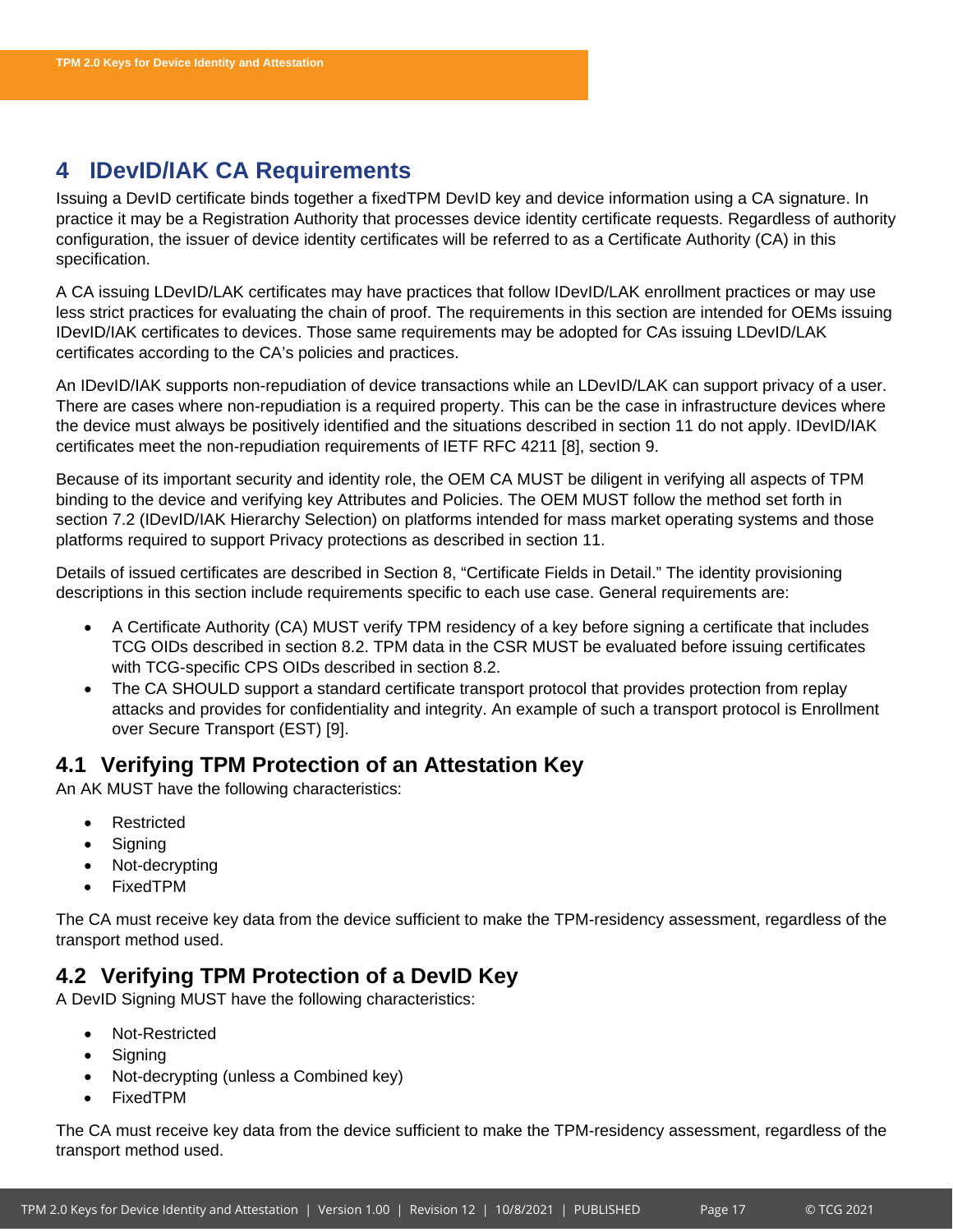# <span id="page-18-0"></span>**5 DevID Enrollment Use Cases**

### **Start of informative comment**

Depending on the manufacturing processes used to create a platform, the platform's application and the user's privacy requirements, different enrollment use cases arise for DevID certificates.

Proving that a new key belongs to a specific device requires first binding the TPM to the OEM device and then binding an AK to a TPM using the TPM's EK. An AK certificate is the trust anchor for certificates created later, as it is the certificate that ties a new key, generated after the AK, to the same TPM containing both keys. By signing an IAK certificate, the OEM CA makes an assertion that is a primary security dependency for later DevID certificate creation. An OEM-supplied IAK certificate is a definitive assertion to applications that need proof that the IAK belongs to a specific device.

The following enrollment use cases state the specific requirements and preconditions to create the desired binding. The use cases are structured as "what is created" with the implementation "based on what is available" (or used). This means that trust for enrolling a new certificate is "based on" a prior step (an existing certificate) and assurance for the new certificate is based on the previously enrolled certificate. The trust chain for each enrollment case is shown in the related dependency figure.

### **End of informative comment**

# <span id="page-18-1"></span>**5.1 OEM Creation of an IAK Certificate**

It is expected that the OEM-provided IAK certificate will typically be the trust anchor for enrollment of other DevID certificates, especially infrastructure devices where the privacy concerns of section [11](#page-63-0) are unlikely to apply. Alternatively, a device's owner or user may be provided the means to create their own LAK certificate using the TPM binding created by a platform certificate, see section [5.6.](#page-23-0)

OEMs may provide a means to remotely enroll a device or to perform device attestation using factory provisioned certificates. Creation of an IAK certificate is described in section [6.1.](#page-26-1)

[Figure 1](#page-18-2) illustrates this use case.



### **Figure 1 – Dependency of IAK key and certificate on TPM EK**

<span id="page-18-2"></span>In this use case, the OEM creates an IAK certificate that binds an AK to the device identity (e.g. model and serial numbers). The key is proven to be contained in the TPM described by the EK certificate.

• Box 1 shows the EK and EK Certificate resident in the TPM as installed by the TPM manufacturer. The EK certificate is signed by the TPM Manufacturer and binds the EK to a specific TPM from that TPM manufacturer.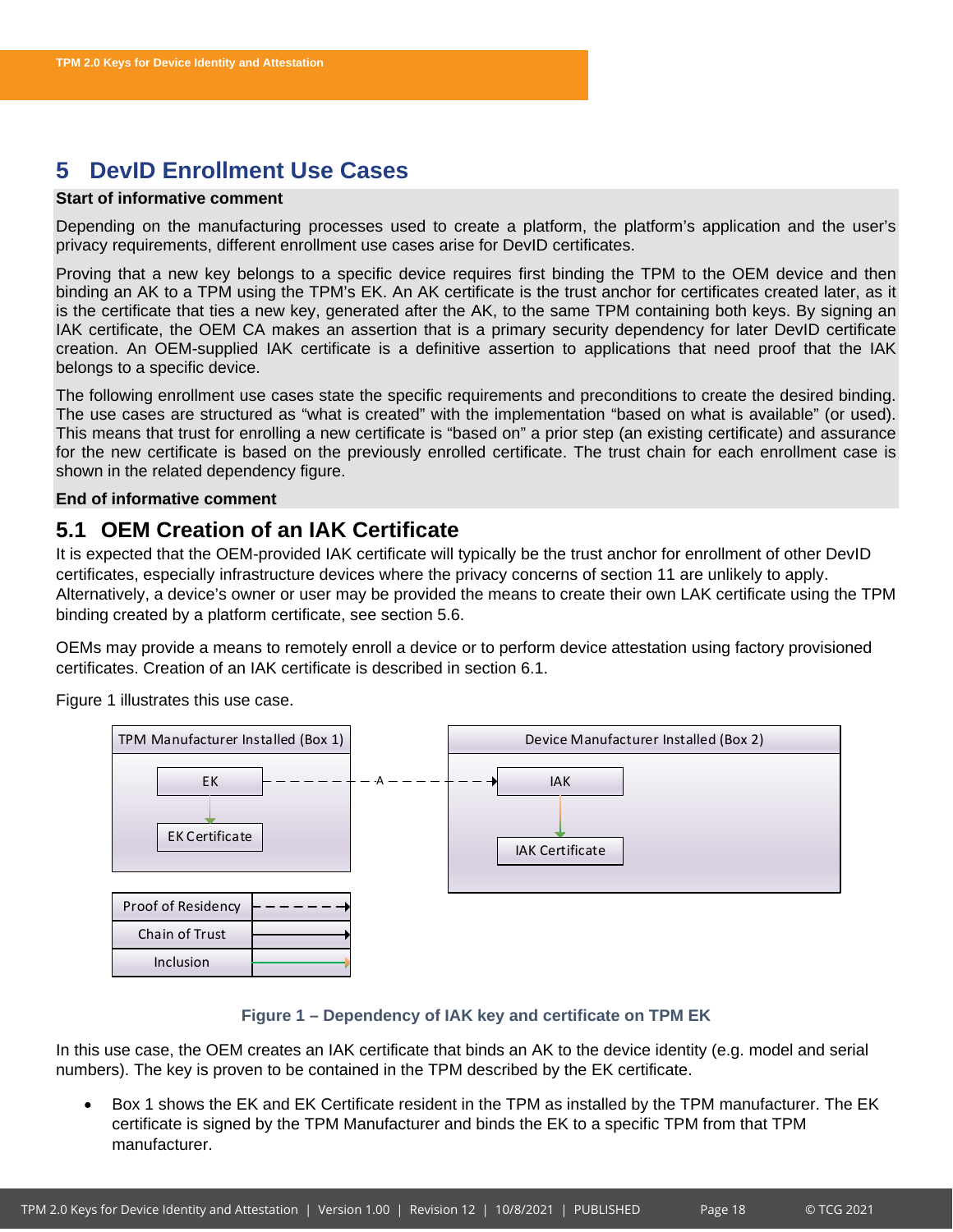- Box 2 shows the IAK certificate installed by the OEM.
	- $\circ$  Line A illustrates that the IAK created during the enrollment is verified by the OEM CA to be resident in the same TPM as the EK using the methods of this specification.

The IAK certificate is signed by the device OEM's CA.

# <span id="page-19-0"></span>**5.2 OEM Creation of IAK and IDevID in a Single Pass**

Infrastructure OEMs may create the IAK and IDevID certificates at the same time, potentially creating a more efficient work flow. This procedure is described in section [6.2](#page-29-0) with dependencies show in [Figure 2.](#page-19-1)



### **Figure 2 – Dependency of IAK and IDevID on TPM EK**

<span id="page-19-1"></span>In this use case, the OEM creates certificates binding IDevID & IAK keys to the device identity (e.g. model and serial numbers). The IAK key is proven to be contained in the TPM described by the EK certificate and the IDevID key is proven to be in the same TPM as the IAK.

- Box 1 shows the EK and EK Certificate resident in the TPM as installed by the TPM manufacturer. The EK certificate is signed by the TPM Manufacturer and binds the EK to a specific TPM from that TPM manufacturer.
- Box 2 shows the IDevID and IAK certificates installed by the OEM.
	- o Line A illustrates that the IAK created during the enrollment is verified by the OEM CA to be resident in the same TPM as the EK using the methods of this specification.
	- o Line B shows that the IDevID key has been verified, using the methods of this specification, to have the correct key properties and be resident in the same TPM as the IAK.
	- o Both IAK and IDevID certificates are signed by the device OEM's CA.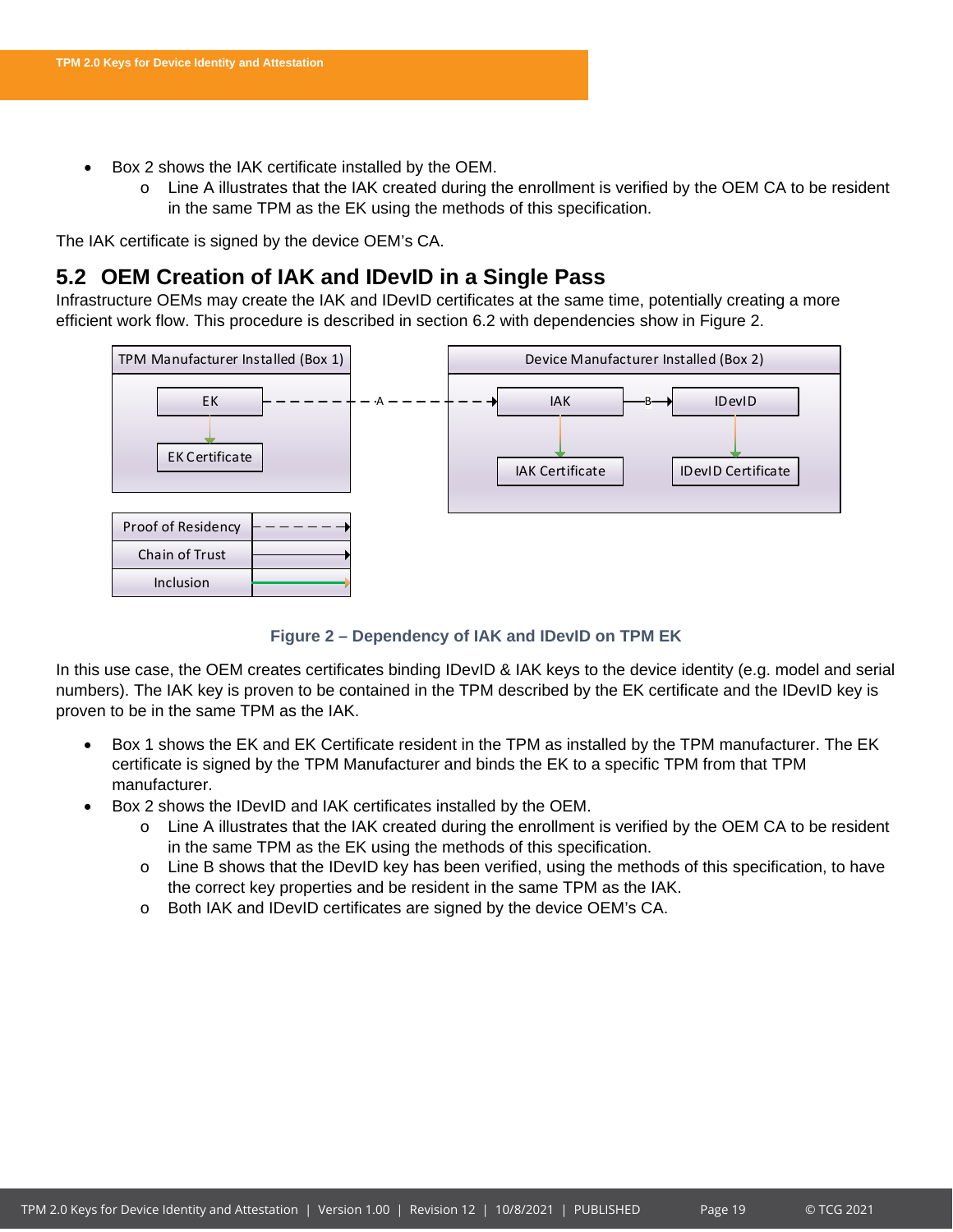# <span id="page-20-0"></span>**5.3 Owner Creation of a LAK Certificate based on an IAK Certificate**

A device that provides an IAK certificate usually allows the user to overlay (functionally, i.e. temporarily replace) the OEM installed IAK certificate with a Locally-signed AK certificate. Creation of this certificate is described in section [6.3,](#page-31-0) with the key and certificate relationships shown in [Figure 3,](#page-20-1) below.



**Figure 3 – Relationship of LAK to IAK certificates**

<span id="page-20-1"></span>This use case uses the factory installed IAK to prove that the new LAK is in the same TPM as the IAK and therefore is on the device identified in the IAK certificate.

- Box 1 shows the IAK key and certificate installed by the OEM.
- Box 2 shows the LAK key and certificate created by the device owner.
	- o Line B shows that the LAK key has been verified, using the methods of this specification, to have the correct key properties and be resident in the same TPM as the IAK.

The IAK certificate is signed by the device OEM's CA and the LAK certificate is signed by the Local (owner) CA.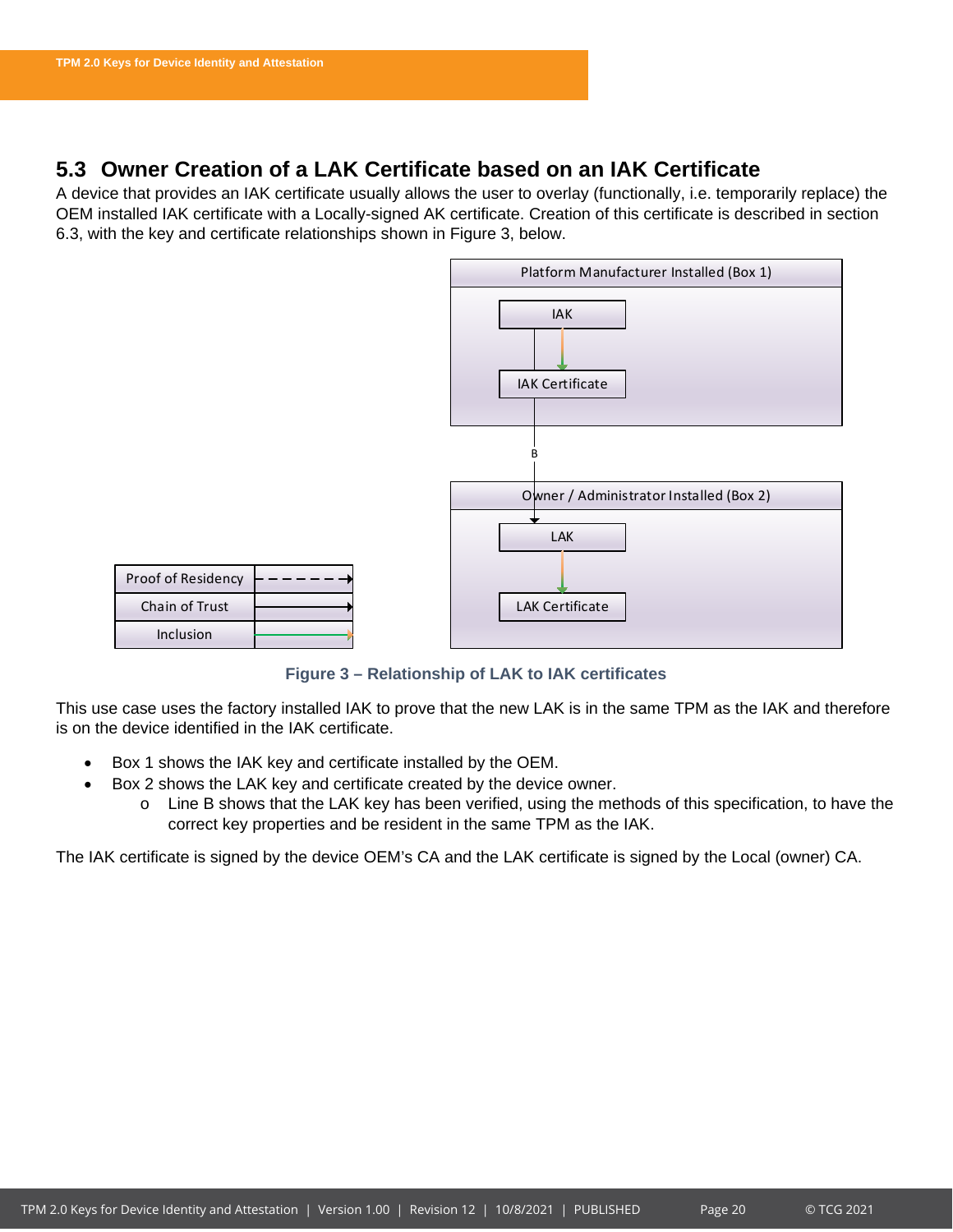# <span id="page-21-0"></span>**5.4 Owner Creation of an LDevID Certificate based on an IAK Certificate**

A device that provides an IAK certificate can use that certificate to prove that a key created for a Locally-signed Device Identity certificate is TPM resident on that device. Creation of this certificate is described in section [6.4](#page-32-0) with dependencies shown in [Figure 4.](#page-21-1)



**Figure 4 – Relationship of LDevID to IAK**

<span id="page-21-1"></span>This use case uses the factory installed IAK to prove that the new LDevID key is in the same TPM as the IAK and therefore is on the device identified in the IAK certificate.

- Box 1 shows the IAK key and certificate installed by the OEM.
- Box 2 shows the LDevID key and certificate created by the device owner.
	- o Line A shows that the LDevID signing key has been verified, using the methods of this specification, to have the correct key properties and be resident in the same TPM as the IAK.

The IAK certificate is signed by the device OEM's CA and the LDevID certificate is signed by the Local (owner) CA.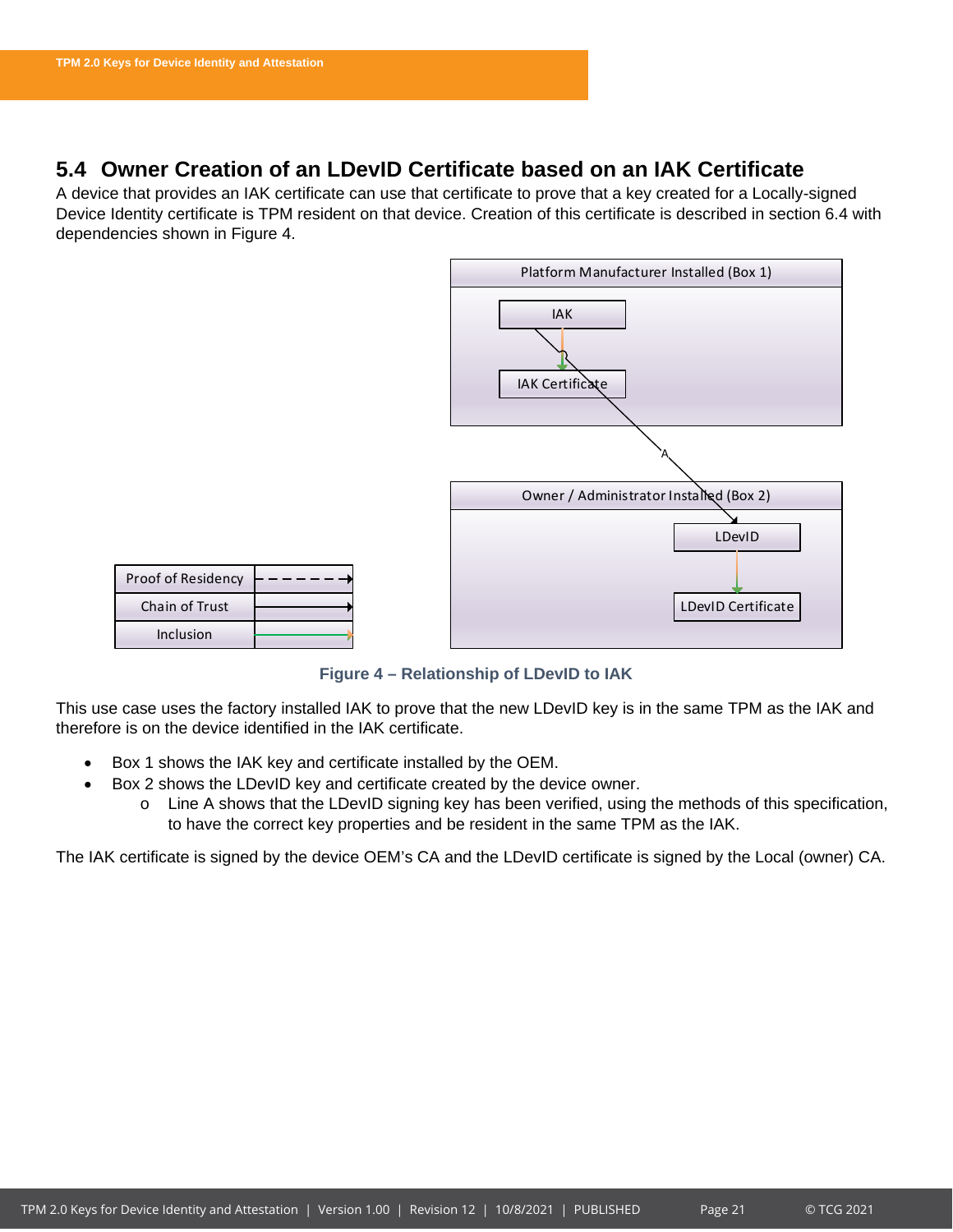# <span id="page-22-0"></span>**5.5 Owner Creation of an LDevID Certificate based on LAK Certificate**

After installing a Locally-signed AK Certificate, a user can use the issued LAK certificate to remotely create a Locally-signed DevID certificate using the method described in section [6.5](#page-32-3) with dependencies shown in [Figure 5.](#page-22-1)



**Figure 5 – Installing an LDevID certificate based on existing LAK certificate**

<span id="page-22-1"></span>This use case uses the owner installed LAK to prove that the new LDevID key is in the same TPM as the LAK and therefore is on the device identified in the LAK certificate. Note that the assurance provided using this method depends on the trustworthiness of the CA issuing the LAK certificate.

- 4. Box 1 shows the LDevID key and certificate installed by the device owner based on trust in the LAK key and certificate.
	- $\circ$  Line A shows that the LDevID signing key has been verified, using the methods of this specification, to have the correct key properties and be resident in the same TPM as the LAK.

The LAK and LDevID certificates are both signed by the device owner's CA.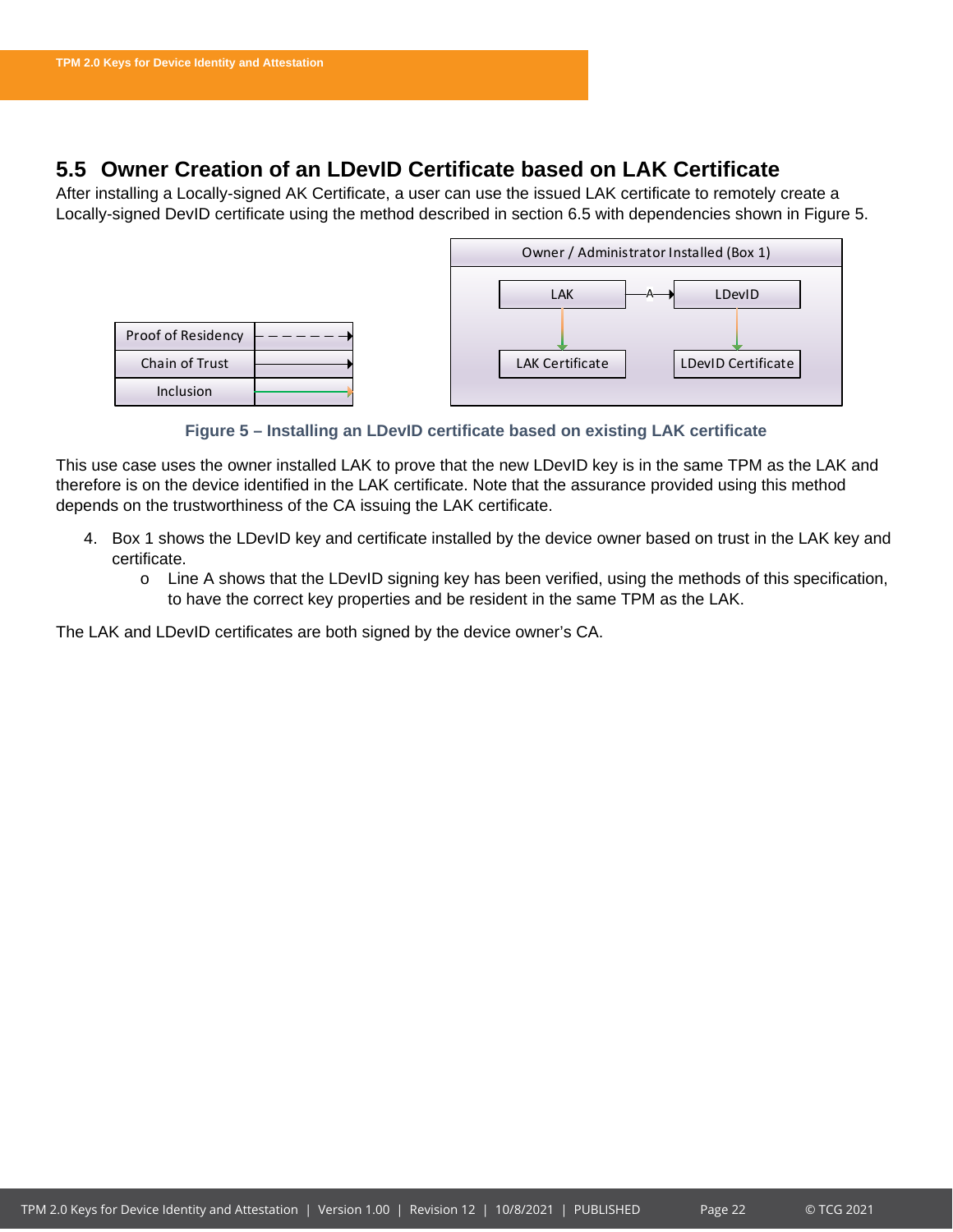# <span id="page-23-0"></span>**5.6 Owner Creation of a LAK Certificate based on a Platform Certificate**

A Platform Certificate can be thought of as a signed manifest in certificate form. The Platform Certificate binds the TPM (and other installed components) to the device by means of an OEM signature. A platform certificate does not contain a key, so it is not a DevID certificate. An OEM may provide a platform certificate in addition to or instead of IDevID/IAK certificates. Platform certificates are defined in the TCG Platform Attribute Credential Profile [10].

As shown in [Figure 6,](#page-23-1) a Platform certificate may be used during the LAK certificate enrollment process to provide OEM evidence that a remote device's identifying information as well as its TPM are bound to the specific device instance.



**Figure 6 – Creating LAK Certificate using the Platform Certificate**

<span id="page-23-1"></span>The TPM EK Certificate serial number included within the Platform Certificate is used to bind the TPM to the device being issued an LAK certificate. During LAK Certificate enrollment, the user utilizes the same proof process that an OEM would use (i.e. as described in section [6.1\)](#page-26-1) to prove that the LAK is in the same TPM as the EK and is therefore bound to the device identity (e.g., model and serial number) provided in the OEM signed Platform Certificate.

- Box 1 shows the EK and EK Certificate resident in the TPM as installed by the TPM manufacturer. The EK certificate is signed by the TPM Manufacturer and binds the EK to a specific TPM from that TPM manufacturer.
- Box 2 shows the Platform Certificate installed by the OEM.
	- o The Platform Certificate provides signed data about the device, including a reference to the EK certificate. The device OEM signature on the Platform Certificate provides assurance that the TPM is installed on a specific device.
- Box 3 shows the Owner / Administrator installed LAK certificate. This use case results in the same LAK and LDevID certificates as shown in section [5.3,](#page-20-0) but uses a different proof chain during certificate enrollment. In this case, enrollment depends on the TPM EK during the proof and uses the OEM assertion in the Platform certificate that the TPM belongs to the specific platform identified in the Platform Certificate.
	- o As line G indicates, information is extracted from the Platform Certificate. This provides device details, including information on the specific TPM installed in the device.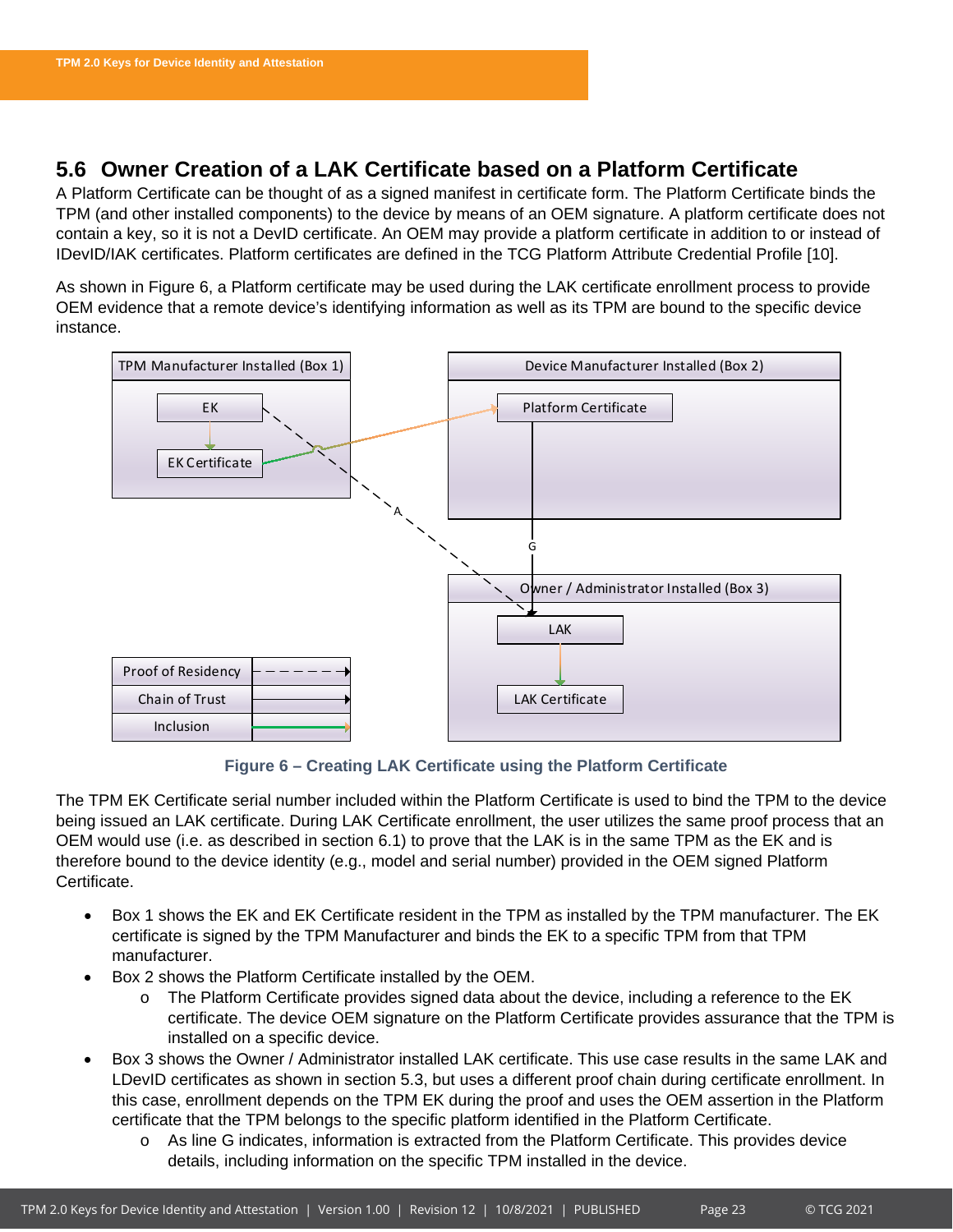o Line A illustrates that the LAK created during the enrollment is verified by the Owner's CA to be resident in the same TPM as the EK using the methods of this specification.

In some cases, the TCG specified Platform Certificate does not contain the serial number of the device, as this field is optional. To be used with this specification, the Platform Serial Number, shown as OPTIONAL in the Platform Attribute Credential Profile [10], MUST be included for use in creating LDevID/LAK certificates when an IDevID/IAK conforming to this specification is not provided along with the Platform Certificate.

# <span id="page-24-0"></span>**5.7 Summary of EK, IDevID/IAK and LDevID/LAK Relationships**

[Figure 7](#page-24-1) illustrates the relationship between certificates installed by the different entities when the device OEM has installed IDevID and IAK certificates.



**Figure 7 – Summary of Relationships of IDevID/IAK Keys and Certificates**

- <span id="page-24-1"></span>• Box 1 shows the EK and EK Certificate resident in the TPM as installed by the TPM manufacturer. The EK certificate is signed by the TPM Manufacturer and binds the EK to a specific TPM from that TPM manufacturer.
- Box 2 shows the IDevID and IAK certificates installed by the OEM as described in section [5.2.](#page-19-0)
	- $\circ$  Line A illustrates that the IAK created during the enrollment is verified by the OEM CA to be resident in the same TPM as the EK using the methods of this specification.
	- o Line B shows that the IDevID key has been verified, using the methods of this specification, to have the correct key properties and be resident in the same TPM as the IAK.
	- o Both IAK and IDevID certificates are signed by the device OEM's CA.
- Box 3 shows Owner / Administrator installed certificates as described in sections [5.3](#page-20-0) and [5.4.](#page-21-0) This use case uses the OEM CA assertion that the IAK belongs to a specific platform (identified in the IAK Certificate) to prove that the new LAK key is held by the same TPM and thus represents the same platform.
	- o As line C indicates, the LAK can be remotely verified by the owner PKI CA to be in the same TPM as the IAK using the methods of this specification. The IAK certificate shows which device this key resides on.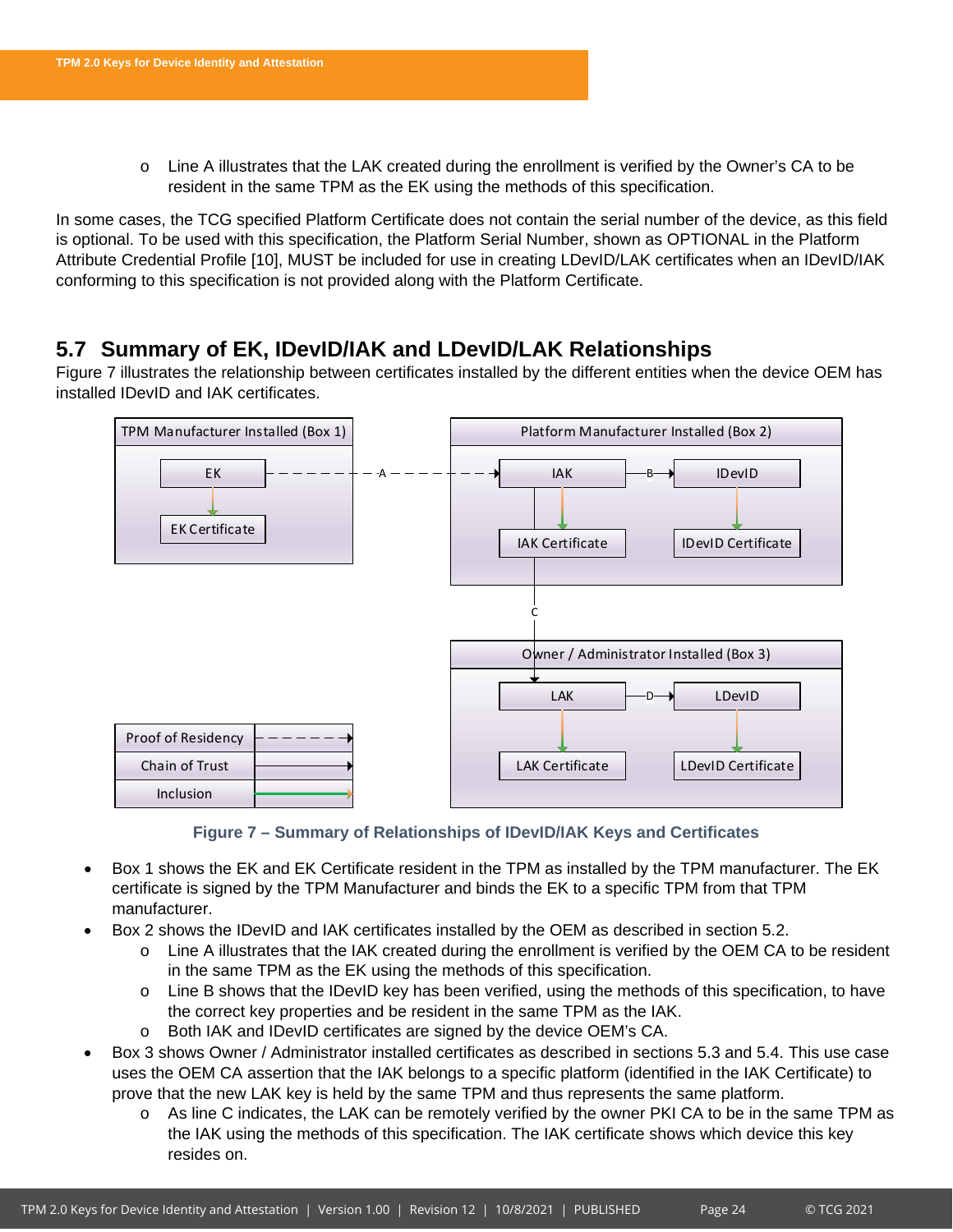o Line D shows that the LDevID key is proven to be in the same TPM as the LAK using the methods of section [5.3.](#page-20-0)

# <span id="page-25-0"></span>**5.8 Unsupported Use Cases**

This specification applies only where X.509 certificates are created using keys created or protected by a TPM for remote device authentication. Use of keys created outside of the TPM is out of scope for this specification. Authentication methods that do not use X.509 certificates or that do not use a TPM are not addressed by this specification.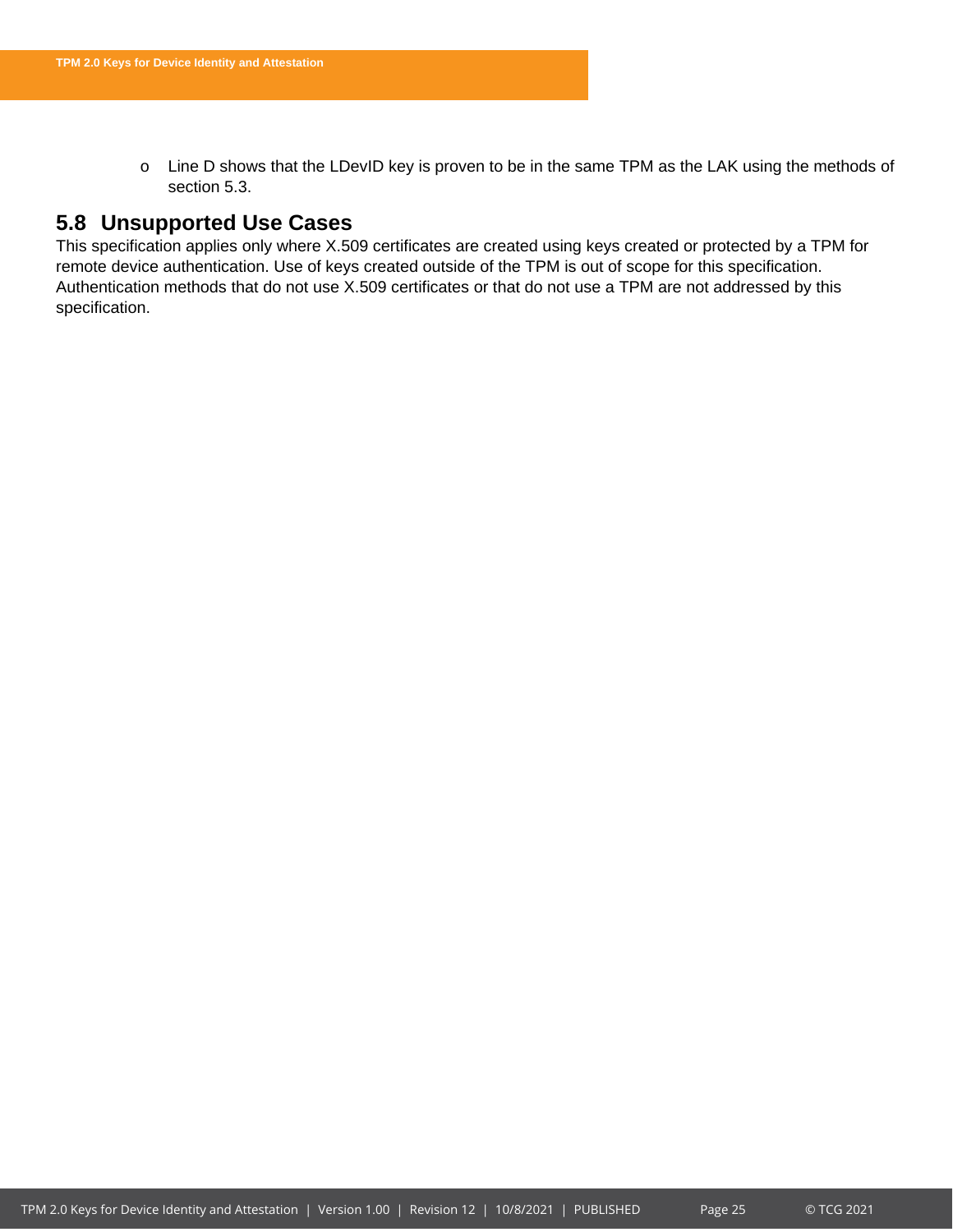# <span id="page-26-0"></span>**6 Identity Provisioning**

### **Start of informative comment**

This section describes methods for creation of DevID certificates that maintain a cryptographic evidentiary chain linking the DevID to a specific TPM. A provisioning organization will use these methods to:

- Create and enroll an Attestation Key and Certificate.
- Create and enroll one or more DevID Key(s) and Certificate(s). The option for more than one DevID key and certificate is described later.

In the following Identity Provisioning sections, the OEM is the entity provisioning IDevID/IAK certificates and the Enterprise or Owner provisions LDevID/IAK certificates on their device. These are expected to be the common roles and deployment models for DevID certificates.

Details of provisioning recoverable IDevID and IAK keys are described in section [7.2.](#page-35-2) The following descriptions assume that IDevID and IAK keys are provisioned as described in section [7.2.3.](#page-37-1)

### **End of informative comment**

# <span id="page-26-1"></span>**6.1 OEM Creation of an IAK Certificate**

As noted in section [5,](#page-18-0) an AK certificate is the trust anchor for most other certificates, as it is the only certificate that ties a particular AK to a specific device instance. While a device's owner or user might be provided the means to create their own AK certificate (using a platform certificate, for example, section [6.6\)](#page-33-1), it is expected that the OEMprovided IAK certificate will typically be the trust anchor for enrollment of DevID certificates, particularly infrastructure devices where the privacy concerns of section [11](#page-63-0) are unlikely to apply.

Proving that a key belongs to a specific device requires binding of the AK key to a TPM using the EK and then TPM binding to the OEM device. By signing an IAK certificate, the OEM CA makes an assertion that is definitive evidence for later DevID certificate creation. An OEM supplied IAK certificate is important to other applications that need proof that a key belongs to a specific device.

Combining an initial attestation with IAK enrollment is described in Section [6.1.4,](#page-28-1) "Included Attestation Variation".

### <span id="page-26-2"></span>**6.1.1 Requirements**

Software under control of the OEM MUST be able to create keys as described in section [3.7](#page-14-0) and retrieve the TPM's EK certificate. The software must be able to securely create and sign a TCG-CSR-IDEVID (refer to section [13.1\)](#page-66-1).

The OEM CA MUST validate TPM key certification data as signed by the IAK using methods described in the procedure below.

IEEE 802.1AR requires that use of IDevID MUST be enabled by default and it MUST be possible for the user to disable it. In the context of TPM keys, use of IAK keys is enabled and disabled by controls on use of a Hierarchy (e.g. enabling or disabling the Endorsement Hierarchy) or by use of TPM User and Admin authorizations of DevID keys.

For maximum assurance when creating a TCG-CSR-IDEVID, the "Included Attestation Verification" of section [6.1.4](#page-28-1) is RECOMMENDED for attestation of device state while performing the enrollment procedure. The device SHOULD be freshly booted before IAK enrollment.

Details of issued certificates are described in Section [8,](#page-54-0) "Certificate Fields in Detail."

### <span id="page-26-3"></span>**6.1.2 Procedure**

The Procedure (below) provides the following assurances:

A. A TPM is authentic (by validating the EK certificate).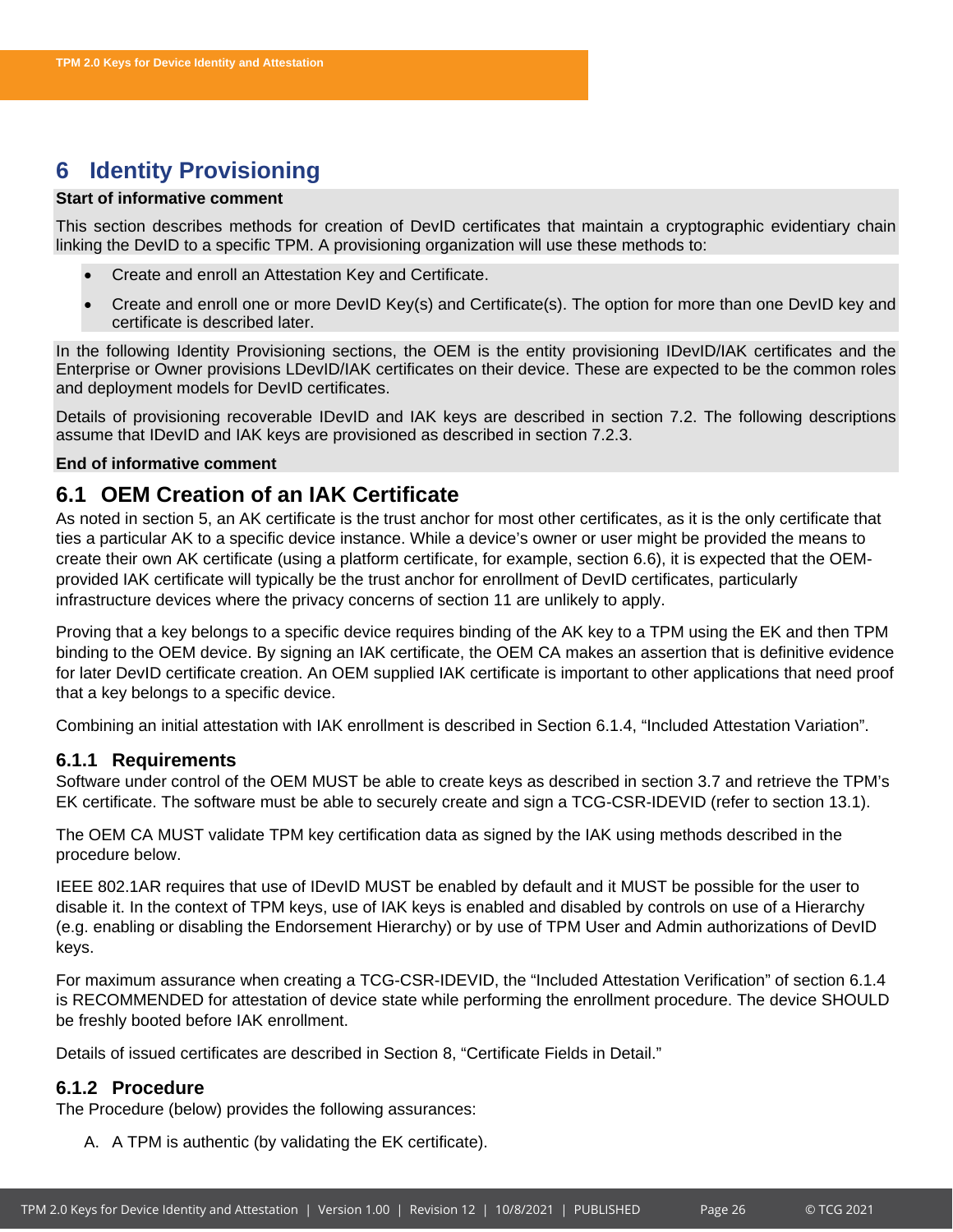- B. This specific TPM is authentic and is represented by the EK certificate (the EK private key resident in this TPM corresponds to the public key in this EK certificate.)
- C. This AK is authentic (the AK is resident in the same TPM as the EK private key corresponding to the public key in this EK certificate.)

The CA's Certificate Practice Statement SHOULD state how the CA performs the operations above.

This procedure does not include the option to perform an initial attestation during IAK enrollment. That option is described in section [6.1.4](#page-28-1) (Included Attestation Variation).

OEMs may want to consider whether they have requirements for endpoint authentication for factory based enrollment processes. Such requirements are outside the scope of this specification.

Detailed Procedure:

- 1. Platform software creates the IAK, a Restricted, fixedTPM, fixedParent Primary signing key in the Endorsement Hierarchy as described in section [3.7](#page-14-0) and section [7.2.](#page-35-2)
- 2. Platform software builds the TCG-CSR-IDEVID structure as described in section [13.1](#page-66-1) including:
	- a. Platform Identity Information. This is the non-TPM device information needed to build the 802.1AR certificate. This includes the device model and serial number encoded within the TCG-CSR-IDEVID prodModel and prodSerial fields.
	- b. The TPM EK Certificate.
	- c. The IAK Public Area (TPMT\_PUBLIC structure of the AK).
- 3. Platform software applies a signature to the TCG-CSR-IDEVID by first using the TPM to create the signature hash then using the IAK to sign that signature hash. This signature serves as an integrity check of the device information when in transit from the device to the CA, preventing undetected modification by a MITM. Note that using the TPM to create the hash is required in order to create a signature with the IAK.
- 4. The device software sends the TCG-CSR-IDEVID to the CA.
- 5. The CA verifies the received data:
	- a. Verify the signature on the TCG-CSR-IDEVID:
		- i. Extract the IAK Public Key from the IAK Public Area in the TCG-CSR-IDEVID.
		- ii. Use the IAK public key to verify the signature on the TCG-CSR-IDEVID.
	- b. Extract the EK certificate from the TCG-CSR-IDEVID and verify the EK Certificate using the indicated TPM manufacturer's public key.
	- c. Verify the attributes (TPMA\_OBJECT bits) of the IAK Public Area to ensure that the key is a Restricted, fixedTPM, fixedParent signing key. Ensure all other attributes meet CA policy.
- 6. The CA issues a challenge to the device to validate that the TPM has the EK matching the certificate in step 2b and that the IAK whose public area is included in 2c is loaded in the device's TPM. The challenge data blob is created using the following procedure:
	- a. Calculate the cryptographic Name of the IAK, by hashing its public area with its associated hash algorithm, prepended with the Algorithm ID of the hashing algorithm. Refer to TPM 2.0 Library Specification [2], Part 1, Section 16 ("Names").
	- b. Using the sequence described in TPM 2.0 Library Specification, Part 3, section 12.6.3 ("TPM2\_MakeCredential Detailed Actions"), create the encrypted "credential" structure to be sent to the device. When building this encrypted structure, objectName is the Name of the IAK calculated in step 'a' and Certificate (which is the payload field) holds a nonce (whose size matches the Name hash). Retain the nonce for use in later steps.
	- c. The CA sends the encrypted "credential" blob to the enrolling TPM device.
- <span id="page-27-0"></span>7. The device software uses the TPM2\_ActivateCredential command to release CertInfo data. During this operation, the TPM verifies the IAK's Name (and therefore the entire public area) using the EK. Because the EK is used, this operation requires Endorsement Hierarchy Admin Authorization. The returned CertInfo is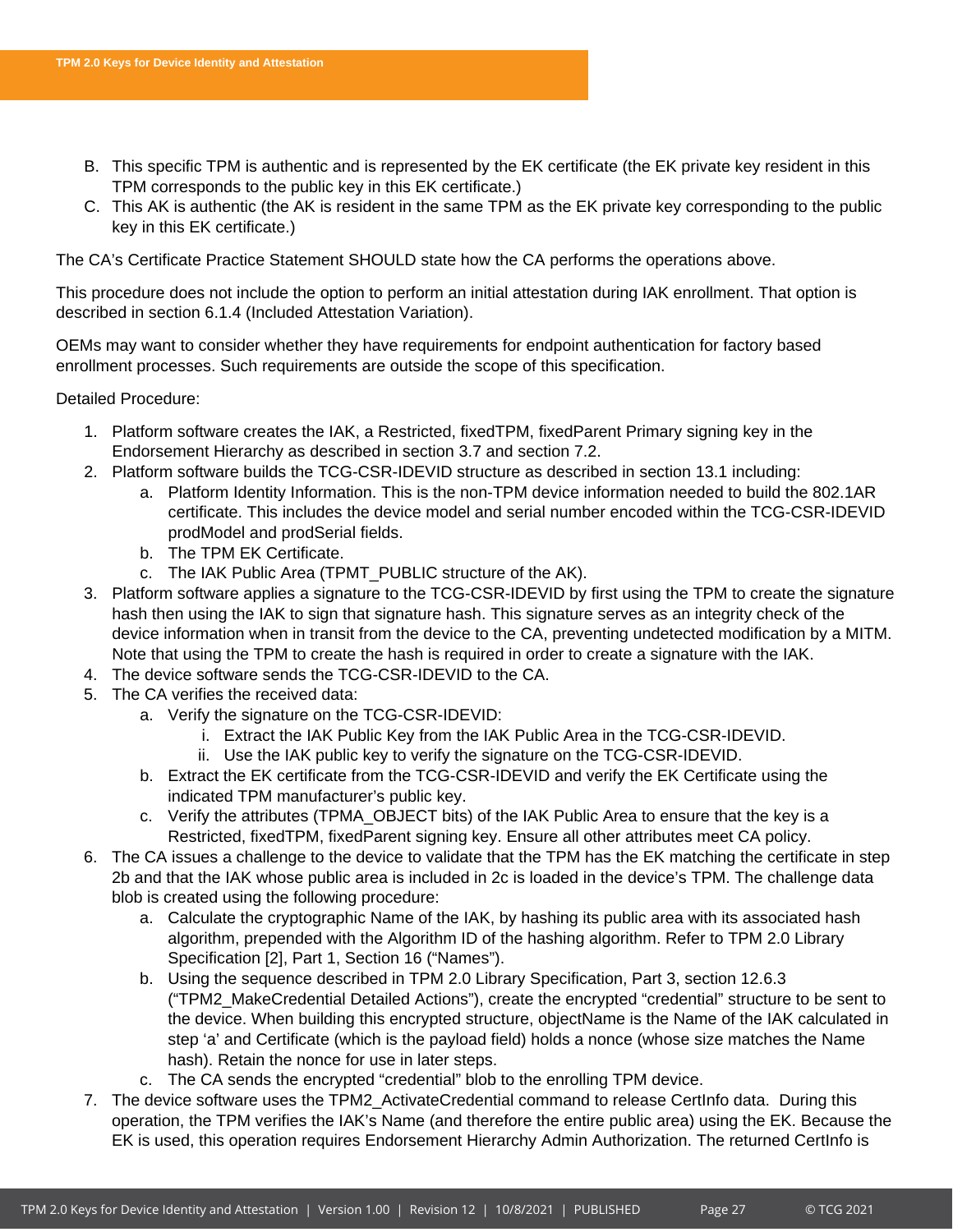the Proof of Possession (POP) that is the nonce provided in step 6b above. Note that the single round-trip method in section [6.1.3](#page-28-0) may be used to eliminate this step.

- 8. The device returns the recovered CertInfo (the nonce) to the CA. The CA matches the received value with the nonce retained in step 6b. The CA's receipt and validation of the CertInfo nonce is a Proof of Possession that demonstrates that the IAK is resident in the TPM described by the EK Certificate, is non-duplicable and fixedTPM.
- 9. The CA continues by issuing an IAK certificate and returning it to the device for persistent storage.

At this point the IAK can sign further keys using TPM2\_Certify to provide proof to the CA as needed.

### **Start of informative comment**

Note that the outsideInfo field provided to the TPM in the TPM2\_CreatePrimary command needs to be known to the CA or evaluator of the creation ticket.

### **End of informative comment**

### <span id="page-28-0"></span>**6.1.3 Single Round-Trip Variation**

It is possible to perform the operations of section [6.1.2](#page-26-3) with a single round trip from the device to the CA by using the methods described in TPM 2.0 Library Specification [2] Part 1, "Credential Protection" and the TPM2\_ActivateCredential command. Using this method, the CA issues the certificate using the CA's equivalent of the TPM2\_MakeCredential command. This method uses a random symmetric key to encrypt the certificate (the CA's response to the CSR) and then encrypts the random symmetric key such that the TPM can decrypt it using the TPM2\_ActivateCredential command. In the TPM2\_MakeCredential command description, the key to be encrypted is the "credential" and is limited in size to the digest size associated with the nameAlg associated with the TPM EK. With this method, only the TPM with the EK in the TCG-CSR-IDEVID (section [13.1\)](#page-66-1) is able to decrypt and use the created certificate. However, because the CA does not explicitly require proof-of-possession of the EK, this method does not explicitly provide assurance B of section [6.1.2.](#page-26-3)

### <span id="page-28-1"></span>**6.1.4 Included Attestation Variation**

It is RECOMMENDED that a CA performs device validation during the OEM enrollment process. This is very desirable so that a remote CA can be assured it is issuing certificates to a device running trusted software.

When creating a new IAK, the TPM puts the digest of selected creationPCRs in the IAK's creationData and the creationTicket is signed by the TPM once the key is created. This creationTicket is then given to the same TPM once the newly created IAK has been loaded, and then the new key is certified by the TPM. The TPM creates a signed attestation structure, including the digest of the selected PCRs. The CA can then verify the PCRs as of the time of creation of the IAK.

### **Start of informative comment**

Depending on the size of data to be hashed, it may be necessary to use the command sequence TPM2\_HashSequenceStart, TPM2\_SequenceUpdate, TPM2\_SequenceFinalize instead of using TPM2\_Hash when creating the required digest.

### **End of informative comment**

The procedure is:

- 1. Create a new IAK in the Endorsement Hierarchy using the TPM2\_CreatePrimary command.
- 2. Certify the creation ticket with the new IAK using the TPM2\_CertifyCreation command.
- 3. Create the TCG-CSR-IDEVID (see section [13.1\)](#page-66-1) that the CA will use for enrollment.
	- a. Include a boot event log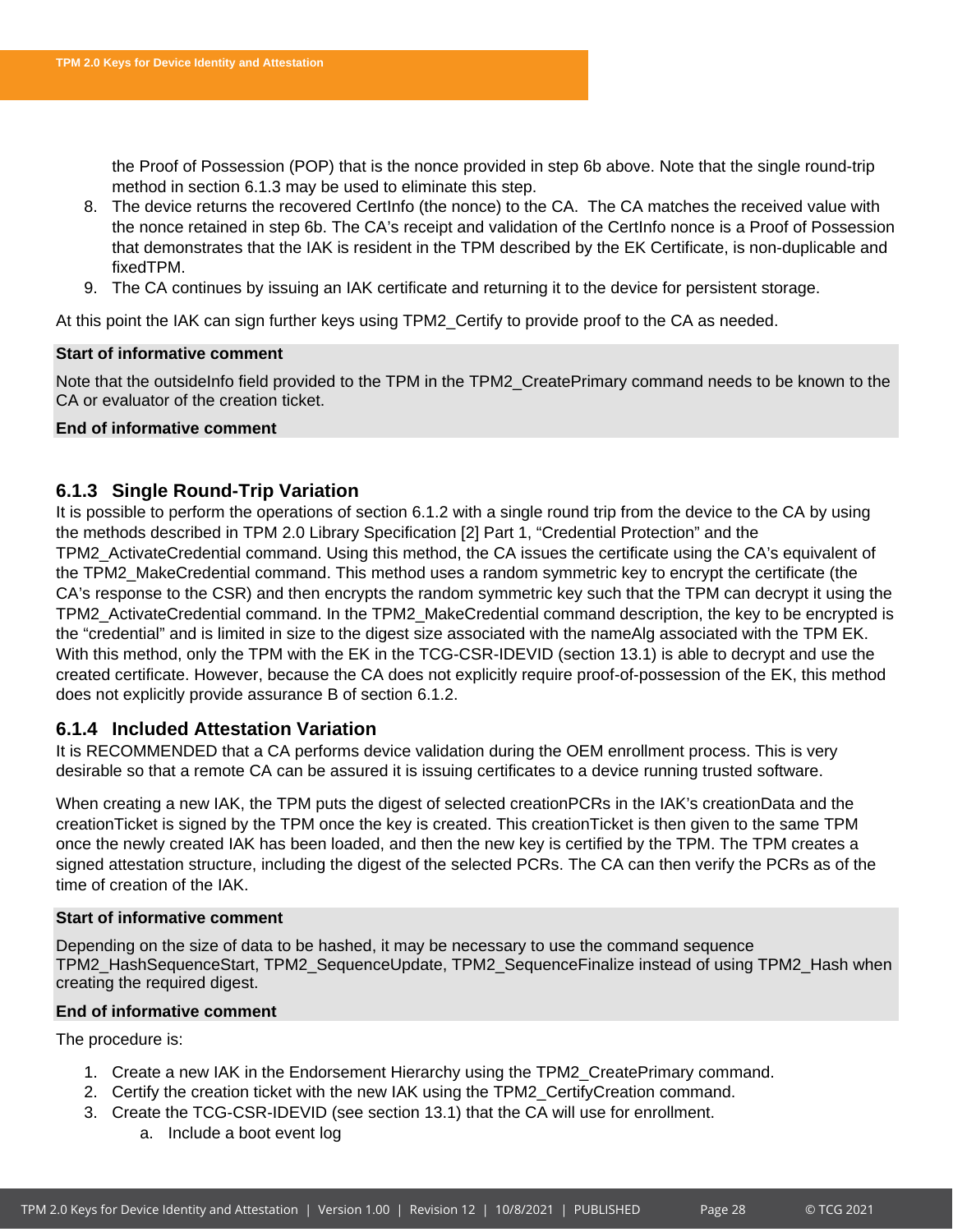- b. Include the signed attestation structure (certifyInfo and its signature) and the creation data from step 2 of this procedure.
- 4. Create a digest of the TCG-CSR-IDEVID with the TPM2\_Hash command and sign the TCG-CSR-IDEVID with the IAK using TPM2\_Sign.
- 5. Send TCG-CSR-IDEVID to the CA
- 6. The CA performs checks to:
	- a. Validate the TPM EK cert
	- b. Validate IAK key attributes
	- c. Verify that the boot event log, audit log, creation data and the signed attestation structure include expected attributes and meet requirements.
- 7. When the single round-trip variation of section [6.1.3](#page-28-0) is not used, the CA sends a challenge using the TPM2\_ActivateCredential method to confirm that the TPM contains the Endorsement private key. This provides Assurance B of section [6.1.2.](#page-26-3) Refer to step [7](#page-27-0) of section [6.1.2.](#page-26-3)
- 8. Platform firmware starts a new audited session with the TPM and uses these steps:
	- a. Issue the TPM2\_ActivateCredential command using the challenge from step 7. This will release the CA's nonce in the context of the session.
	- b. Read the appropriate set of PCRs (for verification that no additional firmware has been loaded).
	- c. Close the audit session and send the session log and signature to the CA as the challenge response.
- 9. The CA receives the reply, verifies the signature, verifies the nonce and validates that PCRs have not changed from their expected state.
- 10. The CA then creates and issues certificates.
- 11. The device receives and stores certificates.

# <span id="page-29-0"></span>**6.2 OEM Creation of IAK and IDevID in a Single Pass**

An OEM can augment the process of section [6.1](#page-26-1) to include an IDevID (signing) key and its certification information (TPM2\_Certify of the IDevID key using the IAK) to produce both the IAK and IDevID signing certificates in the same transaction.

The variation of section [6.1.4,](#page-28-1) which describes how an initial attestation can be combined with enrollment, can also be combined with this enrollment protocol.

Details of issued certificates are described in Section [8,](#page-54-0) "Certificate Fields in Detail."

### <span id="page-29-1"></span>**6.2.1 Requirements**

Software under control of the OEM MUST be able to create keys as described in section [3.7,](#page-14-0) retrieve the TPM's EK certificate and build the TCG-CSR-IDEVID. The software must be able to securely create and sign a TCG-CSR-IDEVID (refer to section 9.1).

The OEM CA MUST validate TPM key certification data as signed by the IAK using methods described in the procedure below.

IEEE 802.1AR requires that use of IDevID MUST be enabled by default and it MUST be possible for the user to disable it. In the context of TPM keys, use of IDevID keys is enabled and disabled by controls on use of a Hierarchy (e.g. enabling or disabling the Endorsement Hierarchy) or by use of TPM User and Admin authorizations of DevID keys.

Note that the single round-trip method in section [6.1.3](#page-28-0) may be used in combination with this single pass method, but doing so will result in the CA not receiving proof-of-possession of the EK and the nonce provided in the POP challenge will not be available.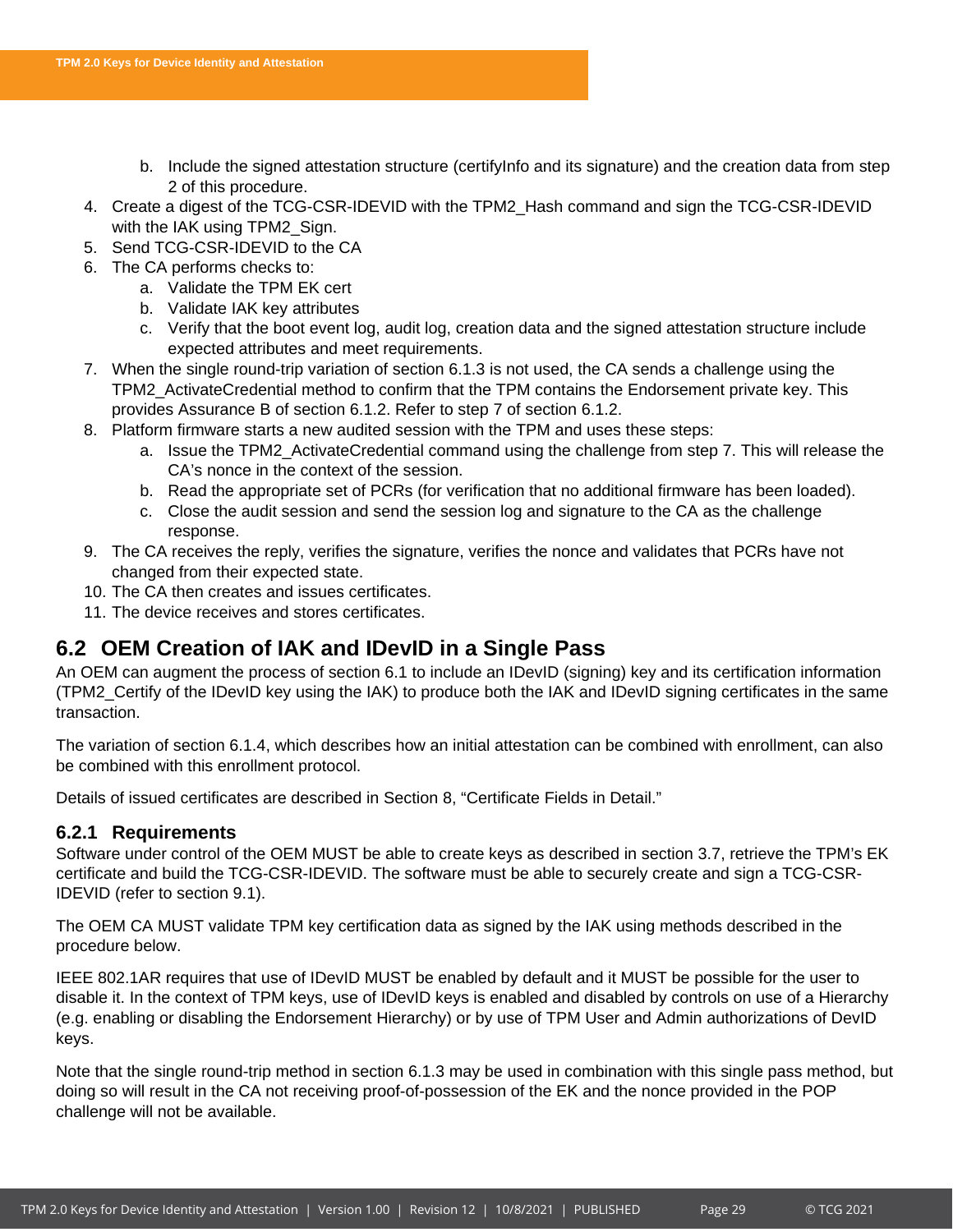The "Included Attestation Verification" of section [6.1.4](#page-28-1) is RECOMMENDED for attestation of device state while performing the enrollment procedure. The device SHOULD be freshly booted before IAK and IDevID enrollment.

Details of issued certificates are described in Section [8,](#page-54-0) "Certificate Fields in Detail."

### <span id="page-30-0"></span>**6.2.2 Procedure**

The Procedure (below) provides the following assurances:

- A. A TPM is authentic (by validating the EK certificate).
- B. This specific TPM is authentic and is represented by the EK certificate (i.e. the EK private key resident in this TPM corresponds to the public key in this EK certificate.)
- C. This IAK is authentic (the IAK is resident in the same TPM as the EK private key corresponding the public key in this EK certificate.)
- D. The Attestation Key (IAK) is in the TPM identified by the EK Certificate.
- E. The IDevID key is authentic and is resident in the same TPM as the IAK.

OEMs may want to consider whether they have requirements for endpoint authentication for factory based enrollment processes. Such requirements are outside the scope of this specification.

Detailed Procedure:

- 1. Platform software creates a Restricted, fixedTPM, fixedParent Primary signing key (the IAK) in the Endorsement Hierarchy as described in section [3.7](#page-14-0) and section [7.2.](#page-35-2)
- 2. Platform software creates an Unrestricted, fixedTPM, fixedParent Primary signing key (the IDevID key) in the Endorsement Hierarchy as specified in section [3.7.](#page-14-0)
- 3. Platform software uses TPM2\_Certify to certify the IDevID key (the key created in step 2) with the IAK (created in step 1), producing a signed TPMB\_Attest structure. This will show that the IDevID key is in the same TPM as the IAK and, by including the Name field, serves as a signature of the IDevID key public data which specifies the required key attributes verified in step 7.e.
- 4. Platform software builds the TCG-CSR-IDEVID structure described in section [13.1](#page-66-1) including:
	- a. Platform Identity Information—the non-TPM device information needed to build the 802.1AR certificate. This includes the device model and serial number.
	- b. EK Certificate
	- c. IAK Public Area (TPMT\_PUBLIC structure)
	- d. IDevID key Public Area (TPMT\_PUBLIC structure)
	- e. IDevID key TPMB\_Attest structure with signature
- 5. Apply a signature to the TCG-CSR-IDEVID using the IDevID key. This signature serves as an integrity check of the device information when in transit from the device to the CA, preventing undetected modification by a MITM.
- 6. The device software sends the TCG-CSR-IDEVID to the CA.
- 7. CA verifies the received data:
	- a. Extract IDevID public key and verify the signature on TCG-CSR-IDEVID
	- b. Verify the EK Certificate using the indicated TPM manufacturer's public key
	- c. Verify TPM residency of IDevID key using the IAK public key to validate the signature of the TPMB\_Attest structure.
	- d. Verify the attributes of the IDevID key public area.
	- e. Verify the attributes of the IAK public area.
	- f. Calculate the Name of the IAK, by hashing its public area with its associated hash algorithm, prepended with the Algorithm ID of the hashing algorithm. Refer to TPM 2.0 Library Specification [2] Part 1, Section 16, "Names".
	- g. Using the sequence described in the TPM 2.0 Library Specification [2] Part 3, section 12.6.3 (TPM2\_MakeCredential Detailed Actions), create the encrypted "credential" structure to be sent to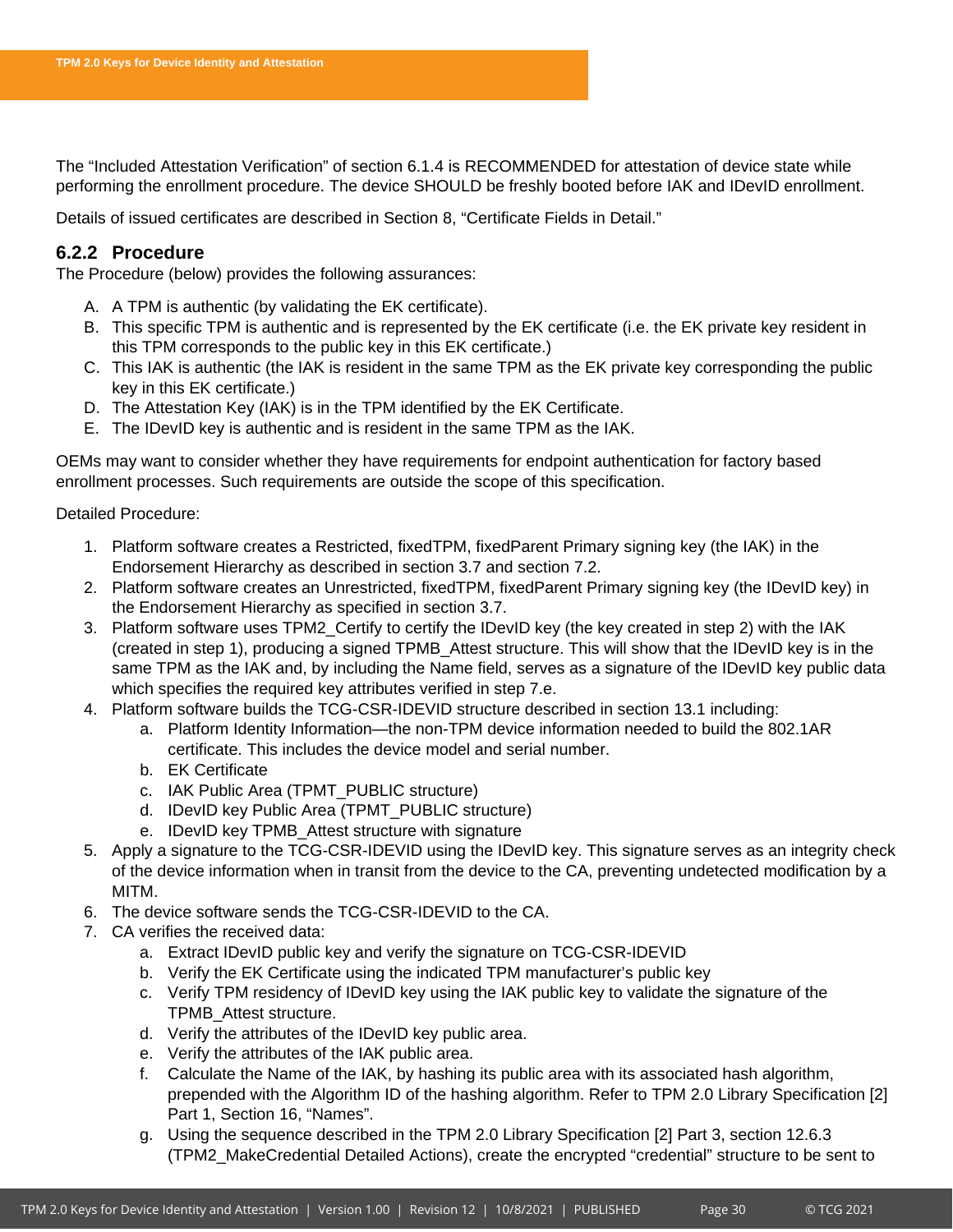the device. When building this encrypted structure, objectName is the Name of the IAK calculated in step 'a' and Certificate (which is the payload field) holds a nonce (whose size matches the Name hash). Retain the nonce for use in later steps.

- 8. The CA sends the encrypted blob created in step 7g to the enrolling device.
- 9. The device software uses the TPM2\_ActivateCredential command to release the CertInfo data. During this operation, the TPM verifies the IAK's Name (and therefore the entire IAK public area) using the EK. Because the EK is used, this operation requires EH Admin Authorization. The returned CertInfo is the Proof of Possession (POP) that is the nonce provided in step 7.g above. Note that the single round-trip method in section [6.1.3](#page-28-0) may be used to eliminate this step.
- 10. The device returns the recovered CertInfo (the nonce) to the CA. The CA matches the received value with the nonce retained in step 7.g. The CA's receipt and validation of the CertInfo nonce is a Proof of Possession that demonstrates that the IAK is resident in the TPM described by the EK Certificate, is nonduplicable and fixedTPM.
- 11. The CA continues by issuing IAK and IIDevID certificates and returning them to the device for persistent storage.

# <span id="page-31-0"></span>**6.3 Owner Creation of an LAK Certificate based on an IAK Certificate**

### <span id="page-31-1"></span>**6.3.1 Requirements**

An existing IAK Certificate is required to perform this operation. Software under control of the administrator or owner must be able to retrieve the IAK Certificate as well as load and use the IAK key.

For maximum assurance when creating a TCG-CSR-LDEVID, the device should be freshly booted and boot attestation validated using the IAK before LAK enrollment.

Creation of the LAK key in the Storage Hierarchy is recommended. Including device information, including the serial number, from the IAK certificate Subject in the new LAK certificate is recommended.

The signature over the CSR must be created by the TPM using TPM2\_Hash in order for the new LAK to sign the CSR.

The CA's Certificate Practice Statement SHOULD state how the CA verifies TPM residency of the LAK.

Details of issued certificates are described in Section [8,](#page-54-0) "Certificate Fields in Detail."

### **Start of informative comment**

Depending on the size of data to be hashed, it may be necessary to use the command sequence TPM2\_HashSequenceStart, TPM2\_SequenceUpdate, TPM2\_SequenceFinalize instead of using TPM2\_Hash when creating the required digest.

### **End of informative comment**

### <span id="page-31-2"></span>**6.3.2 Procedure**

The Procedure (below) provides the following assurance:

A. The new LAK is resident in the same TPM as the IAK.

### Detailed Procedure:

- 1. Platform software creates a Restricted, fixedTPM, fixedParent signing key (the LAK) using a method selected from section [3.7](#page-14-0) and section [7.2.](#page-35-2)
- 2. Platform software uses TPM2\_Certify to certify the new LAK created in step 1 with the IAK, producing a signed TPM2B Attest structure. This process proves that the new LAK is on the same TPM as the IAK.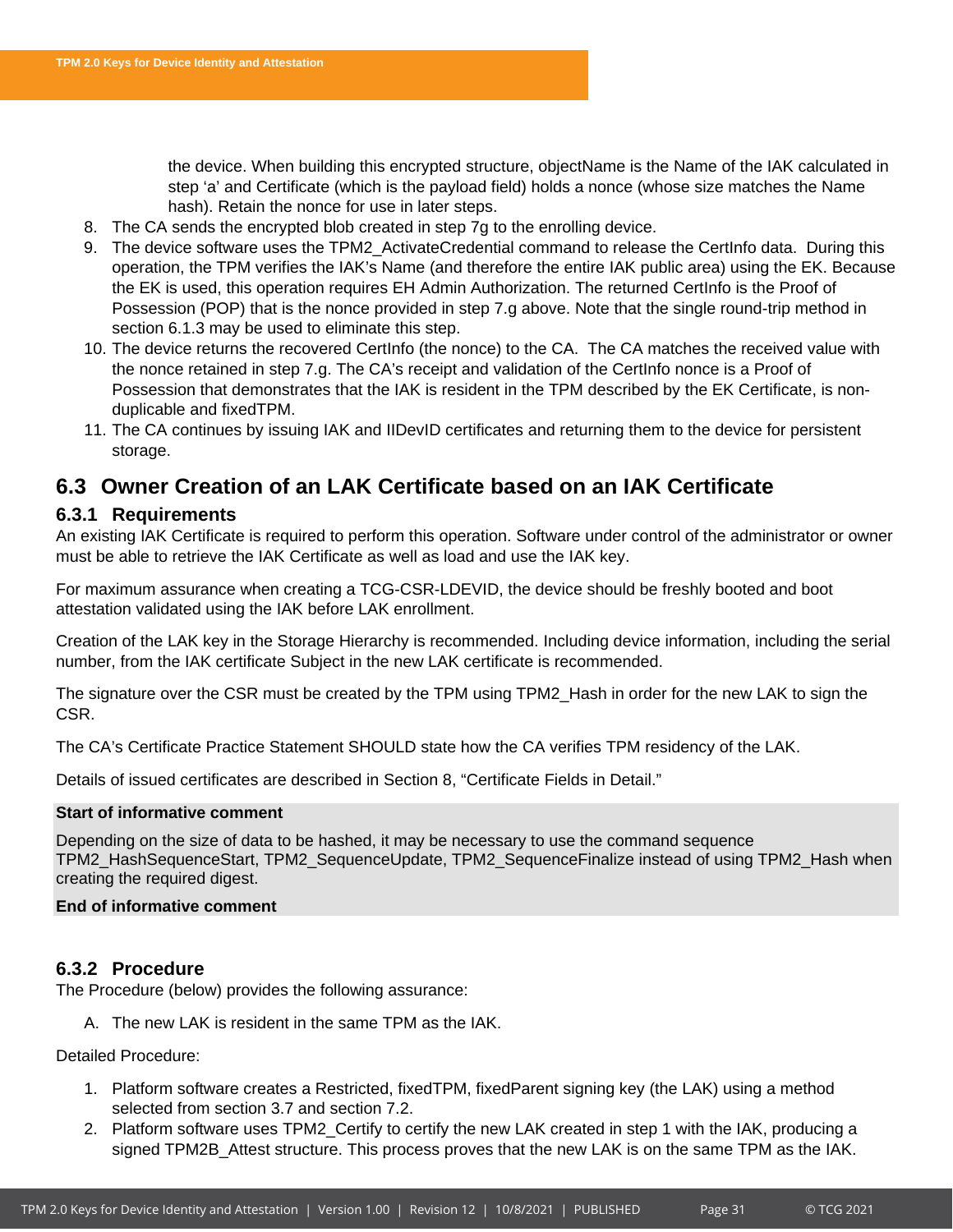- 3. Platform software builds the TCG-CSR-LDEVID structure described in section [13.2](#page-67-0) including:
	- a. The IAK certificate. This certificate identifies the device as well as providing device binding of the TPM to the stated device.
	- b. The TPM2B\_ATTEST structure returned by TPM2\_Certify on the LAK.
	- c. The TPMT\_SIGNATURE structure returned by TPM2\_Certify on the LAK.
- 4. Platform software creates a digest of the TCG-CSR-LDEVID using the TPM2\_Hash command and then uses TPM2\_Sign with the new LAK to create a signature for the TCG-CSR-LDEVID. This signature serves as an integrity check of the device information when in transit from the device to the CA, and proves control of the LAK to the CA.
- 5. The device software sends the signed TCG-CSR-LDEVID to the CA.
- 6. The CA verifies the received data:
	- a. Extract the LAK public key from the TCG\_CSR-LDEVID and verify the signature on the TCG-CSR-LDEVID.
	- b. Verify the IAK certificate using the OEM's trust anchor certificate public key.
	- c. Verify the signature on the TPM2B\_ATTEST structure using the IAK certificate public key.
	- d. Verify the attributes (TPMA\_OBJECT bits) of the LAK Public Area to ensure that the key is a Restricted, fixedTPM, fixedParent signing key. Ensure all other attributes meet CA policy.
- 7. With all data verified, the CA continues by issuing the LAK certificate and returning it to the device for persistent storage.

# <span id="page-32-0"></span>**6.4 Owner Creation of an LDevID Certificate based on an OEM installed IAK Certificate**

### <span id="page-32-1"></span>**6.4.1 Requirements**

Software under control of the administrator or owner will need access to the IAK Certificate as well as use of the IAK key to verify residency of the new LDevID in the same TPM as the IAK, allowing the CA to assert that the new certificate identifies the same device as the IAK certificate.

The OEM needs to provide a software feature for the device administrator or owner to securely create, validate and sign a TCG-CSR-LDEVID (refer to section [13.2\)](#page-67-0) in the Storage Hierarchy and the administrator or user must have control of the Storage Hierarchy during LDevID enrollment.

Creation of the LAK key in the Storage Hierarchy is recommended. The LDevID enrollment process should validate TPM key data to verify that the new LDevID key belongs to the device described by the IAK certificate. The Local CA SHOULD verify that the LDevID key's properties match the CA's certification practice policy by verifying TPM binding to the device and verifying key Attributes and Policies.

For maximum security assurance when creating the TCG-CSR-LDEVID, the device should be freshly booted and boot attestation validated before LDevID enrollment.

Details of issued certificates are described in Section [8,](#page-54-0) "Certificate Fields in Detail."

### <span id="page-32-2"></span>**6.4.2 Procedure**

Proving TPM residency of the LDevID key is performed in a similar manner to the procedure of section [6.3:](#page-31-0) the IAK credential is used to prove that the new LDevID signing key (instead of the LAK) belongs to the TPM using the IAK.

# <span id="page-32-3"></span>**6.5 Owner Creation of an LDevID Certificate based on LAK**

### <span id="page-32-4"></span>**6.5.1 Requirements**

Software under control of the administrator or owner must be able to retrieve the LAK Certificate as well as load and use the LAK key.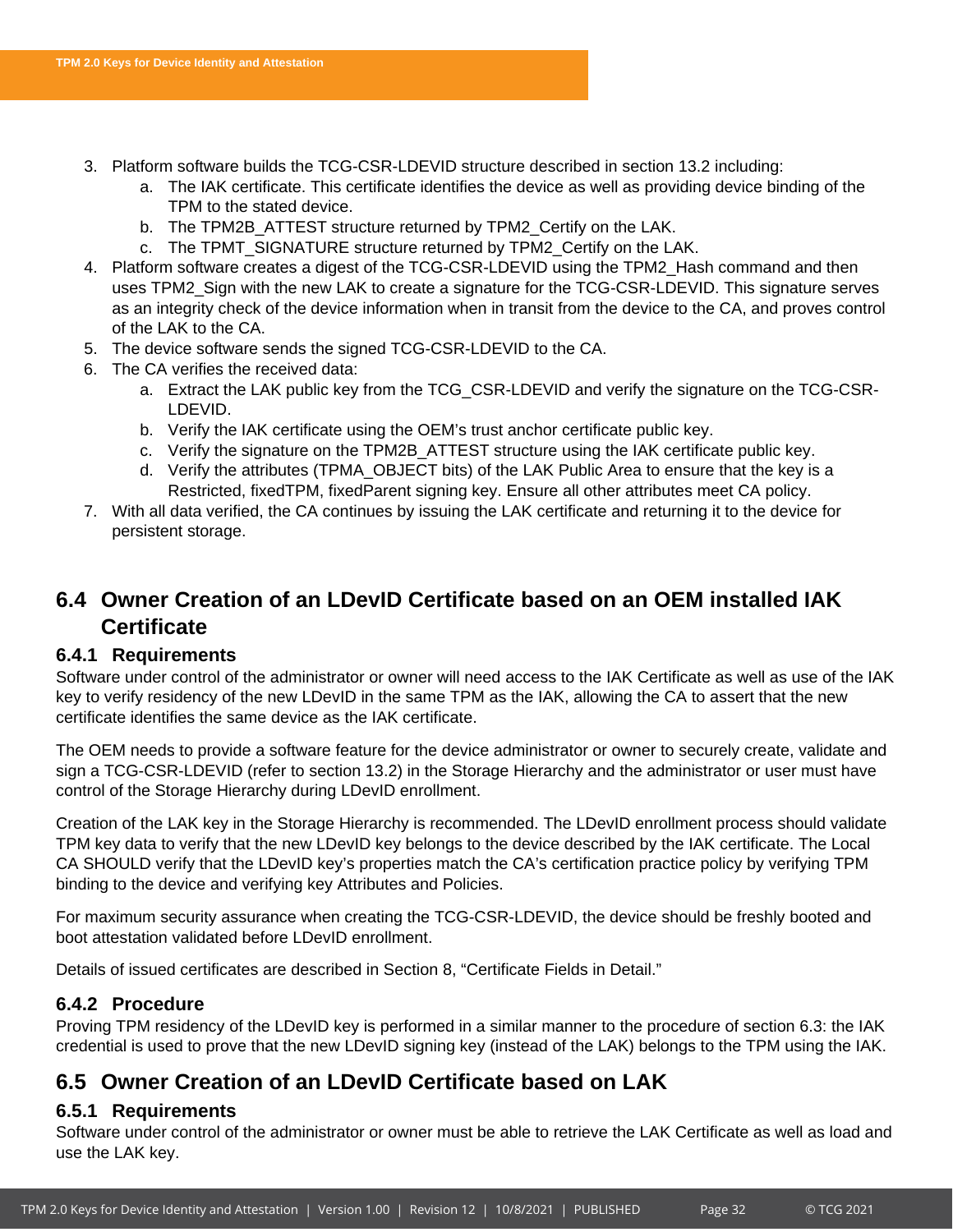Creation of the LDevID key in the Storage Hierarchy is recommended.

The administrator, owner or user will need to securely create and sign a TCG-CSR-LDEVID (refer to section [13.2\)](#page-67-0).

The Local CA should validate TPM key certification data as signed by the LAK using methods similar to section [6.3.2.](#page-31-2) The CA must therefore trust the security assertions made in the Certificate Practice Statement regarding creation of the LAK Certificate.

For maximum assurance when creating a TCG-CSR-LDEVID, the device should be freshly booted and boot attestation validated before LDevID enrollment.

Including device information, including the serial number, from the LAK certificate Subject in the new LDevID certificate is recommended. The Local CA should verify that the key properties match the CA's certificate practice policy by verifying key Attributes and Policies.

Details of issued certificates are described in Section [8,](#page-54-0) "Certificate Fields in Detail."

### <span id="page-33-0"></span>**6.5.2 Procedure**

Proving TPM residency of the LDevID key is performed in a similar manner to the procedure of section [6.4:](#page-32-0) the LAK and its certificate are used to prove that the new LDevID key belongs to the TPM, with the identity of the device conveyed using the LAK and certificate instead of the IAK and certificate.

# <span id="page-33-1"></span>**6.6 Owner Creation of an LAK Certificate based on a Platform Certificate**

### <span id="page-33-2"></span>**6.6.1 Requirements**

The TCG Platform Attribute Credential Profile [10] describes Platform Certificate requirements, including details of data fields included within the platform certificate. The platform certificate binds the TPM (as described by its EK certificate) to a platform by means of an OEM signature on the certificate.

The CA issuing an LAK certificate to the device should verify the TPM EK Certificate Serial Number against the TPM EK Serial Number included in the Platform Certificate.

The CA should perform a proof of possession of the EK, as described in the procedure of section [6.6.2,](#page-33-3) to prove that the CA is issuing the certificate to the TPM (and hence the same device) described in the platform certificate. Proving that the new LAK is in the specified TPM requires using the TPM's Endorsement Key and thus requires use of Endorsement Hierarchy authorization.

Creation of the LAK key in the Storage Hierarchy is recommended. Including the device information, such as the serial number, from the platform certificate in the LAK certificate Subject is recommended. The Local CA should verify that the key properties match the CA's certificate practice policy by verifying TPM binding to the device and verifying key Attributes and Policies as described in the detailed of section [6.6.2,](#page-33-3) below.

Details of issued certificates are described in Section [8,](#page-54-0) "Certificate Fields in Detail."

### <span id="page-33-3"></span>**6.6.2 Procedure**

This procedure is based on the IAK enrollment procedure of section [6.1.2,](#page-26-3) with the device data coming from the platform certificate.

This sequence provides the following assurances:

- A. A TPM is authentic (by validating the EK certificate).
- B. This specific TPM is authentic and is represented by the EK certificate (i.e. the EK private key resident in this TPM corresponds to the public key in this EK certificate.)
- C. This LAK is authentic (the LAK is resident in the same TPM as the EK private key corresponding to the public key in this EK certificate.)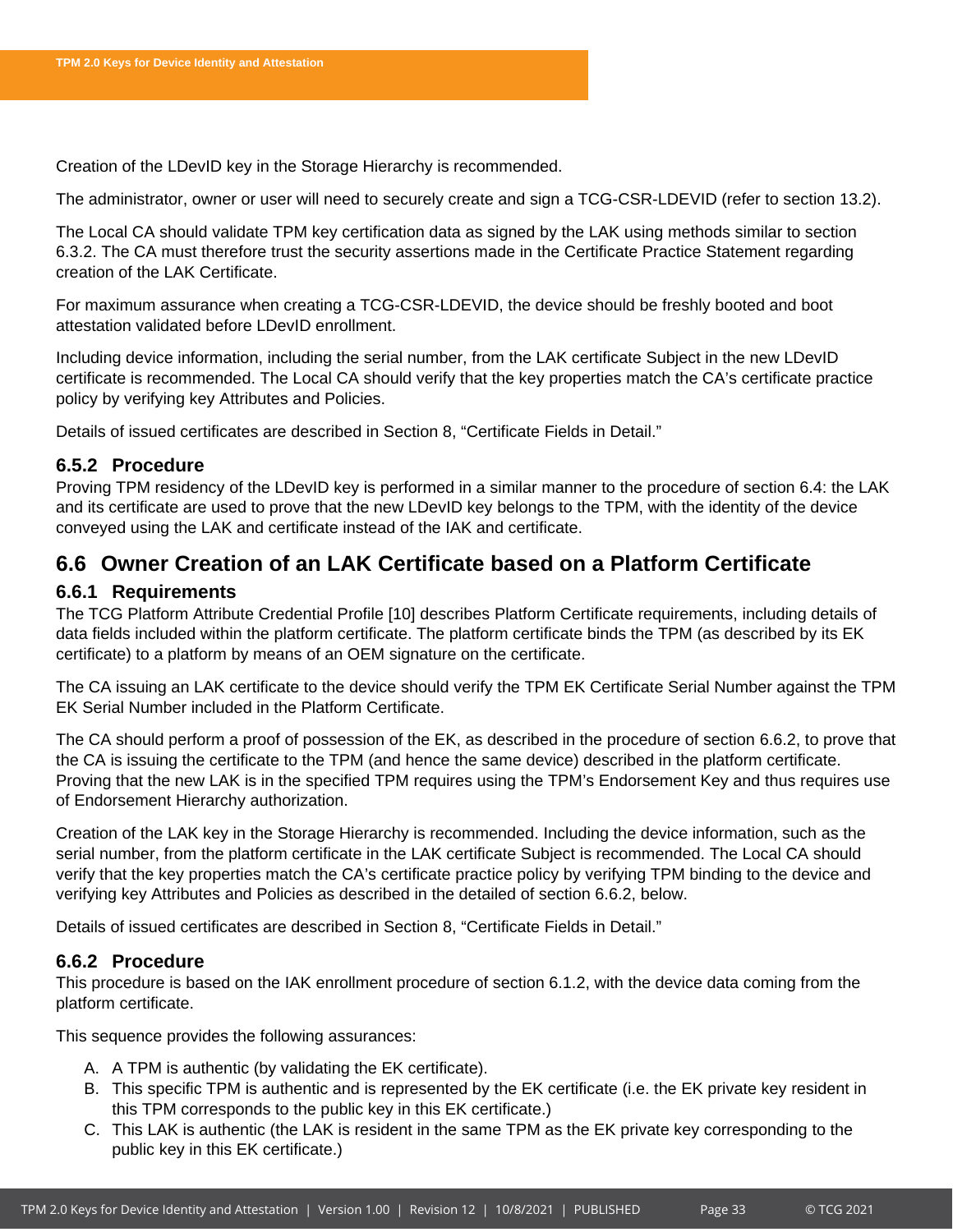D. This LAK is bound to the device (the device OEM affirms in a Platform Certificate that the TPM bound to the described device has the EK PubKey described in the EK Certificate).

The detailed Two Round-Trip Procedure is:

- 1. Platform software uses the TPM to create a Restricted, fixedParent, fixedTPM Ordinary signing key (the LAK) using TPM2\_Create.
- 2. Platform software builds the TCG-CSR-LDEVID structure described in section [13.2](#page-67-0) including the:
	- a. Platform certificate.
	- b. TPM EK Certificate.
	- c. LAK Public Area (TPMT\_PUBLIC structure of the LAK).
- 3. Platform software applies a signature to the TCG-CSR-LDEVID by first using the TPM to create a digest and then using the LAK to sign the digest. This signature serves as an integrity check of the device information when in transit from the device to the CA, preventing undetected modification by a MITM. Note that using the TPM to create the digest is unavoidable in order to create a signature with the LAK.
- 4. The device software sends the TCG-CSR-LDEVID to the CA.
- 5. The CA verifies the received data:
	- a. Verify the signature on the TCG-CSR-LDEVID:
		- i. Extract the LAK public key from the CSR.
		- ii. Use the LAK public key to verify the signature on the CSR.
	- b. Extract the EK Certificate from the CSR and then verify the EK Certificate using the indicated TPM manufacturer's public key.
	- c. Verify the attributes (TPMA\_OBJECT bits) of the LAK public area to ensure that the key is a Restricted, fixedTPM, fixedParent signing key. Ensure that all other attributes meet the CA's policy.
- 6. The CA issues a challenge to the device to validate that the TPM has the EK matching the certificate in step 2b and that the LAK whose public area is included in 2c is loaded in the device's TPM. The challenge data blob is created using the following procedure:
	- a. Calculate the cryptographic Name of the LAK, by hashing its public area with its associated hash algorithm, prepended with the Algorithm ID of the hashing algorithm. Refer to TPM 2.0 Library Specification [2] Part 1, Section 16, "Names".
	- b. Using the sequence described in the TPM 2.0 Library Specification [2] Part 3, section 12.6.3 (TPM2\_MakeCredential Detailed Actions), create the encrypted "credential" structure to be sent to the device. When building this encrypted structure, objectName is the Name of the LAK calculated in step 'a' and Certificate (which is the payload field) holds a nonce (whose size matches the Name hash). Retain the nonce for use in later steps.
	- c. The CA sends the encrypted "credential" blob to the enrolling device.
- 7. The device software uses the TPM2\_ActivateCredential command to release the CertInfo data which is the nonce provided in step 6b above. During this operation, the TPM verifies the LAK's Name (and therefore the entire LAK public area) using the EK. Because the EK is used, this operation requires Endorsement Hierarchy Admin Authorization. The returned CertInfo is the Proof of Possession (POP) that is the nonce provided in step 7.g above. Note that the single round-trip method in section [6.1.3](#page-28-0) may be used to eliminate this step.
- 8. The device returns the recovered CertInfo (the nonce) to the CA. The CA matches the received value with the nonce retained in step 6b. The CA's receipt and validation of the CertInfo nonce is a Proof of Possession that demonstrates that the LAK is resident in the TPM described by the EK Certificate, is non-duplicable and fixedTPM.
- 9. The CA continues by issuing an LAK certificate, using device information from the platform certificate. The LAK certificate is returned to the device for persistent storage.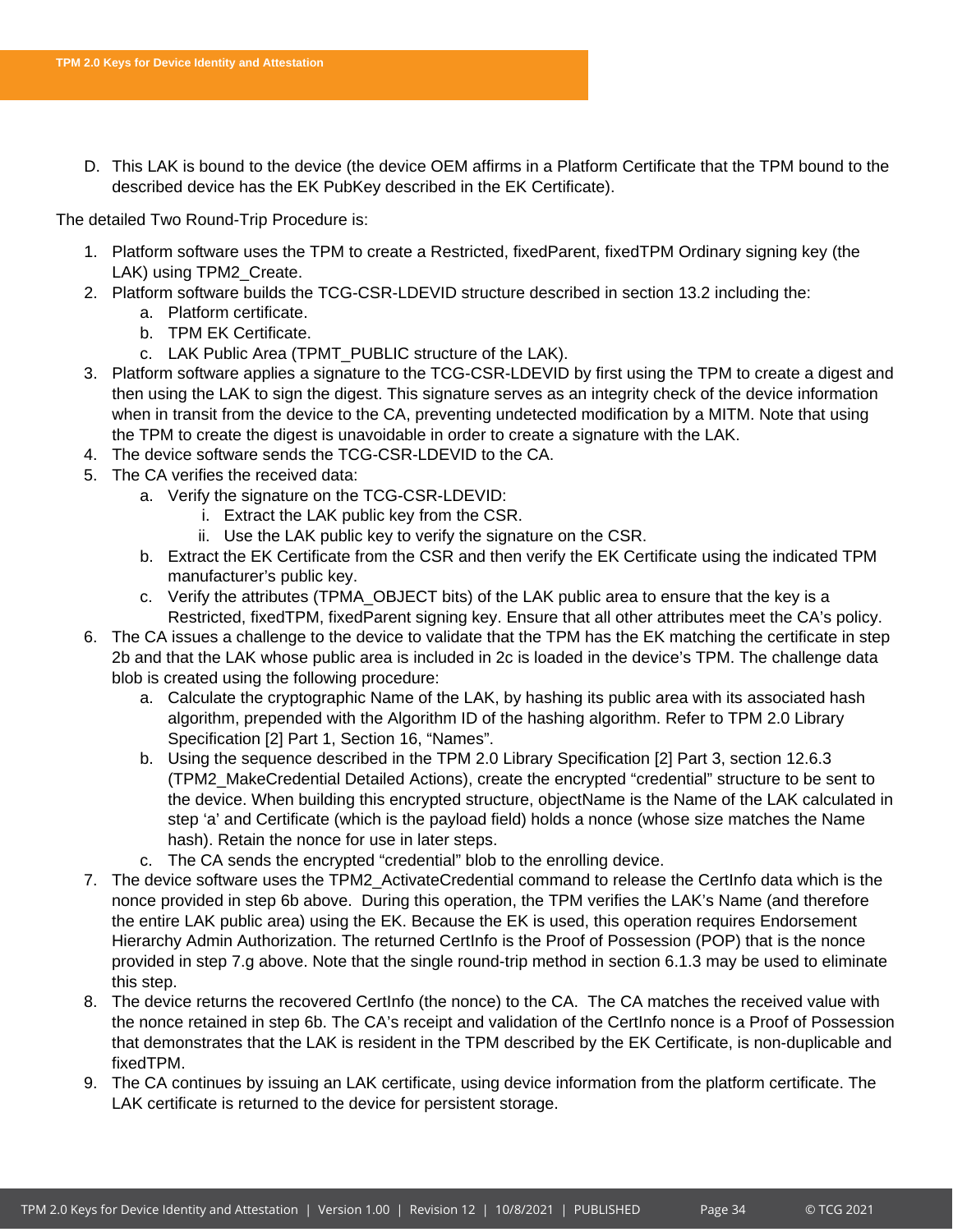# <span id="page-35-0"></span>**7 TPM-based Device Identity Lifecycle Requirements**

# <span id="page-35-1"></span>**7.1 Provisioning**

Placing a TPM in a product does not imply that the product is provisioned with IDevID and IAK certificates. The need for IDevID and IAK provisioning is both product and use case dependent.

TPM based IDevID and IAK certificates are expected to have a long life. The initial provisioning and registration processes are important to the integrity and security of the device identity. For this reason, the IAK and IDevID certificates SHOULD be created in conjunction with device creation.

# <span id="page-35-2"></span>**7.2 IDevID/IAK Hierarchy Selection**

This section provides a description of the recommended method to provide and protect IDevID and IAK keys in a device with a TPM, including the hierarchy, authorization and policies to be used during OEM creation of IDevID/IAK keys.

By placing IDevID/IAK keys in the Endorsement Hierarchy, as recommended by this specification, the key authorization, usage policy and administration policy are placed under the control of the Privacy Administrator.

The recommended method enables a device's Privacy Administrator:

- To optionally recreate an IDevID/IAK key described by an IDevID/IAK certificate supplied by the device's manufacturer. The IDevID/IAK key can be recreated at any time during the lifetime of the TPM. In other words, the Privacy Administrator determines whether an IDevID/IAK key is in existence.
- To choose a password that authorizes administration and use of the IDevID/IAK key.
- To optionally choose a policy that delegates administration and use of the IDevID/IAK key to any number of entities.

The recommended method includes:

- The manufacturer creating an IDevID/IAK key and IDevID/IAK certificate for the device and supplying the IDevID/IAK certificate either with or to the device. It is unnecessary for the manufacturer to supply the IDevID/IAK key either on or to the device.
- The device's Privacy Administrator setting a password to authorize control and use of the IDevID/IAK key.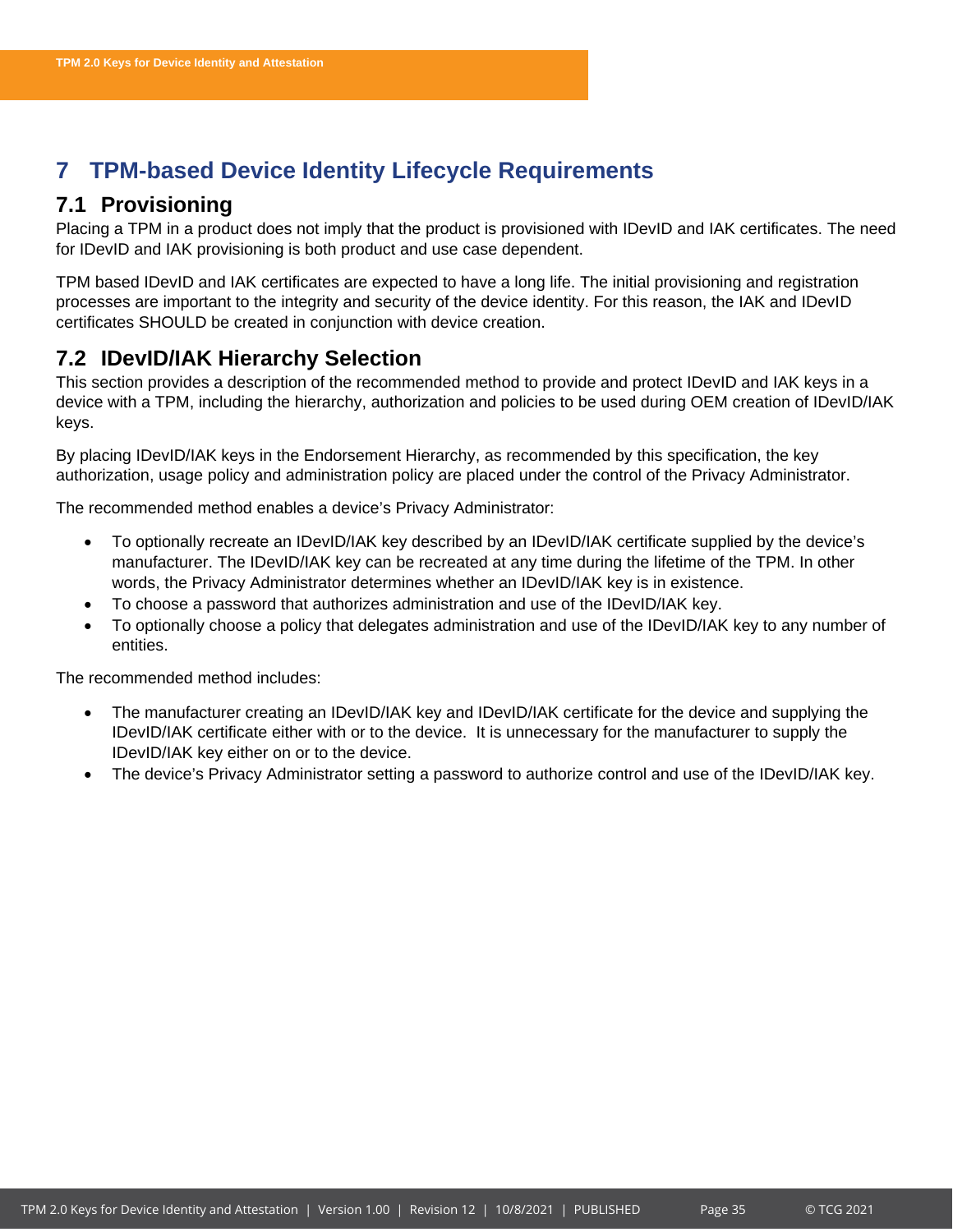### <span id="page-36-0"></span>**7.2.1 Recoverable IDevID/IAK Key**

Key authorizations are described in detail in TPM 2.0 Library Specification [2], part 1. [Figure 8](#page-36-1) (IDevID/IAK Key Authorization Relationships) illustrates the key authorization controls used in this section.



**Figure 8 - IDevID/IAK Key Authorization Relationships**

<span id="page-36-1"></span>The recommended method is to create primary keys in the TPM's Endorsement Hierarchy using the command TPM2\_CreatePrimary and to use those primary keys as the IDevID/IAK keys. This method is recommended for all general-purpose computing devices where product features require an IDevID/IAK to be installed.

Using this method, IDevID/IAK keys can be recreated at any time during the lifetime of the TPM (strictly, during the lifetime of the TPM's Endorsement Primary Seed). Thus the IDevID/IAK keys can be recreated after a device has been reinitialized with a new Operating System, for example. Because the IDevID/IAK keys can be recreated on demand, the IDevID/IAK keys do not need to be supplied with (i.e. stored on) the device.

Since an IDevID/IAK key is a primary key in the Endorsement Hierarchy, an IDevID/IAK key can be recreated only by the current Privacy Administrator. When creating IDevID/IAK keys, an OEM SHOULD use the templates provided in section [7.3](#page-38-1) of this specification, as these templates allow the device firmware or operating system to act on behalf of the device owner to administer and use IDevID/IAK keys with standard methods.

The recommended key templates in section [7.3.4](#page-42-0) enable the IDevID/IAK key's authValue password to authorize use of the IDevID/IAK key but not administration of the IDevID/IAK key. The mechanism is that userWithAuth == SET enables the USER role via authValue, but adminWithPolicy == SET disables the ADMIN role with authValue. Therefore, someone who knows the IDevID/IAK key's authValue password can use the IDevID/IAK key, but can't administer the IDevID/IAK key. Once an IDevID/IAK has been created, an administrator can make copies of the IDevID/IAK key with a different authValue by recreating the key with the new authValue. Refer to section [7.2.4.](#page-38-0)

The recommended key templates are augmented by combination with the recommended NVindex policy in section [7.3.5.](#page-44-0) The recommended key templates provide the recommended IDevID/IAK Key Policy. The recommended NVindex Policy enables the EH password (endorsementAuth) and the Delegation Policy to authorize both usage and administration of the IDevID/IAK Key.

Refer to Figure 8 - [IDevID/IAK Key Authorization Relationships"](#page-36-1): The policy mechanism is configured with userWithAuth = SET to enable the USER role via policy, with adminWithPolicy = SET to enable the ADMIN role with policy. The IDevID/IAK Key Policy includes a TPM2\_PolicySecret() component referencing endorsementAuth and a TPM2\_PolicyAuthorizeNV() component referencing an NV index controlled by the recommended NVindex Policy and containing the Delegation Policy.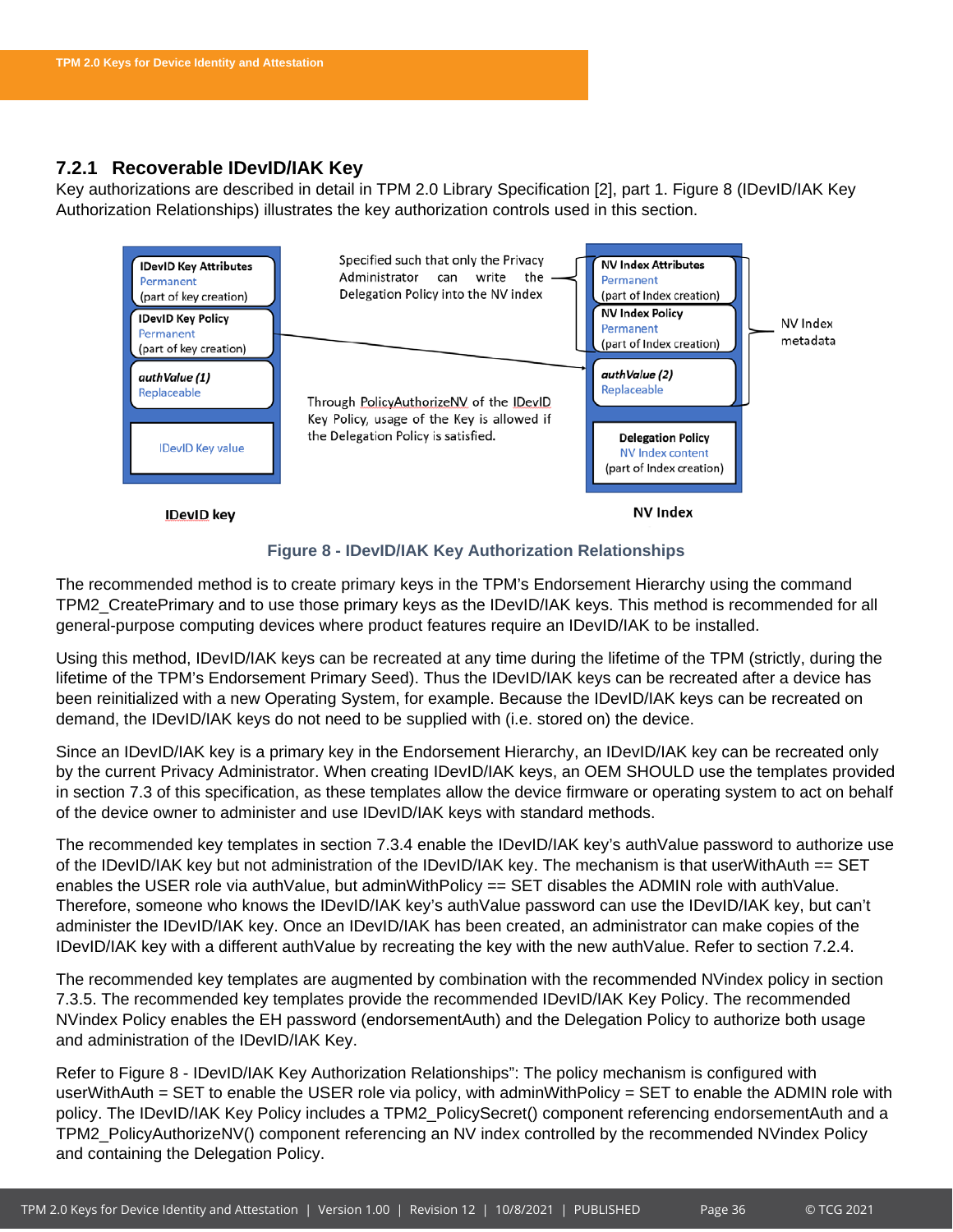The IDevID/IAK Key Policy has a TPM2\_PolicyAuthorizeNV component that includes the Name of the NV index, which includes that NV index's NVindex Policy, which restricts who can create and write the NV index. Therefore the Privacy Administrator (who has endorsementAuth) can both use and administrate the IDevID/IAK key, and anyone allowed by the Delegation Policy can use and/or administer the IDevID/IAK key as allowed by the policy.

### <span id="page-37-0"></span>**7.2.2 Implementation options**

The most complex implementation optionally uses endorsementAuth to authorize use and administration of an IDevID/IAK key, optionally uses a chosen authValue to authorize use of the IDevID/IAK , and uses a chosen Delegation Policy to authorize use and administration of an IDevID/IAK key. In this most complex implementation, the authValue field in the template used to create the IDevID/IAK key is either set to a very long random value and immediately forgotten, or set to a chosen password, which is ideally a random value obtained via TPM2\_GetRandom. An NV index must be created and the chosen Delegation Policy written to the NV index. The Delegation Policy should delegate administration of the IDevID/IAK (so the IDevID/IAK can be administered by someone other than the Privacy Administrator) and may delegate different aspects of administration to different entities. The Delegation Policy may delegate use of the IDevID/IAK to different selected entities identified via different authentication methods, or under different constraints, such as time and device state. This method is RECOMMENDED for general purpose or multi-user devices and explained in more detail in section [7.3.](#page-38-1)

A less complex implementation uses endorsementAuth to authorize use and administration of an IDevID/IAK key, and a chosen authValue to authorize use of the IDevID/IAK . The main drawback of this implementation is that the Privacy Administrator must be available to administer the IDevID/IAK key (because endorsementAuth, which authorizes the Endorsement Hierarchy, should not be shared). In this less complex implementation, the authValue field in the template used to create the IDevID/IAK key is set to a chosen password, which is ideally a random value obtained via TPM2\_GetRandom. There is no need to create an NV index. This method is NOT RECOMMENDED for general purpose or multi-user devices.

The simplest implementation uses endorsementAuth to authorize use and administration of an IDevID/IAK key. The main drawback of this implementation is that anyone who can use the IDevID/IAK key can also administer the Endorsement Hierarchy, because endorsementAuth authorizes the Endorsement Hierarchy. In this simplest implementation, the authValue field in the template used to create the IDevID/IAK key is set to a very long random value and immediately forgotten. The random number is ideally obtained via TPM2\_GetRandom. There is no need to create an NV index. This method is NOT RECOMMENDED for general purpose or multi-user devices but may be acceptable for embedded systems.

By design, the Privacy Administrator (who controls the EH password) is always in control of IDevID/IAK usage and administration. It is essential for the recommended method that the NVindex Policy gives the Privacy Administrator exclusive authority to replace the NV index itself and gives the Privacy Administrator exclusive write access to the Delegation Policy stored at the index.

### <span id="page-37-1"></span>**7.2.3 Creating Recoverable IDevID/IAK keys**

The Manufacturer acts as the current Privacy Administrator.

The Privacy Administrator uses TPM2\_CreatePrimary to create a primary key in the TPM's Endorsement Hierarchy using the template described in [7.3.4.](#page-42-0)

At the time of IDevID Key and Attestation Key creation, the Privacy Administrator SHOULD use a well-known key authValue. For simplicity, the Privacy Administrator SHOULD use the Empty Auth value as described in the TPM Specification.

To facilitate Zero Touch Provisioning, the Manufacturer creates an IDevID/IAK certificate for the IDevID/IAK keys and SHOULD store the certificates on the device. In lieu of storing the IDevID/IAK certificates on the device, the manufacturer MAY make them available externally, e.g. on a public web site.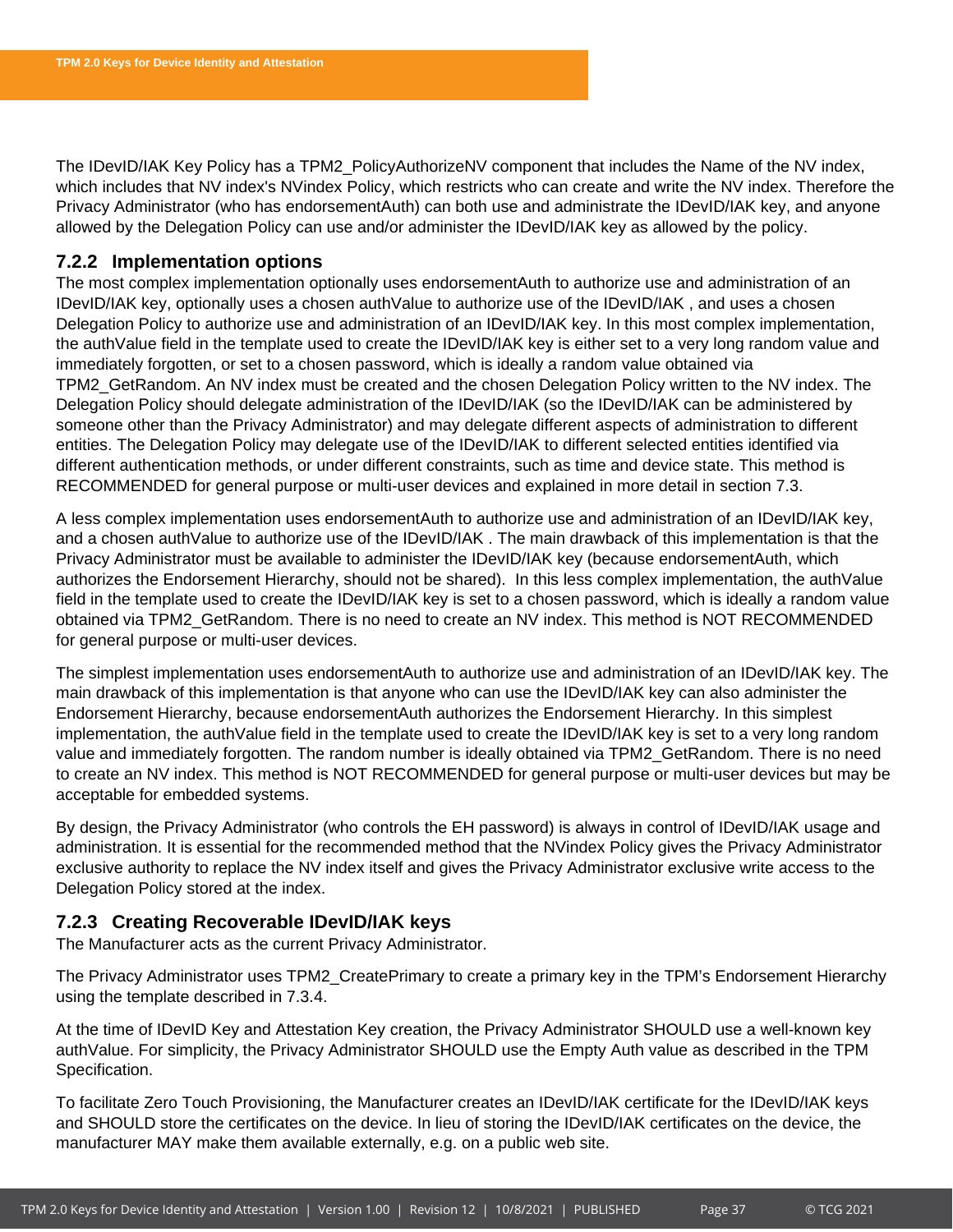### <span id="page-38-0"></span>**7.2.4 Initializing Usage of a Recoverable IDevID/IAK key**

The Owner (or operating system, acting on behalf of the Owner) acts as the current Privacy Administrator.

If it is necessary to remove all current personalization from the TPM, the Privacy Administrator issues TPM2\_Clear, which clears endorsementAuth and changes ehProof, thereby cryptographically erasing all extant keys.

The Privacy Administrator uses TPM2\_CreatePrimary to recreate a primary key in the TPM's Endorsement Hierarchy using the template described in section [7.3.4.](#page-42-0) All inPublic parameters in TPM2\_CreatePrimary must be exactly the same as those used by the Platform Manufacturer. The authValue for use of the IDevID/IAK key is provided through the inSensitive parameter.

When TPM2 CreatePrimary is used to create a new version of the IDevID/IAK key with a new authValue, the old version is over-written, as the new key has the same Name as the old key (and is therefore the same object, notwithstanding the different authValue.)

The device operating system may either recreate the IDevID/IAK keys on demand, e.g. at each boot, or may create them with the desired authValue and then persist them in the TPM using the TPM2\_EvictControl command. Persisting the IDevID/IAK keys is the only way to maintain a specific authValue and therefore SHOULD be performed when a Delegated Policy for the IDevID/IAK keys is not used.

When the Privacy Administrator uses TPM2\_CreatePrimary to recreate the IDevID/IAK key, the Privacy Administrator inherently must set the IDevID/IAK 's authValue. If the OS controls access to the TPM and the OS will control use of the IDevID/IAK, the OS can just use the default TPM Empty Auth value to control the IDevID/IAK . If the OS can't control access to the TPM or the Privacy Administrator doesn't want IDevID/IAK to be authorized via passwords, the authValue in the IDevID/IAK key must be a large random value that is immediately forgotten outside the TPM.

The Privacy Administrator may optionally create an NV index before or after creating the IDevID/IAK key at the index assigned (by TCG) for storing an IDevID/IAK Delegation Policy. The Name of the NV index needs to exactly match the Name of the NV index used by the Manufacturer to compute the policyDigest created by TPM2\_PolicyAuthorizeNV included in the IDevID/IAK Key Policy.

The Privacy Administrator chooses the desired IDevID/IAK Delegation Policy and writes that Delegation Policy into the NV index.

# <span id="page-38-1"></span>**7.3 Delegated Usage of a Recoverable IDevID/IAK Key**

TPM2\_AuthorizeNV command required for delegation using NV is available only in TPMs implementing version 1.38 or later of the TPM 2.0 specification.

When the TPM supports the TPM2\_PolicyAuthorizeNV command, and assuming that the Privacy Administrator has recreated the IDevID/IAK key and created an NV index containing an IDevID/IAK Delegation Policy, any entity authorized by that Delegation Policy can use the recreated IDevID/IAK key.

The delegated entity executes a policy authorization session that enumerates all the policy assertions required to satisfy the Delegation Policy. This policy session constructs a policyContext and policyDigest that was approved by the Privacy Administrator. Then the delegated entity executes TPM2\_PolicyAuthorizeNV, pointing to the NV index. Provided the Delegation Policy stored in the NV Index matches the TPM's current policyDigest, the TPM replaces the current policyDigest with a replacement-policyDigest (which inherently indicates the Name of the NV index used by PolicyAuthorizeNV). Provided this replacement-policyDigest matches the IDevID/IAK Key Policy in the IDevID/IAK key, the entity can use the IDevID/IAK key.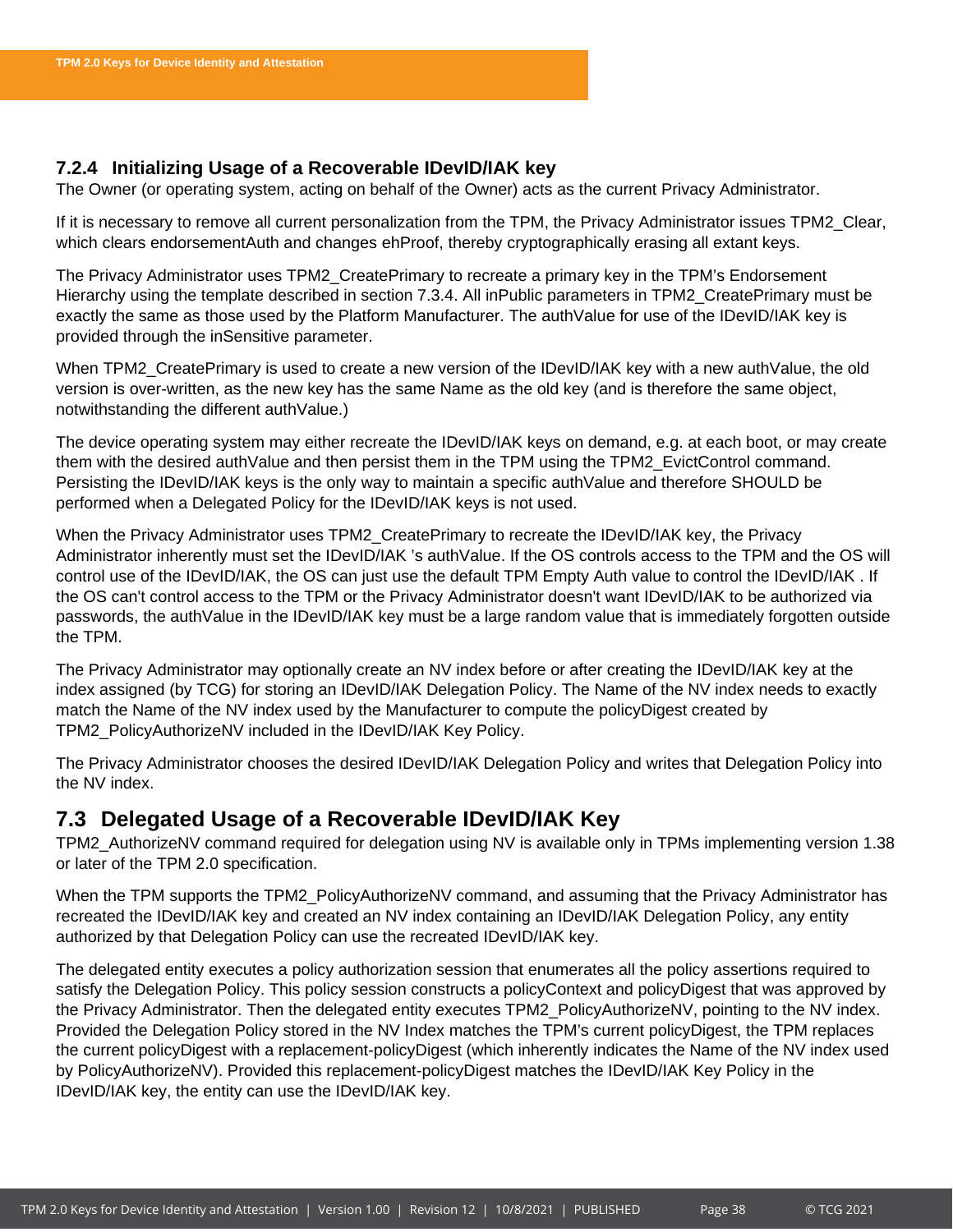### <span id="page-39-0"></span>**7.3.1 Recoverable IDevID/IAK Key and Policy Details**

At the time of key creation, the *unique* field MUST be set to one of the strings shown in [Table 2,](#page-39-1) indicating the key's purpose.

| <b>Key Purpose</b>                        | <b>Required Unique String</b>               | <b>Optional Unique String</b>      |
|-------------------------------------------|---------------------------------------------|------------------------------------|
| <b>IDevID</b>                             | 'IDEVID' (49 44 45 56 49 44 <sub>16</sub> ) | 'IDEVID'  <device str=""></device> |
| IAK                                       | $HAK'$ (49 41 4B <sub>16</sub> )            | 'IAK'  <device str=""></device>    |
| <b>Table 2 - IDevID/IAK Unique Values</b> |                                             |                                    |

<span id="page-39-1"></span>[Table 2](#page-39-1) illustrates that the string MAY also include an optional added device string. When used, the device\_str is a sequence of printable ASCII octets, unique per device, that are concatenated to the required unique string. The combined string size MUST NOT be larger than the allowed *unique* size for the crypto suite selected.

If the device string is included, that string MUST be stored on the device so that it is available each time Primary keys are recreated. Storage of the device unique data is outside the scope of this specification as the method used is at the option of the OEM. The TPM NV Index 0x01C90020 has been reserved for storing this optional value in TPM NV when that method is chosen.

Neither version of the unique string is NUL terminated (i.e., the NUL termination is not supplied to the TPM.)

The TPM 2.0 Library specification [2] defines authentication mechanisms for the user of a TPM object, including an enhanced authorization mechanism based on policies. Refer to Part 1 (Authorization Roles) for information on Roles and to Part 3 (Table Decorations, Auth Role) for information on how commands (e.g. TPM2\_PolicyCommandCode, TPM\_CC\_Certify, TPM\_CC\_ActivateCredential) are authorized based on Role.

As specified in this document, recoverable IDevID/IAK keys are created using enhanced authorization by including policy-based authorization in the templates.

IDevID/IAK certificates associated with the Recoverable IDevID/IAK Key Templates defined in this section are stored in the NV Indices specified in section [7.3.2.](#page-41-0) These templates specify RSA 2048 bit, ECC NIST P256, NIST P384, NIST P521, and SM2 P256 bit Restricted signing or Attestation keys whose administration and use authorizations are allowed with either the key's authValue or the key's authPolicy. The authPolicy in Templates H-1 to H-5 is set to IDevIDKeyPolicy.

Policies are expressed as a single digest, but that digest may be formed from an arbitrarily complex sequence of commands. Note that there is a TPM 2.0 command for PolicyOR, while the AND operation is implicit, due to use of the "extend" method used in creating a policyDigest.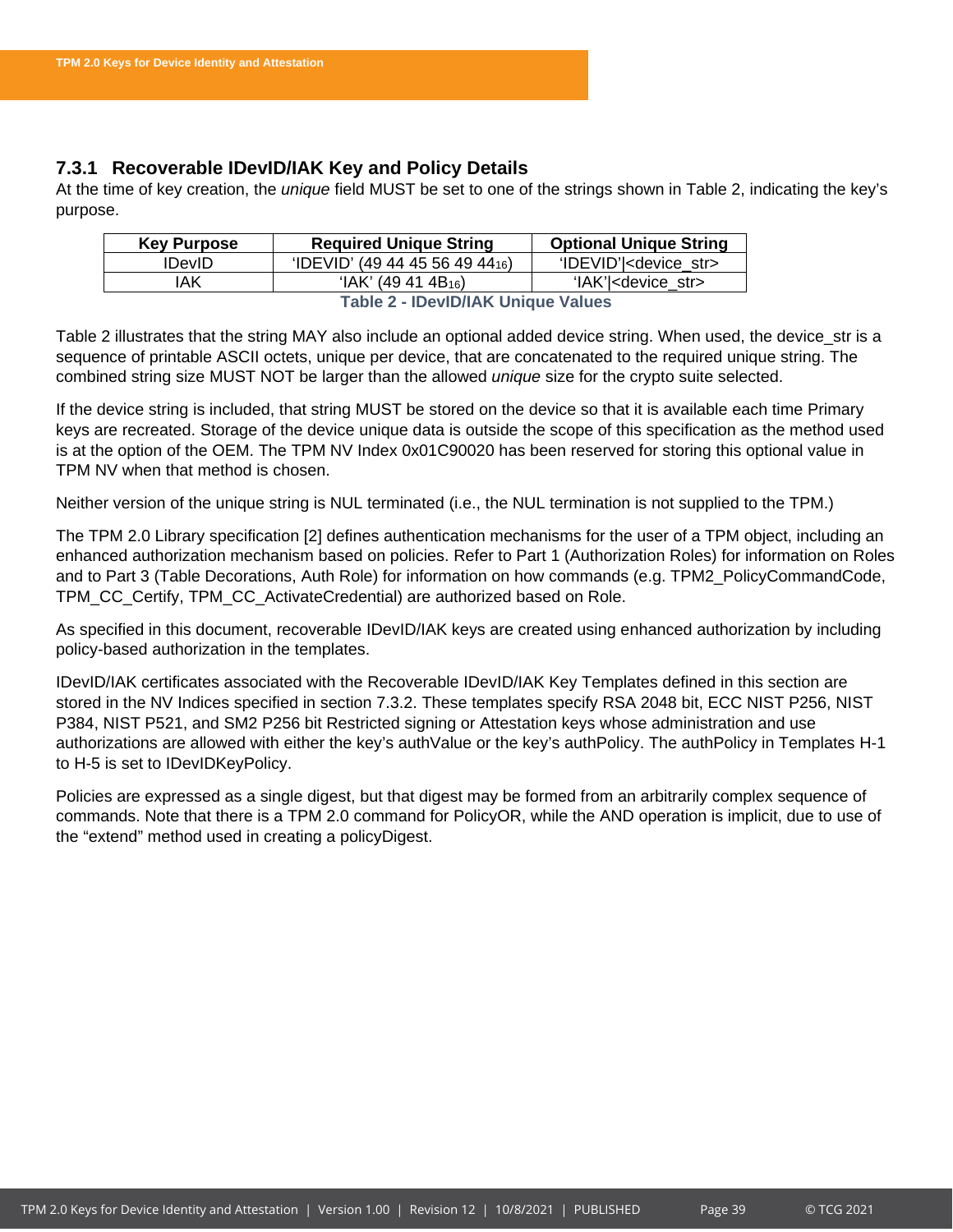

**Figure 9 - Policy OR with Delegation Policy**

<span id="page-40-0"></span>Referring to Figure 9, IDevID Key Policy is an example policy OR with four constituents (i.e. showing up to four ways to *satisfy* the policy):

- The PA User policy digest allows the privacy administrator to use IDevID/IAK keys (i.e. to access the key's User role). The User digest is created with TPM2\_PolicySecret(), where the authorization value is endorsementAuth.
- The Certify policy allows the Privacy Administrator to certify a key, which requires using the TPM2\_PolicyCommandCode command with TPM\_CC\_Certify parameter when a Policy Session is used.
- The ActivateCredential policy allows the Privacy Administrator to use the key to release an associated credential via TPM2\_ActivateCredential, which requires using the TPM2\_PolicyCommandCode command with TPM\_CC\_ActivateCredential parameter.
- The PA User, Certify, and ActivateCredential branches exist to provide Privacy Administrator access to IDevID/IAK keys, but the DelegationNV branch exists for the Privacy Administrator to provide User access to IDevID/IAK keys. Once configured, the DelegationNV branch allows the User to use the IDevID/IAK keys, for example, in a signing operation.

The DelegationNV policy is a digest created by executing TPM2\_PolicyAuthorizeNV. This digest will provide authorization if the Delegation Policy in the authorizing NV Index has been satisfied. The authorizing NV index contains a Policy that enforces the Privacy Administrator's exclusive write-access to the NV Index while assigning the Administrator's choice of IDevID/IAK privileges to Users. This is explained at the end of section [7.3](#page-38-1) "Delegated Usage of a Recoverable IDevID/IAK Key".

A policyDigest of all zeroes is the starting point for the hash algorithm used in the figure above. For simplicity this is not shown in the diagram, though it must be explicitly included in the policies used when issuing the required TPM 2.0 commands. (For more information, refer to Trusted Platform Module 2.0 Library Specification [2], Part 1, sections "Policy AND" and "Policy OR".)

The Privacy Administrator can create an IDevID/IAK Delegation Policy using the recommended policy in the Templates (section [7.3.5\)](#page-44-0), which allow use (but not administration) of the IDevID/IAK keys. To activate a Delegation Policy, an NV index is created (at a reserved index location) using the recommended NVindex Policy and written with the Delegation Policy by the Privacy Administrator. The Delegation Policy can be replaced by the Privacy Administrator at any time. The Delegation Policy is stored in a reserved NV index as defined in section [7.3.2.](#page-41-0)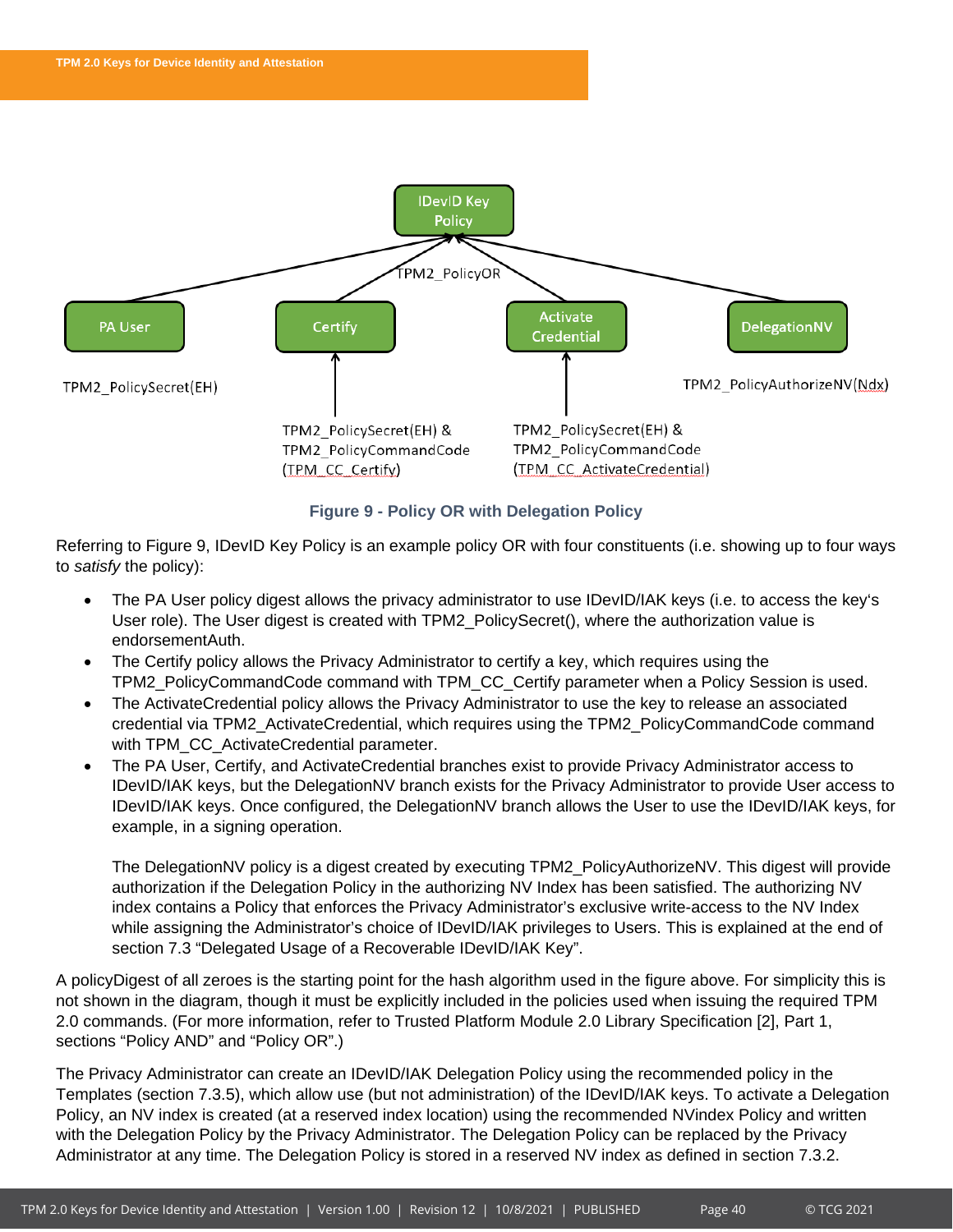Creation of the NV Index is performed with Storage Hierarchy (owner) authorization, but the NV Index can be written only with Privacy Administrator authorization (TPM2\_PolicySecret for the Endorsement Hierarchy.) Privacy Administrator authorization is required because only the Privacy Administrator has sufficient privilege to write the Delegation Policy that determines how the User can use and administer an IDevID/IAK key.

Device firmware may act as an agent for the Privacy Administrator when the device is first installed to support zerotouch provisioning.

### <span id="page-41-0"></span>**7.3.2 IDevID/IAK Policy NV Indices for Recoverable Keys**

The IDevID Policy NV Indices for IDevID Signing keys are defined as follows:

| 0x01C90010 | : Policy Index DS1, nameAlg = $SHA256$ |
|------------|----------------------------------------|
| 0x01C90011 | : Policy Index DS2, nameAlg = SHA384   |
| 0x01C90012 | : Policy Index DS3, nameAlg = SHA512   |
| 0x01C90013 | : Policy Index DS4, nameAlg = SM3_256  |

The IAK Policy NV Indices for IAK keys are defined as follows:

| 0x01C90018 | : Policy Index DA1, nameAlg = $SHA256$  |
|------------|-----------------------------------------|
| 0x01C90019 | : Policy Index DA2, nameAlg = SHA384    |
| 0x01C9001A | : Policy Index DA3, nameAlg = SHA512    |
| 0x01C9001B | : Policy Index DA4, nameAlg = $SM3_256$ |

### <span id="page-41-1"></span>**7.3.3 IDevID/IAK Unique String**

As described in section [7.3.1,](#page-39-0) if IDevID/IAK Unique includes a random element, and if that random string is stored in TPM NV, then the random string MUST be stored using NV Index 0x01C90020.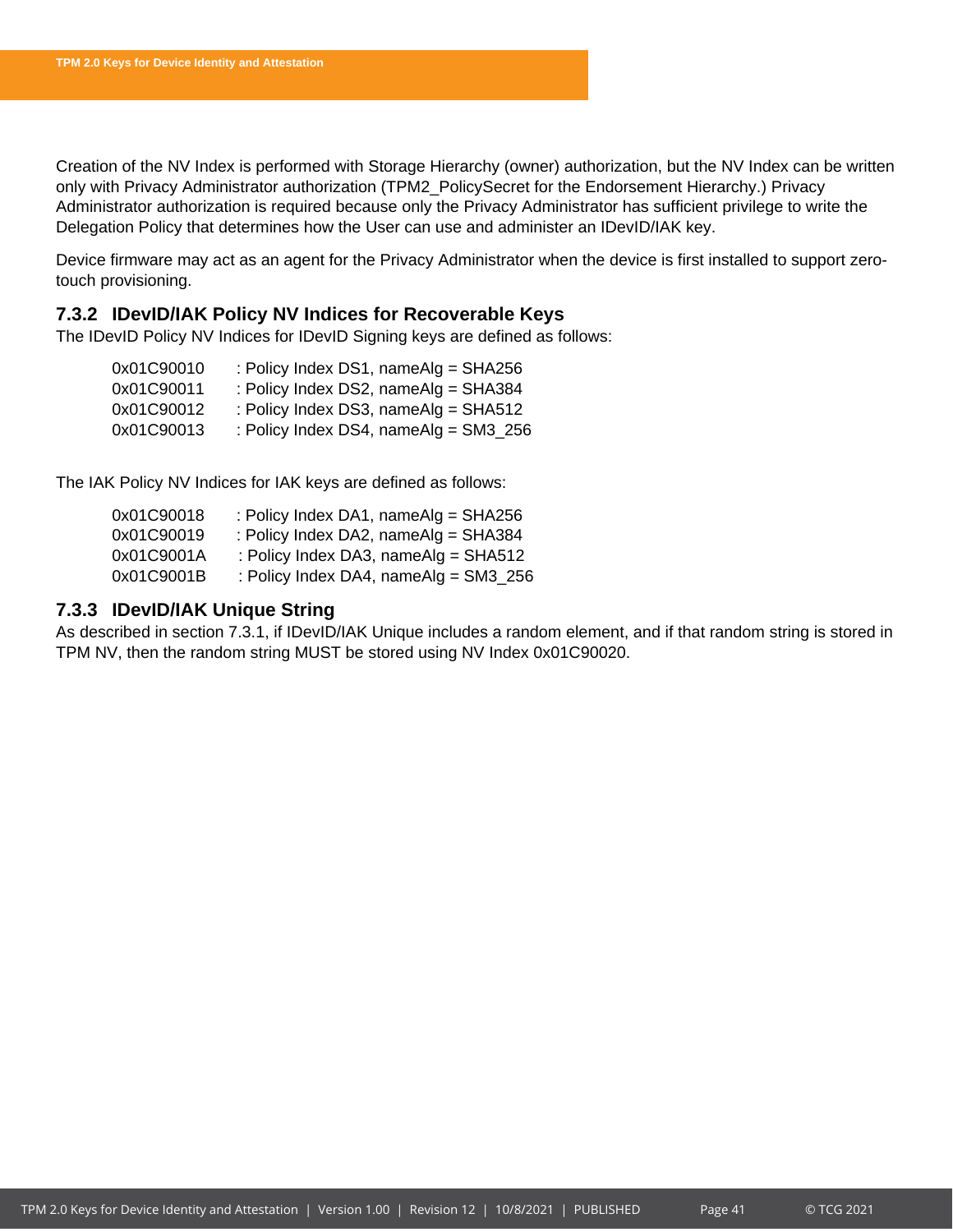# <span id="page-42-0"></span>**7.3.4 Key Creation Templates for Recoverable Keys**

### **7.3.4.1 Template H-0: Template Common Values**

| <b>Parameter</b> | Гуре        | <b>Content</b>                                      |
|------------------|-------------|-----------------------------------------------------|
| objectAttributes | TPMA OBJECT | fixed $TPM = 1$                                     |
|                  |             | stClear = $0$                                       |
|                  |             | $fixedParent = 1$                                   |
|                  |             | sensitiveDataOrigin = $1$                           |
|                  |             | userWithAuth = $1$                                  |
|                  |             | $adminWithPolicy = 1$                               |
|                  |             | $noDA = 0$                                          |
|                  |             | encryptedDuplication = $0$                          |
|                  |             | DevID (signing): Restricted = 0, AK: Restricted = 1 |
|                  |             | $decrypt = 0$                                       |
|                  |             | $sign = 1$                                          |

**Table 3 - Values Common to Templates H-1 Through H-5**

### **7.3.4.2 Template H-1: RSA 2048**

| <b>Parameter</b>     | <b>Type</b>          | <b>Content</b>                 |
|----------------------|----------------------|--------------------------------|
| type                 | TPMI_ALG_PUBLIC      | TPM_ALG_RSA                    |
| nameAlg              | TPMI ALG HASH        | TPM ALG SHA256                 |
| objectAttributes     | TPMA OBJECT          | Refer to Table H-0             |
| authPolicy           | <b>TPMB DIGEST</b>   |                                |
| size                 | UINT16               | 32                             |
| buffer               | <b>BYTE</b>          | PolicyDelegationNV             |
| parameters           | TPMS RSA PARMS       |                                |
| symmetric->algorithm | TPMI ALG SYM OBJECT  | TPM ALG NULL                   |
| symmetric->keyBits   | TPMI AES KEY BITS    | <b>NULL</b>                    |
| symmetric->mode      | TPMI_SYM_MODE        | <b>NULL</b>                    |
| symmetric->details   |                      | <b>NULL</b>                    |
| scheme->scheme       | TPMI ALG ASYM SCHEME | TPM_ALG_NULL (Signing)         |
|                      |                      | TPM ALG RSASSA (AK - PKCSV1 5) |
|                      |                      | TPM_ALG_RSAPSS (AK)            |
| scheme->details      |                      | NULL (Signing)                 |
|                      |                      | TPM_ALG_SHA256 (AK)            |
| keyBits              | TPMI_RSA_KEY_BITS    | 2048                           |
| exponent             | UINT32               | 0                              |
| unique               | TPMB_PUBLIC_KEY_RSA  | Refer to section 7.3.1         |
| size                 | UINT16               | Refer to section 7.3.1         |
| buffer               | <b>BYTE</b>          | Refer to section 7.3.1         |

**Table 4 - Default IDevID/IAK Template (TPMT\_PUBLIC) H-1: RSA 2048**

### **7.3.4.3 Template H-2: ECC NIST P256**

| <b>Parameter</b> | Гуре               | <b>Content</b>     |
|------------------|--------------------|--------------------|
| type             | TPMI_ALG_PUBLIC    | TPM ALG ECC        |
| nameAlg          | TPMI ALG HASH      | TPM ALG SHA256     |
| objectAttributes | TPMA_OBJECT        | Refer to Table H-0 |
| authPolicy       | <b>TPMB DIGEST</b> |                    |
| size             | UINT <sub>16</sub> | 32                 |
| buffer           | <b>BYTE</b>        | PolicyIDevIDKey    |
| parameters       | TPMS ECC PARMS     |                    |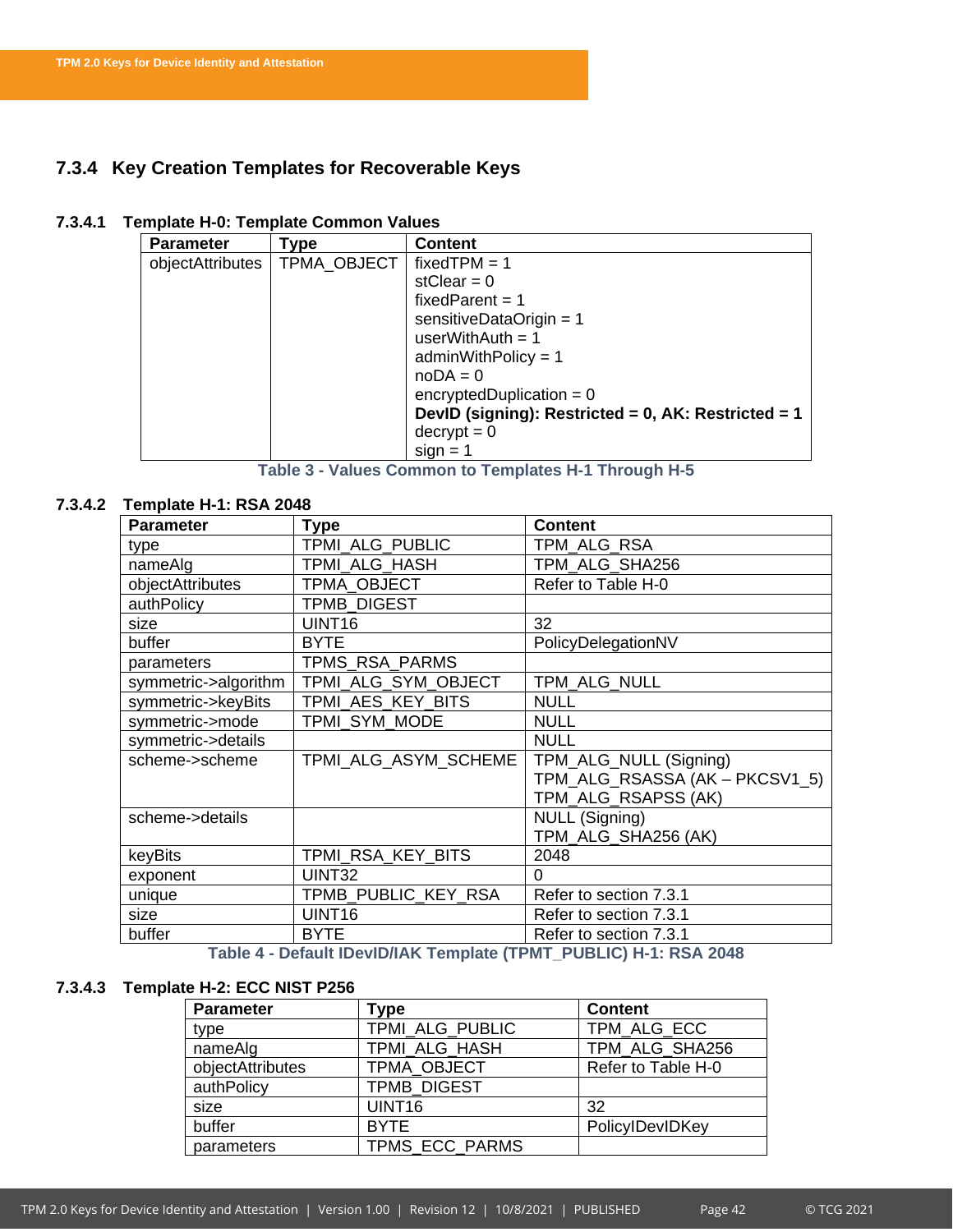| symmetric->algorithm | TPMI_ALG_SYM_OBJECT | TPM_ALG_NULL           |
|----------------------|---------------------|------------------------|
| symmetric->keyBits   | TPMI_AES_KEY_BITS   | <b>NULL</b>            |
| symmetric->mode      | TPMI_SYM_MODE       | <b>NULL</b>            |
| symmetric->details   |                     | <b>NULL</b>            |
| scheme->scheme       | TPMI_ALG_ECC_SCHEME | TPM_ALG_ECDSA          |
| scheme->details      |                     | <b>NULL</b>            |
| curvelD              | TPMI_ECC_CURVE      | TPM_ECC_NIST_P256      |
| kdf->scheme          | TPMI_ALG_KDF        | TPM_ALG_NULL           |
| kdf->details         |                     | <b>NULL</b>            |
| unique               | TPMS_ECC_POINT      | Refer to section 7.3.1 |
| x->size              | UINT16              | Refer to section 7.3.1 |
| x->buffer            | <b>BYTE</b>         | Refer to section 7.3.1 |
| $y\rightarrow$ size  | UINT <sub>16</sub>  | Refer to section 7.3.1 |
| y->buffer            | <b>BYTE</b>         | Refer to section 7.3.1 |

**Table 5 - Default IDevID/IAK Template (TPMT\_PUBLIC) H-2: ECC NIST P256**

# **7.3.4.4 Template H-3: ECC NIST P384**

| <b>Parameter</b>     | <b>Type</b>         | <b>Content</b>         |
|----------------------|---------------------|------------------------|
| type                 | TPMI ALG PUBLIC     | TPM ALG ECC            |
| nameAlg              | TPMI_ALG_HASH       | TPM_ALG_SHA384         |
| objectAttributes     | TPMA OBJECT         | Refer to Table H-0     |
| authPolicy           | <b>TPMB DIGEST</b>  |                        |
| size                 | UINT <sub>16</sub>  | 48                     |
| buffer               | <b>BYTE</b>         | PolicyIDevIDKey        |
| parameters           | TPMS_ECC_PARMS      |                        |
| symmetric->algorithm | TPMI_ALG_SYM_OBJECT | TPM_ALG_NULL           |
| symmetric->keyBits   | TPMI AES KEY BITS   | <b>NULL</b>            |
| symmetric->mode      | TPMI_SYM_MODE       | <b>NULL</b>            |
| symmetric->details   |                     | <b>NULL</b>            |
| scheme->scheme       | TPMI_ALG_ECC_SCHEME | TPM_ALG_ECDSA          |
| scheme->details      |                     | <b>NULL</b>            |
| curvelD              | TPMI_ECC_CURVE      | TPM_ECC_NIST_P384      |
| kdf->scheme          | TPMI ALG KDF        | TPM_ALG_NULL           |
| kdf->details         |                     | <b>NULL</b>            |
| unique               | TPMS_ECC_POINT      | Refer to section 7.3.1 |
| x->size              | UINT <sub>16</sub>  | Refer to section 7.3.1 |
| x->buffer            | <b>BYTE</b>         | Refer to section 7.3.1 |
| y->size              | UINT16              | Refer to section 7.3.1 |
| y->buffer            | <b>BYTE</b>         | Refer to section 7.3.1 |

**Table 6 - Default IDevID/IAK Template (TPMT\_PUBLIC) H-3: ECC NIST P384**

# **7.3.4.5 Template H-4: ECC NIST P521**

| <b>Parameter</b>     | Type                | <b>Content</b>     |
|----------------------|---------------------|--------------------|
| type                 | TPMI ALG PUBLIC     | TPM ALG ECC        |
| nameAlg              | TPMI ALG HASH       | TPM ALG SHA512     |
| objectAttributes     | TPMA OBJECT         | Refer to Table H-0 |
| authPolicy           | <b>TPMB DIGEST</b>  |                    |
| size                 | UINT16              | 64                 |
| buffer               | <b>BYTE</b>         | PolicyIDevIDKey    |
| parameters           | TPMS_ECC_PARMS      |                    |
| symmetric->algorithm | TPMI_ALG_SYM_OBJECT | TPM ALG NULL       |
| symmetric->keyBits   | TPMI_AES_KEY_BITS   | <b>NULL</b>        |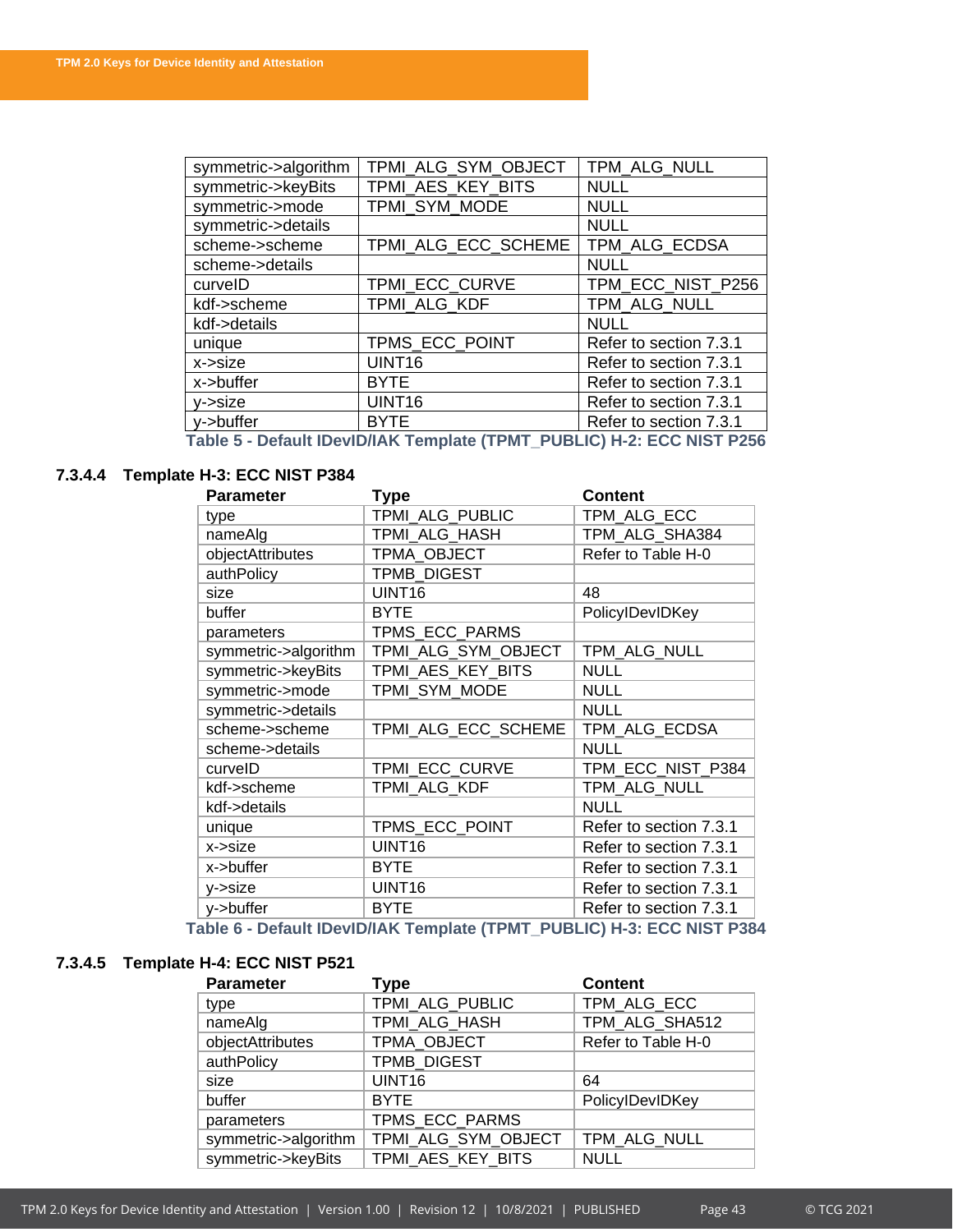| symmetric->mode       | TPMI SYM MODE       | <b>NULL</b>            |
|-----------------------|---------------------|------------------------|
| symmetric->details    |                     | <b>NULL</b>            |
| scheme->scheme        | TPMI_ALG_ECC_SCHEME | TPM_ALG_ECDSA          |
| scheme->details       |                     | <b>NULL</b>            |
| curvelD               | TPMI_ECC_CURVE      | TPM_ECC_NIST_P521      |
| kdf->scheme           | TPMI_ALG_KDF        | TPM_ALG_NULL           |
| kdf->details          |                     | <b>NULL</b>            |
| unique                | TPMS_ECC_POINT      | Refer to section 7.3.1 |
| $x\rightarrow$ size   | UINT <sub>16</sub>  | Refer to section 7.3.1 |
| x->buffer             | <b>BYTE</b>         | Refer to section 7.3.1 |
| y->size               | UINT <sub>16</sub>  | Refer to section 7.3.1 |
| y->buffer             | <b>BYTE</b>         | Refer to section 7.3.1 |
| - - - - -<br>. .<br>. |                     |                        |

**Table 7 - Default IDevID/IAK Template (TPMT\_PUBLIC) H-4: ECC NIST P521**

### **7.3.4.6 Template H-5: ECC SM2 P256**

| <b>Parameter</b>     | <b>Type</b>         | <b>Content</b>         |
|----------------------|---------------------|------------------------|
| type                 | TPMI ALG PUBLIC     | TPM ALG ECC            |
| nameAlg              | TPMI ALG HASH       | TPM_ALG_SM3_256        |
| objectAttributes     | TPMA_OBJECT         | Refer to Table H-0     |
| authPolicy           | TPMB_DIGEST         |                        |
| size                 | UINT <sub>16</sub>  | 32                     |
| buffer               | <b>BYTE</b>         | PolicyIDevIDKey        |
| parameters           | TPMS_ECC_PARMS      |                        |
| symmetric->algorithm | TPMI_ALG_SYM_OBJECT | TPM_ALG_NULL           |
| symmetric->keyBits   | TPMI_SM4_KEY_BITS   | <b>NULL</b>            |
| symmetric->mode      | TPMI_SYM_MODE       | <b>NULL</b>            |
| symmetric->details   |                     | <b>NULL</b>            |
| scheme->scheme       | TPMI_ALG_ECC_SCHEME | TPM_ALG_NULL           |
| scheme->details      |                     | <b>NULL</b>            |
| curvelD              | TPMI_ECC_CURVE      | TPM_ECC_SM2_P256       |
| kdf->scheme          | TPMI ALG KDF        | TPM ALG NULL           |
| kdf->details         |                     | <b>NULL</b>            |
| unique               | TPMS_ECC_POINT      | Refer to section 7.3.1 |
| x->size              | UINT16              | Refer to section 7.3.1 |
| x->buffer            | <b>BYTE</b>         | Refer to section 7.3.1 |
| y->size              | UINT16              | Refer to section 7.3.1 |
| y->buffer            | <b>BYTE</b>         | Refer to section 7.3.1 |

**Table 8 - Default IDevID/IAK Template (TPMT\_PUBLIC) H-5: SM2 P256**

### <span id="page-44-0"></span>**7.3.5 Policy NV Templates for DevID Key Delegation**

The Delegation Policy written in the NV Index (examples are provided in section [7.3.7\)](#page-51-0) is not the authPolicy of the NV Index itself. All PolicyNV Indices contain a public structure (TPMS\_NV\_PUBLIC) that includes the Index's own authPolicy that controls access to the index's payload area. Once the payload is populated with a digest representing a delegation policy, this digest may then be used as an IDevID/IAK delegation policy by keys created with one of the Recoverable IDevID Key templates.

One NV Index is reserved (section [7.3.5\)](#page-44-0) for each hash algorithm: SHA256, SHA384, SHA512 and SM3\_256.

The auth policies included in the NV templates specify the Privacy Administrator as the authorizing entity for writing the NV Index.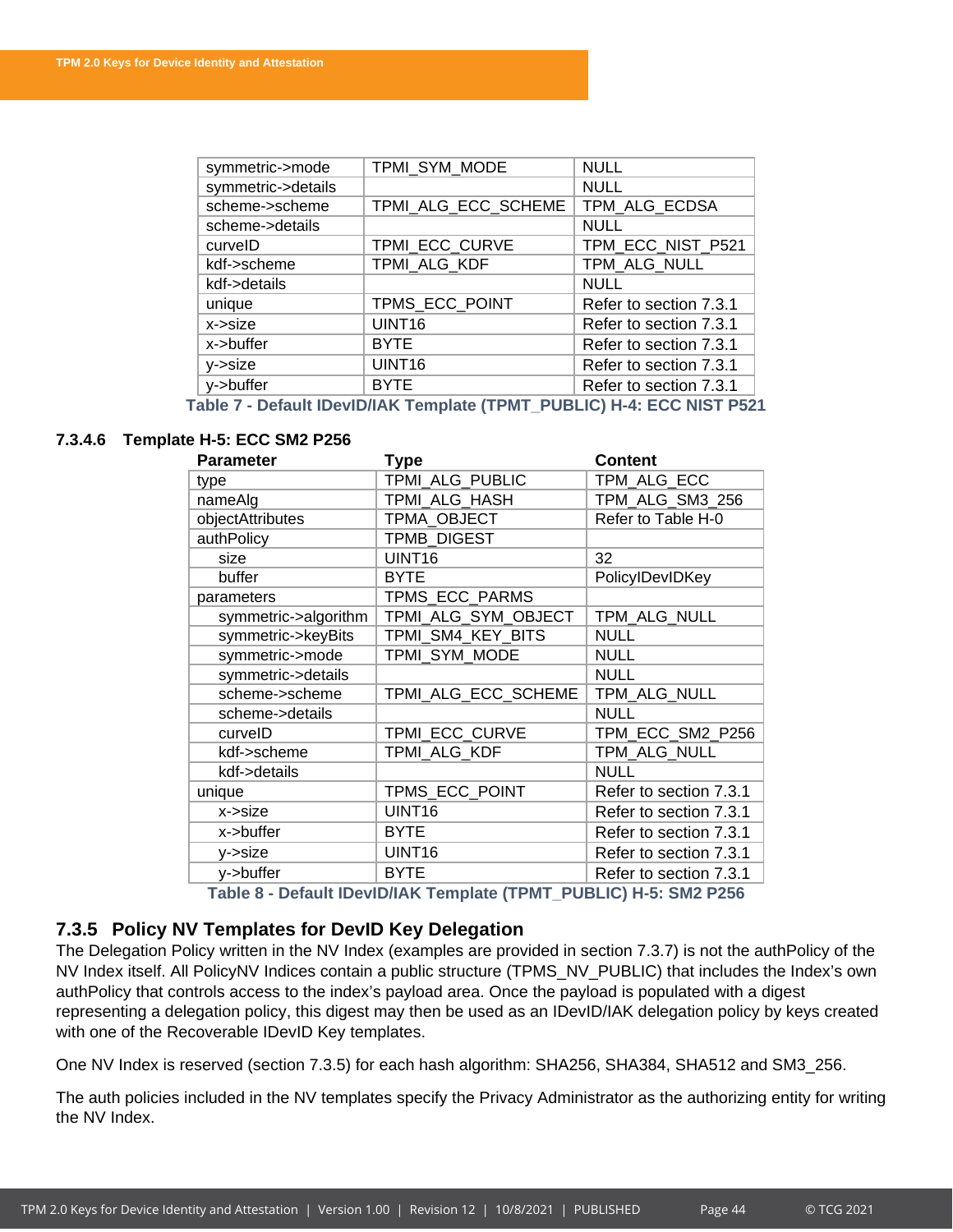The Policy NV Indices (i.e. the payload data) SHOULD NOT be populated by the OEM. Instead, a Policy NV Index MAY be defined by the device Owner using Owner Authorization.

NOTE: It is not anticipated that all possible Policy NV Indices would be populated at the same time in a TPM. Instead only the Policy Index corresponding to the IDevID & IAK keys in operation would be populated.

| <b>Parameter</b> | <b>Type</b> | <b>Content</b>              |
|------------------|-------------|-----------------------------|
| attributes       | TPMA NV     | TPM2 $NT = 0$               |
|                  |             | TPMA NV PPWRITE = $0$       |
|                  |             | TPMA NV OWNERWRITE = $0$    |
|                  |             | TPMA NV AUTHWRITE $= 0$     |
|                  |             | TPMA NV POLICYWRITE = 1     |
|                  |             | TPMA NV_POLICY_DELETE = 0   |
|                  |             | TPMA NV WRITELOCKED = 0     |
|                  |             | TPMA NV WRITEALL = $1$      |
|                  |             | TPMA NV WRITEDEFINE = $0$   |
|                  |             | TPMA NV WRITE STCLEAR = $0$ |
|                  |             | TPMA NV GLOBALLOCK = $0$    |
|                  |             | TPMA NV PPREAD = $1$        |
|                  |             | TPMA NV OWNERREAD = $1$     |
|                  |             | TPMA NV AUTHREAD = $1$      |
|                  |             | TPMA_NV_POLICYREAD = 1      |
|                  |             | TPMA NV NO $DA = 1$         |
|                  |             | $TPMA_NV_ORDERLY = 0$       |
|                  |             | TPMA NV CLEAR STCLEAR = $0$ |
|                  |             | TPMA NV READLOCKED = $0$    |
|                  |             | TPMA NV WRITTEN = $1$       |
|                  |             | TPMA NV PLATFORMCREATE = 0  |
|                  |             | TPMA NV READ STCLEAR = $0$  |
|                  |             | (0x220F1008)                |

### **7.3.5.1 NV Policy Template I-0: Values common to I-1 through I-5**

**Table 9 - Common NV Policy Template Values**

### **7.3.5.2 NV Policy Template I-1: SHA256**

| Parameter  | Content            | Content                                   |
|------------|--------------------|-------------------------------------------|
| nvlndex    | TPMI RH NV INDEX   | 0x01C90010 (Signing Key), 0x01C90018 (AK) |
| nameAlg    | TPMI ALG HASH      | TPM_ALG_SHA256 (0x000B)                   |
| attributes | TPMA NV            | Refer to Policy Template I-0              |
| authPolicy | <b>TPMB DIGEST</b> |                                           |
| size       | UINT <sub>16</sub> | 32 (0x0020)                               |
| buffer     | <b>BYTE</b>        | PA User Policy. Refer to section 7.3.6.1. |
| dataSize   | UINT <sub>16</sub> | 32 (0x0020)                               |

**Table 10 - NV Policy Index (TPMS\_NV\_PUBLIC) I-1: SHA256**

NOTE: The first two bytes of the Index data area contain a TPM\_ALG\_ID structure, followed by the policy value (without size).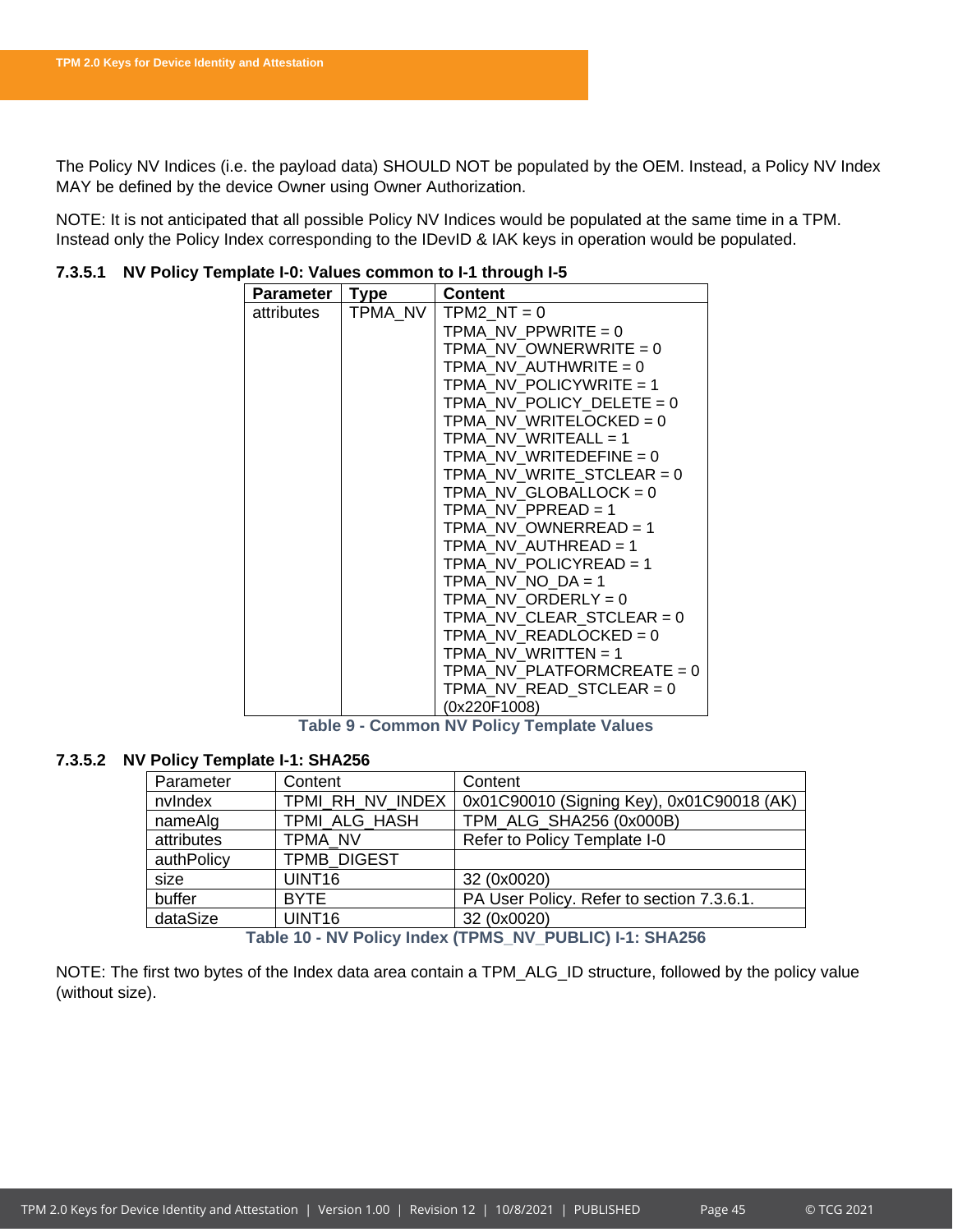### **7.3.5.3 NV Policy Template I-2: SHA384**

| <b>Parameter</b> | <b>Type</b>        | <b>Content</b>                            |
|------------------|--------------------|-------------------------------------------|
| nvlndex          | TPMI_RH_NV_INDEX   | 0x01C90011 (Signing Key), 0x01C90019 (AK) |
| nameAlg          | TPMI_ALG_HASH      | TPM_ALG_SHA384 (0x000C)                   |
| attributes       | TPMA NV            | Refer to Policy Template I-0              |
| authPolicy       | <b>TPMB DIGEST</b> |                                           |
| size             | <b>UINT16</b>      | 48 (0x0030)                               |
| buffer           | <b>BYTE</b>        | PA User Policy. Refer to section 7.3.6.1. |
| dataSize         | UINT <sub>16</sub> | 50 (0x0032)                               |

**Table 11 - NV Policy Index (TPMS\_NV\_PUBLIC) I-2: SHA384**

NOTE: The first two bytes of the Index data area contain a TPM\_ALG\_ID structure, followed by the policy value (without size).

### **7.3.5.4 NV Policy Template I-3: SHA512**

| Parameter  | Type               | Content                                                   |
|------------|--------------------|-----------------------------------------------------------|
| nvlndex    | TPMI RH NV INDEX   | 0x01C90012 (Signing Key), 0x01C9001A (AK)                 |
| nameAlg    | TPMI ALG HASH      | TPM_ALG_SHA512 (0x000D)                                   |
| attributes | TPMA NV            | Refer to Policy Template I-0                              |
| authPolicy | <b>TPMB DIGEST</b> |                                                           |
| size       | UINT <sub>16</sub> | 64 (0x0040)                                               |
| buffer     | <b>BYTE</b>        | PA User Policy. Refer to section 7.3.6.1.                 |
| dataSize   | UINT <sub>16</sub> | 66 (0x0042)                                               |
|            |                    | Table 12 - NV Policy Index (TPMS, NV, PUBLIC) I-3: SHA512 |

- NV POIICY IN**dex (TPMS\_NV\_PUBLIC)** 

NOTE: The first two bytes of the Index data area contain a TPM\_ALG\_ID structure, followed by the policy value (without size).

### **7.3.5.5 NV Policy Template I-4: SM3\_256**

| Parameter                                                | Tvpe               | Content                                   |
|----------------------------------------------------------|--------------------|-------------------------------------------|
| nvlndex                                                  | TPMI RH NV INDEX   | 0x01C90013 (Signing Key), 0x01C9001B (AK) |
| nameAlg                                                  | TPMI ALG HASH      | TPM_ALG_SM3_256 (0x0012)                  |
| attributes                                               | TPMA NV            | Refer to Policy Template I-0              |
| authPolicy                                               | <b>TPMB DIGEST</b> |                                           |
| size                                                     | UINT <sub>16</sub> | 32 (0x0020)                               |
| buffer                                                   | <b>BYTE</b>        | PA User Policy. Refer to section 7.3.6.1. |
| dataSize                                                 | UINT <sub>16</sub> | 34 (0x0022)                               |
| T.I.I. JA AIVIN.II. I.I. /TINIA AIVI<br>BURLIALL AND AFA |                    |                                           |

**Table 13 - NV Policy Index (TPMS\_NV\_PUBLIC) I-4: SM3\_256**

NOTE: The first two bytes of the Index data area contain a TPM\_ALG\_ID structure, followed by the policy value (without size).

### <span id="page-46-0"></span>**7.3.6 Policy Computation**

This section describes how IDevID/IAK Key policies and NVindex policies used in the IDevID/IAK key templates and the Policy NV Indices are computed. The equations in this section are copied from the TPM 2.0 Library Specification [2] Part 3. If there are any inconsistencies between the equations below and the equations defined in the TPM 2.0 Library Specification, the definitions in the Library Specification take precedence.

### <span id="page-46-1"></span>**7.3.6.1 Computing PA User Policy**

The PA User Policy is comprised of a single policy statement: TPM2\_PolicySecret using the EH as the authorizing entity.

TPM2\_PolicySecret() uses the PolicyUpdate function: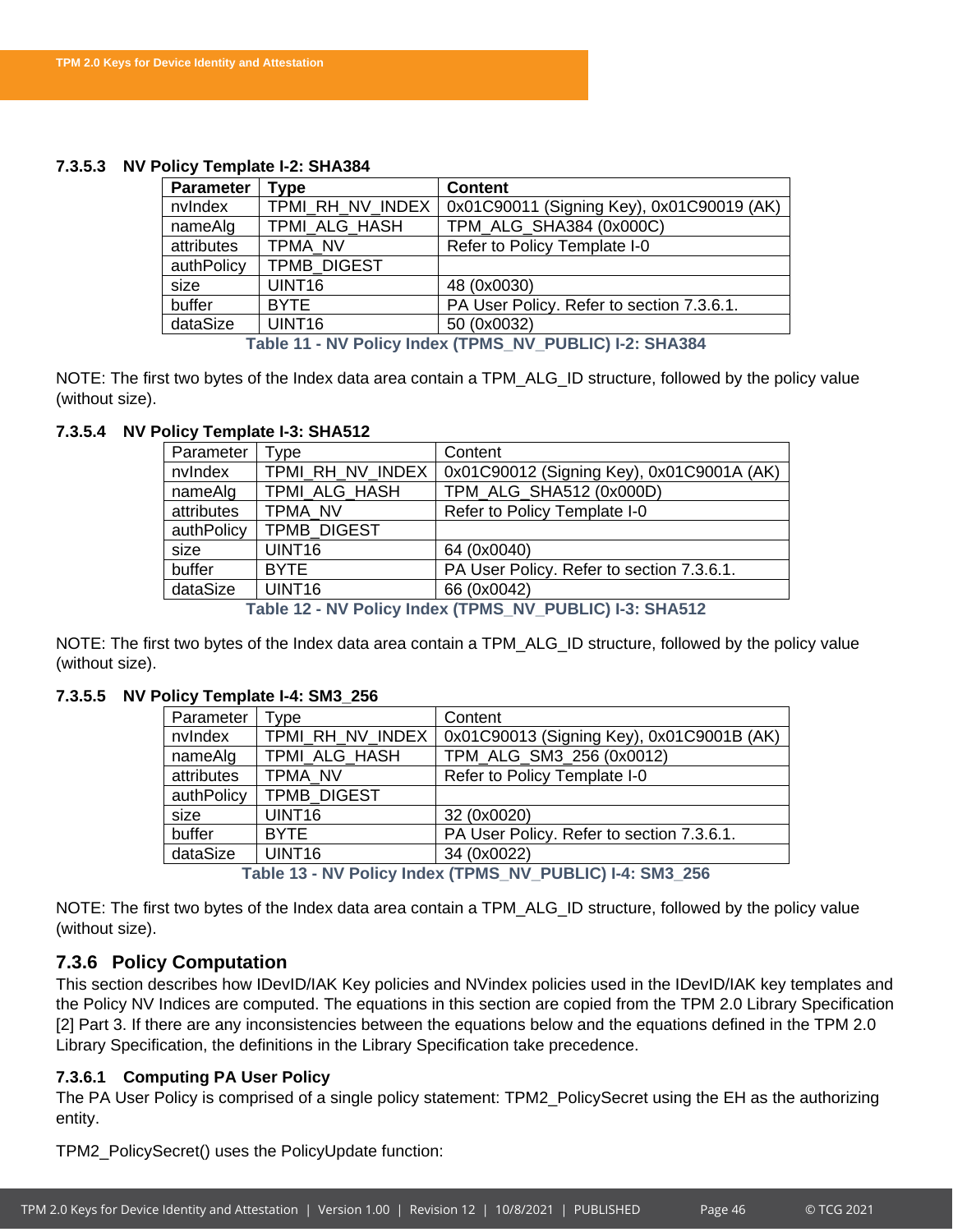PolicyUpdate(TPM\_CC\_PolicySecret, authObject→Name, policyRef)

### This is equivalent to:

policyDigestnew ≔ HpolicyAlg(policyDigestold || TPM\_CC\_PolicySecret || authObject→Name)

policyDigestnew+1 ≔ HpolicyAlg(policyDigestnew || policyRef.buffer)

### With:

policyAlg = SHA256, or SHA384, or SHA512, or SM3\_256

policyDigestold = Zero Digest (32, or 48, or 64 bytes)

TPM\_CC\_PolicySecret = 0x00000151

authObject→Name is TPM\_RH\_ENDORSEMENT (=0x4000000B)

policyRef.buffer = not available (policyRef is an Empty Buffer)

The policy digest is calculated as follows:

policyDigestnew ≔ HpolicyAlg(Zero Digest || 0x00000151 || 0x4000000B)

policyDigestnew+1 = H<sub>policyAlg</sub>(policyDigestnew)

[Table 14](#page-47-0) contains the computed PolicyD values for the different hash algorithms.

| PolicyUser                          | Value (hex)                                                        |
|-------------------------------------|--------------------------------------------------------------------|
| PolicyUser <sub>SHA256</sub>        | 837197674484b3f81a90cc8d46a5d724fd52d76e06520b64f2a1da1b331469aa   |
| HSHA256(HSHA256(Zero DigestSHA256   |                                                                    |
| 0x00000151    0x4000000B))          |                                                                    |
| PolicyUser <sub>SHA384</sub>        | 8bbf2266537c171cb56e403c4dc1d4b64f432611dc386e6f532050c3278c930e1  |
| HSHA384 (HSHA384 (Zero DigestSHA384 | 43e8bb1133824ccb431053871c6db53                                    |
| 0x00000151    0x4000000B))          |                                                                    |
| PolicyUser <sub>SHA512</sub>        | 1e3b76502c8a1425aa0b7b3fc646a1b0fae063b03b5368f9c4cddecaff0891dd68 |
| HSHA512(HSHA512(Zero DigestSHA512   | 2bac1a85d4d832b781ea451915de5fc5bf0dc4a1917cd42fa041e3f998e0ee     |
| 0x00000151    0x4000000B))          |                                                                    |

**Table 14 - PolicyUser values**

### <span id="page-47-1"></span><span id="page-47-0"></span>**7.3.6.2 Computing Certify Policy**

The policy digest for TPM2\_PolicyCommandCode() is computed as defined in the TPM 2.0 Library Specification [2], Part 3:

policyDigestnew ≔ HpolicyAlg(policyDigestold || TPM\_CC\_PolicyCommandCode || Code )

Where policyDigestold is the Policy EH as described in Policy User above:

policyDigestnew ≔ HpolicyAlg(Zero Digest || 0x00000151 || 0x4000000B)

policyDigestnew+1 ≔ HpolicyAlg(policyDigestnew)

And so

policyDigestnew ≔ HpolicyAlg(policyDigestEH || TPM\_CC\_PolicyCommandCode || Code )

TPM\_CC\_PolicyCommandCode = 0x0000016C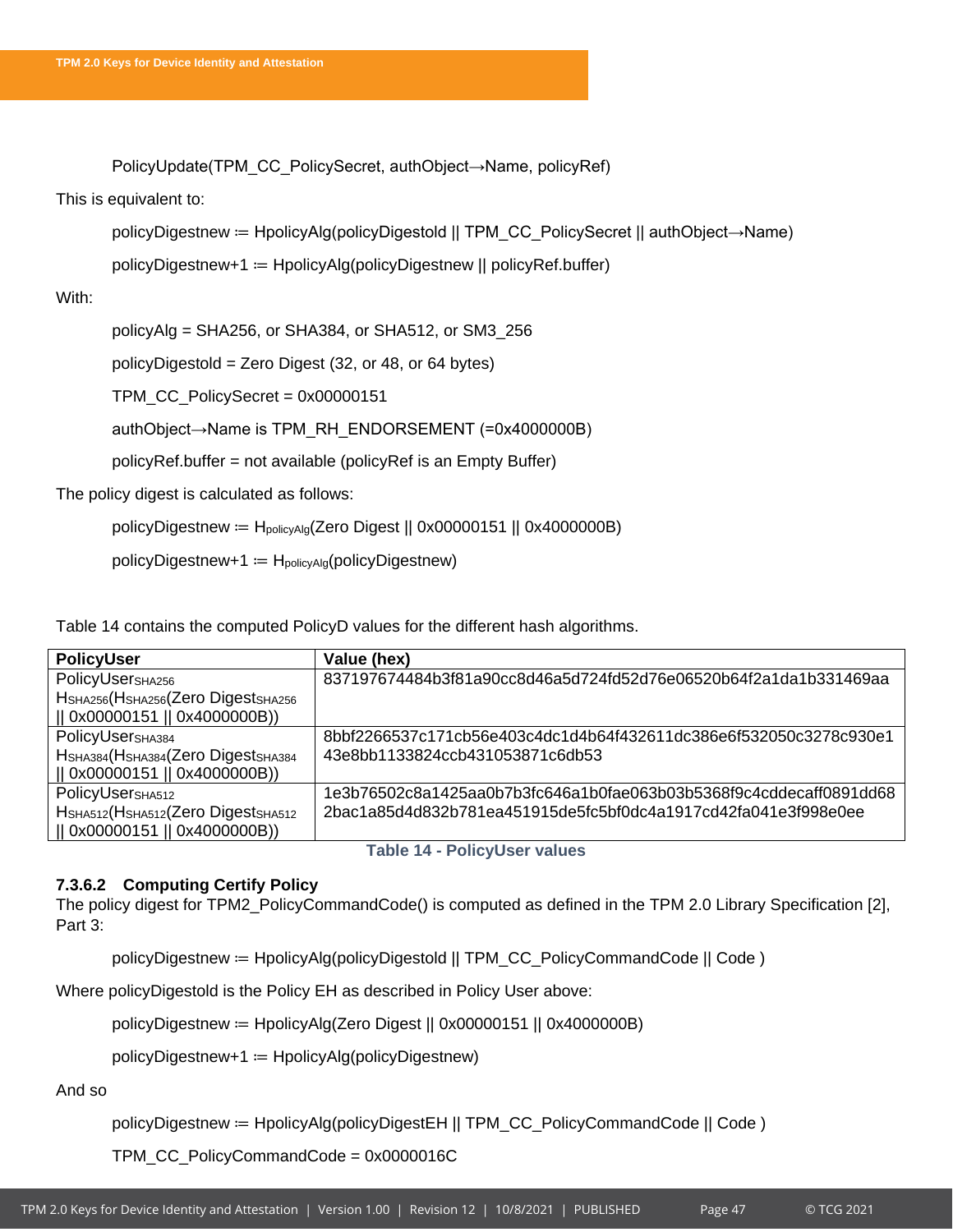### Code is TPM\_CC\_Certify = 0x00000148

PolicyCertify results are shown in [Table 15.](#page-48-0)

| <b>PolicyCertify</b>                              | Value (in hex)                                                        |
|---------------------------------------------------|-----------------------------------------------------------------------|
| PolicyCertify <sub>SHA256</sub>                   | b2a69e6391e2684a0fe752d39e14acd2e5cb922e4bd035830eea31f2aabe9870      |
| H <sub>SHA256</sub> (PolicyUser <sub>SHA256</sub> |                                                                       |
| 0x0000016C    0x00000148)                         |                                                                       |
| PolicyCertify <sub>SHA384</sub>                   | ad6007596907528f059a6121a5293c8ea3539f025640bc0920e1c9f779085934ef907 |
| HSHA384 (Policy USerSHA384                        | a94469e25df22dbec6663b4f128                                           |
| 0x0000016C    0x00000148)                         |                                                                       |
| PolicyCertify <sub>SHA512</sub>                   | bdcf7b666007254939c5fa725cb876e94ac17e033d9335a3f40267abc35b1e3e32359 |
| HSHA512(PolicyUserSHA512                          | 7cd1585d991aee2d6a20e3322eae8b6f87b12953248aeb7441c01f12e60           |
| 0x0000016C    0x00000148)                         |                                                                       |

### **Table 15 - Policy Certify values**

### <span id="page-48-2"></span><span id="page-48-0"></span>**7.3.6.3 Computing Activate Credential Policy**

The policy digest for TPM2\_PolicyCommandCode() is computed as defined in the TPM 2.0 Library Specification [2], Part 3:

policyDigestnew ≔ HpolicyAlg(policyDigestold || TPM\_CC\_PolicyCommandCode || Code )

Where policyDigestold is the Policy EH as described in Policy User above:

policyDigestnew ≔ HpolicyAlg(Zero Digest || 0x00000151 || 0x4000000B)

policyDigestnew+1 ≔ HpolicyAlg(policyDigestnew)

And so

policyDigestnew ≔ HpolicyAlg(policyDigestEH || TPM\_CC\_PolicyCommandCode || Code )

TPM\_CC\_PolicyCommandCode = 0x0000016C

Code is TPM\_CC\_ActivateCredential = 0x00000147

PolicyCertify results are shown in [Table 16.](#page-48-1)

| <b>PolicyActivateCredential</b>                   | Value (in hex)                                                           |
|---------------------------------------------------|--------------------------------------------------------------------------|
| PolicyActivateCredential                          | cd9917cf18c3848c3a2e606986a066c68142f9bc2710a278287a650ca3bbf245         |
| <b>SHA256</b>                                     |                                                                          |
| HSHA256(PolicyUserSHA256                          |                                                                          |
| 0x0000016C                                        |                                                                          |
| 0x00000147)                                       |                                                                          |
| PolicyActivateCredential                          | 0a55d64c633cff7b4c782ee5464d0868a8c4d18d636f2d91f0cfc7b1beaadc1edeb6b4f5 |
| <b>SHA384</b>                                     | 45aace6d5c5cfc80c0a82492                                                 |
| H <sub>SHA384</sub> (PolicyUser <sub>SHA384</sub> |                                                                          |
| 0x0000016C                                        |                                                                          |
| 0x00000147)                                       |                                                                          |
| PolicyActivateCredential                          | d291c51ea9eeabad3d858c6f4fd8bcb385e357598ff95d225405041df9ea50563f2a1c19 |
| <b>SHA512</b>                                     | 42cb4a955ad89a6684c57365e64b208b059e188d6170825d91778342                 |
| HSHA512(PolicyUserSHA512                          |                                                                          |
| 0x0000016C                                        |                                                                          |
| 0x00000147)                                       |                                                                          |

### <span id="page-48-1"></span>**Table 16 - Policy Activate Credential values**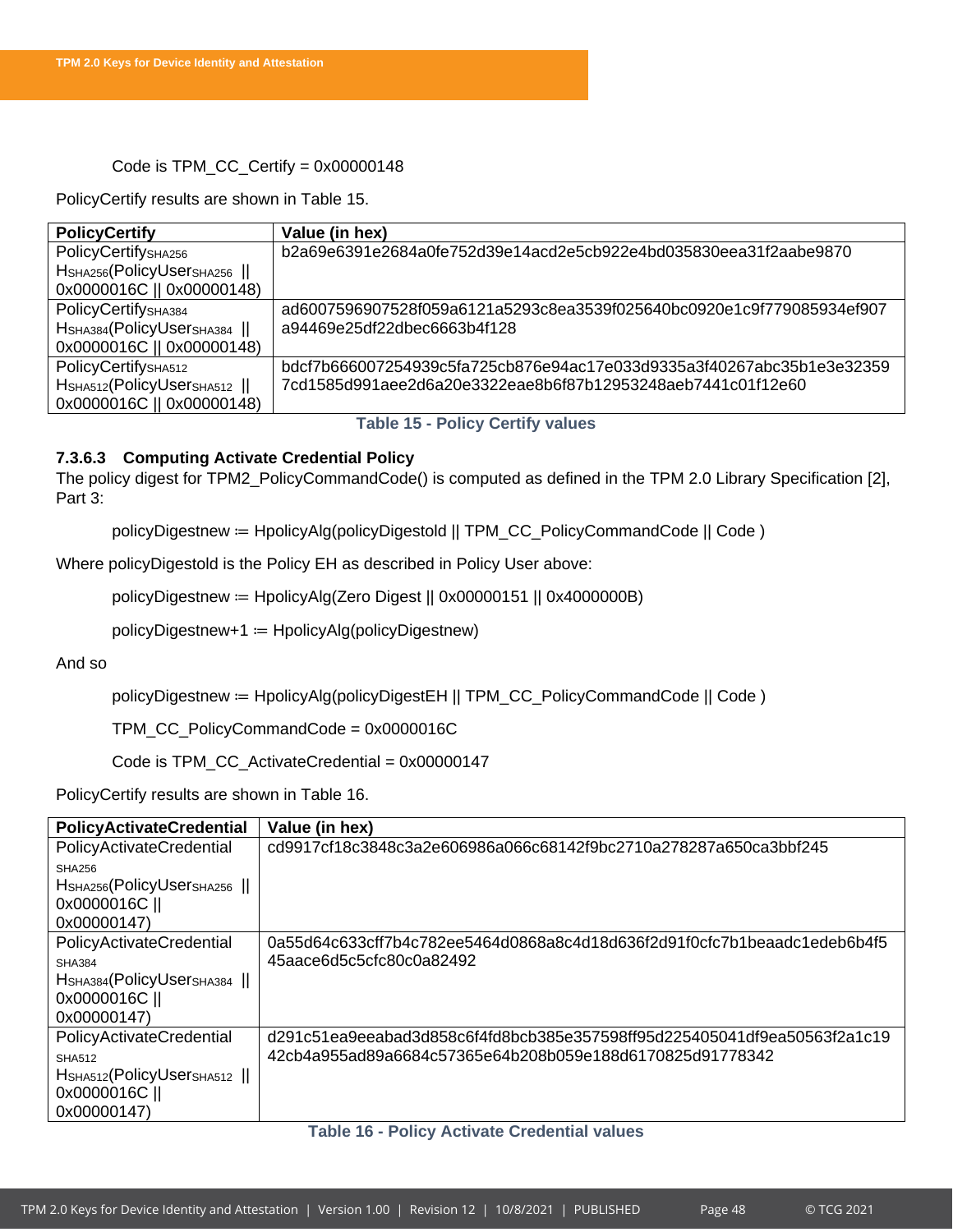### <span id="page-49-1"></span>**7.3.6.4 Computing Policy Authorize NV**

The policy digest for TPM2\_PolicyAuthorizeNV() is computed as defined in the TPM 2.0 Library Specification [2], Part 3:

policyDigestnew ≔ HpolicyAlg( policyDigestold || TPM\_CC\_PolicyAuthorizeNV || nvIndex→Name )

### Where

policyAlg = SHA256, SHA384, SHA512, or SM3\_256

policyDigestold = Zero Digest (32, 48, or 64 bytes)

TPM\_CC\_ PolicyAuthorizeNV = 0x00000192

nvIndex→Name is the Name of the NV Index containing the Delegation Policy and using Policy User as shown below.

With the Policy Index Names, Policy C is computed as shown in [Table 17.](#page-49-0)

<span id="page-49-0"></span>

| PolicyDelegationNV                                                                                                                                                       | Value (in hex)                                                                                                                       |  |  |
|--------------------------------------------------------------------------------------------------------------------------------------------------------------------------|--------------------------------------------------------------------------------------------------------------------------------------|--|--|
| Signing Key<br>PolicyDelegationNVSHA256<br>HSHA256(Zero DigestSHA256   <br>0x00000192    Name of Policy<br>Index $I-1$ )                                                 | 629c50b05f1adb5b4297feb241549d4217a1c792c162feb861022def88fa9501                                                                     |  |  |
| <b>Attestation Key</b><br>PolicyDelegationNV <sub>SHA256</sub><br>H <sub>SHA256</sub> (Zero Digest <sub>SHA256</sub>   <br>0x00000192    Name of Policy<br>Index $I-1$ ) | 101e689dadf145222412c05b76e14532af1e5c74208e0ae7cdb0cff1906c8a09                                                                     |  |  |
| <b>Signing Key</b><br>PolicyDelegationNV <sub>SHA384</sub><br>HSHA384 (Zero DigestSHA384   <br>0x00000192    Name of Policy<br>Index $I-2$ )                             | 0275fc2ac8ae37dc923f5c1fe9bf07bde08ccf5140d437de379a522b8c5efe31a7274<br>415c7e8b1be1e9535003975cbcc                                 |  |  |
| <b>Attestation Key</b><br>PolicyDelegationNVSHA384<br>HSHA384(Zero DigestSHA384   <br>0x00000192    Name of Policy<br>Index $I-2$ )                                      | 471a7ab7d988de1e558e4db956a27f57a7e569038376984363a347001e615381d2<br>5f3c9cda70971de027571f3ddb09ca                                 |  |  |
| Signing Key<br>PolicyDelegationNVSHA512<br>H <sub>SHA512</sub> (Zero Digest <sub>SHA512</sub>   <br>0x00000192    Name of Policy<br>Index $I-3$ )                        | 389a4467aafc683406a8113b480926e838986a898f2e2850ae316c53fa73865f91a8<br>182afe46b09dbc7489946ad0b24d23349925e29410a056b7445d175d1d5a |  |  |
| <b>Attestation Key</b><br>PolicyDelegationNVSHA512<br>HSHA512(Zero DigestsHA512)<br>0x00000192    Name of Policy<br>Index $I-3$ )                                        | 6c38a4edec27cbd537dde645a4f106bdf6137760396db462b25463b80947597c9b4<br>9b891c789fe2cae3bd3de0930e3809012cbcb4e0e07684cc7b7ebdd4481d4 |  |  |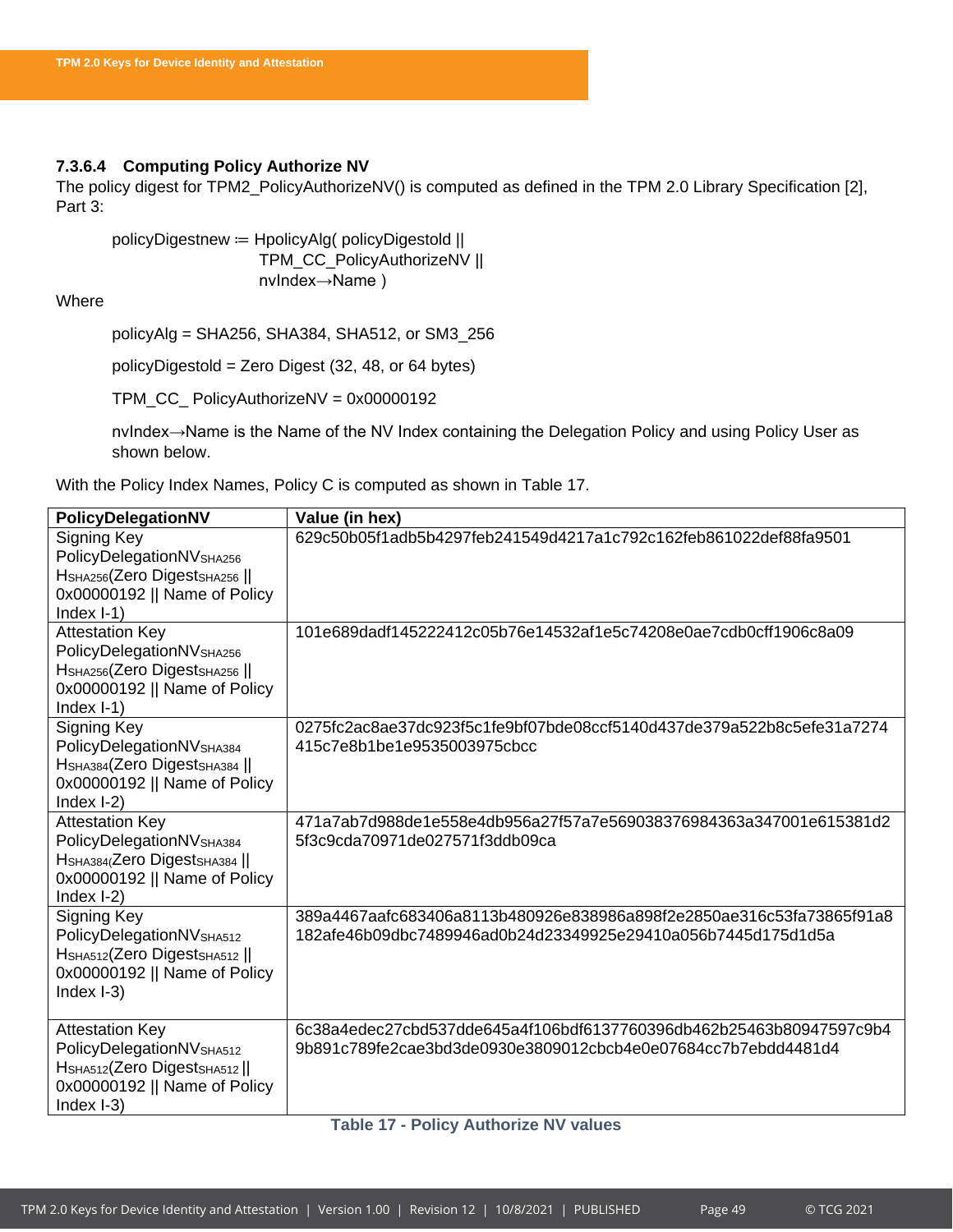### **7.3.6.5 Computing NV Index Names**

These are the Names for NV Indices storing Delegation Policies as used above. The NV Index Name for each key type is computed as defined as:

Name ≔ nameAlg || HnameAlg (handle→nvPublicArea):

Where

handle→nvPublicArea is the public area of the NV Index (TPMS\_NV\_PUBLIC) and

TPMS\_NV\_PUBLIC = nvIndex || nameAlg || attributes || authPolicy || dataSize

With:

 $nvlndex = (select from Section 7.3.5)$  $nvlndex = (select from Section 7.3.5)$ 

nameAlg = TPM\_ALG\_SHA256/ SHA384/ SHA512, or TPM\_ALG\_SM2

 $atributes =  $0x220F1008$$ 

authPolicy = PolicyUser (this is PolicySecret(EH), prefixed by the size)

dataSize = 0x0022, 0x0032, or 0x0042

The name for the Policy Indices I-1 to I-4 is computed as shown in [Table 18.](#page-50-0)

| <b>Policy Index Names</b>                         | Value (hex)                                                        |
|---------------------------------------------------|--------------------------------------------------------------------|
| DS1 Signing Key Name:                             | 000bd910fb32da43317c5e7780c0ef8c4d92d9c13505267ce1fa27acc9f9478ac  |
| 0x000B    H <sub>SHA256</sub> (0x01C90010         | 412                                                                |
| 0x000B    0x220F1008    0x0020                    |                                                                    |
| PolicyUser <sub>SHA256</sub>    0x0022)           |                                                                    |
| DA1 Attestation Key Name:                         | 000bfa2483df71a51f073fb0480b78cea608af43fa6e0fe584a570bcdb26a7dc4a |
| 0x000B    H <sub>SHA256</sub> (0x01C9001 <b>8</b> | 74                                                                 |
| 0x000B    0x220F1008    0x0020                    |                                                                    |
| PolicyUser <sub>SHA256</sub>    0x0022)           |                                                                    |
| DS2 Signing Key Name:                             | 000cbc4a03920691920914ce27cc6032ee484367d40b731ca87c5be9c2115e0    |
| 0x000C   HSHA384(0x01C90011                       | 7ecfa356e8f8893ab80c78cc51af4397dd47d                              |
| 0x000C    0x220F1008    0x0030                    |                                                                    |
| PolicyUser <sub>SHA384</sub>    0x0032)           |                                                                    |
| DA2 Attestation Key Name:                         | 000cb84c154df940036998b9059db274e5e481798b246005775cd5b36a4852e    |
| 0x000C   HSHA384(0x01C90019                       | 1803b23c0dc07dbc6187dc1bf7ab0d0bba2fa                              |
| 0x000C    0x220F1008    0x0030                    |                                                                    |
| PolicyUser <sub>SHA384</sub>    0x0032)           |                                                                    |
| DS3 Signing Key Name:                             | 000d597a1b4d48ca1845afcc842a45509505e166cbdb834a35694c57d9be738    |
| 0x000D   HSHA512(0x01C90012                       | d3345745cbdb314c39bef698d356e5def46d63f4752f679e46f3f44cfdee2f2ed3 |
| 0x000D    0x220F1008    0x0040                    | 876                                                                |
| PolicyUser <sub>SHA512</sub>    0x0042)           |                                                                    |
| DA3 Attestation Key Name:                         | 000d075b2d387562022ea05b134685f4f976358ab8b8f64ec78f7ba57c35ea9c   |
| 0x000D    HSHA512(0x01C9001A                      | 37e6899689f71440d9ee68eb9fe3b7d4190f5a95422640ec0a63f39a9c1e42ad   |
| 0x000D    0x220F1008    0x0040                    | 378d                                                               |
| PolicyUser <sub>SHA512</sub>    0x0042)           |                                                                    |

### **Table 18 - NV Index Policy Names**

### <span id="page-50-0"></span>**7.3.6.6 Computing IDevID/IAK Key Policy**

The policy digest for TPM2\_PolicyOR() is computed as defined in the TPM 2.0 Library Specification [2], Part 3: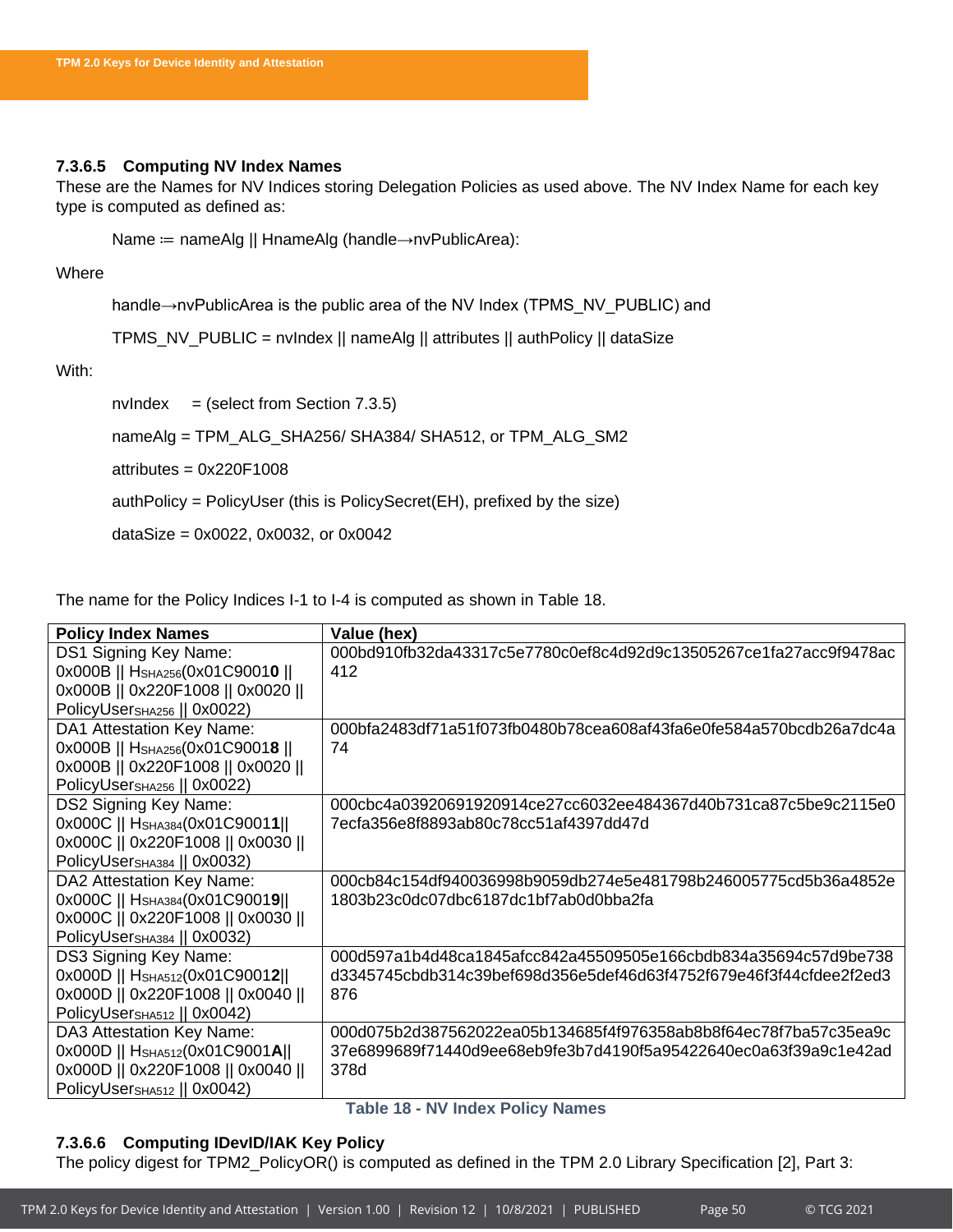policyDigestnew ≔ HpolicyAlg(policyDigestold || TPM\_CC\_PolicyOR || digests)

### Where

digests ≔ pHashList.digests[1].buffer || … || pHashList.digests[n].buffer policyDigestold  $=$  Zero Digest (32, 48, or 64 bytes)

### **With**

TPM\_CC\_PolicyOR = 0x00000171 pHashList.digests[1].buffer = PolicyUser (section [7.3.6.1\)](#page-46-1) pHashList.digests[2].buffer = PolicyCertify (section [7.3.6.2\)](#page-47-1) pHashList.digests[3].buffer = PolicyActivateCredential (section [7.3.6.3\)](#page-48-2) pHashList.digests[4].buffer = PolicyDelegationNV (section [7.3.6.4\)](#page-49-1)

PolicyIDevIDKey is computed as shown in [Table 19.](#page-51-1)

| <b>PolicyIDevIDKey</b>                                                       | Value (in hex)                                              |
|------------------------------------------------------------------------------|-------------------------------------------------------------|
|                                                                              |                                                             |
| Signing Key PolicylDevIDKeySHA256                                            | ad6b3a2284fd698a0710bf5cc1b9bdf15e2532e3f601fa4b93a6a8fa8d  |
| Н <sub>SHA256</sub> (Zero DigestsнA256    0x00000171                         | e579ea                                                      |
| PolicyUsersHA256   PolicyCertifySHA256                                       |                                                             |
| PolicyActivateCredentialSHA256                                               |                                                             |
| PolicyDelegationNV <sub>SHA256</sub> )                                       |                                                             |
| Attestation Key PolicylDevIDKeySHA256                                        | 5437182326e414fca797d5f174615a1641f61255797c3a2b22c21d120   |
| H <sub>SHA256</sub> (Zero Digest <sub>SHA256</sub>    0x00000171             | b2d1e07                                                     |
| PolicyUsersHA256   PolicyCertifySHA256                                       |                                                             |
| PolicyActivateCredential <sub>SHA256</sub>                                   |                                                             |
| PolicyDelegationNV <sub>SHA256</sub> )                                       |                                                             |
| Signing Key PolicylDevIDKeySHA384                                            | 4db1aa836d0b5615df6ee53a40ef70c61c217f4303d44695925972bc9   |
| H <sub>SHA256</sub> (Zero Digest <sub>SHA384</sub>    0x00000171             | 27006cfa5cbdf6dc18c4dbe329b2f1542c3dd33                     |
| PolicyUsersHA384    PolicyCertifySHA384                                      |                                                             |
| PolicyActivateCredentialSHA384                                               |                                                             |
| PolicyDelegationNVSHA384)                                                    |                                                             |
| Attestation Key PolicyIDevIDKeySHA384                                        | 129d94ebf84556652c6eef43bbb757512ac87e52be7b349ca6ce4d82    |
| H <sub>SHA256</sub> (Zero Digest <sub>SHA384</sub>    0x00000171             | 6f749fcf672f51716c5cbb605f313bf345aab312                    |
| PolicyUsersHA384   PolicyCertifySHA384                                       |                                                             |
| PolicyActivateCredentialSHA384                                               |                                                             |
| Signing Key PolicylDevIDKeysHA512                                            | 7dd7500fd6c1b94f97a6af910da147301ef28f662fee06f225a4ccadda3 |
| Н <sub>SHA256</sub> (Zero DigestsнA512    0x00000171                         | b4e6b38e66b2f3ad5dee1a0503cd2daedb1e68cfe4f84b03a8cd22bb6   |
| PolicyUsersHA512    PolicyCertifySHA512                                      | a976f071a72f                                                |
| PolicyActivateCredentialSHA512                                               |                                                             |
| PolicyDelegationNV <sub>SHA512</sub> )                                       |                                                             |
| Attestation Key PolicyIDevIDKeySHA256                                        | 8060d1fb31716a29e48a6e5fece088bcfc1b278fc162255e81c3eca35   |
| HSHA256(Zero DigestsHA256   0x00000171                                       | 44cd44af94410c3715d561cccd9e39a6cb2646d43535bb54ea88710d    |
| PolicyUsersHA256    PolicyCertifySHA256   <br>PolicyActivateCredentialSHA256 | eb5f7836bd9b586                                             |
|                                                                              |                                                             |
| PolicyDelegationNV <sub>SHA256</sub> )                                       |                                                             |

### **Table 19 - IDevID/IAK Key Policy values**

### <span id="page-51-1"></span><span id="page-51-0"></span>**7.3.7 Example Delegation Policy Start of informative comment**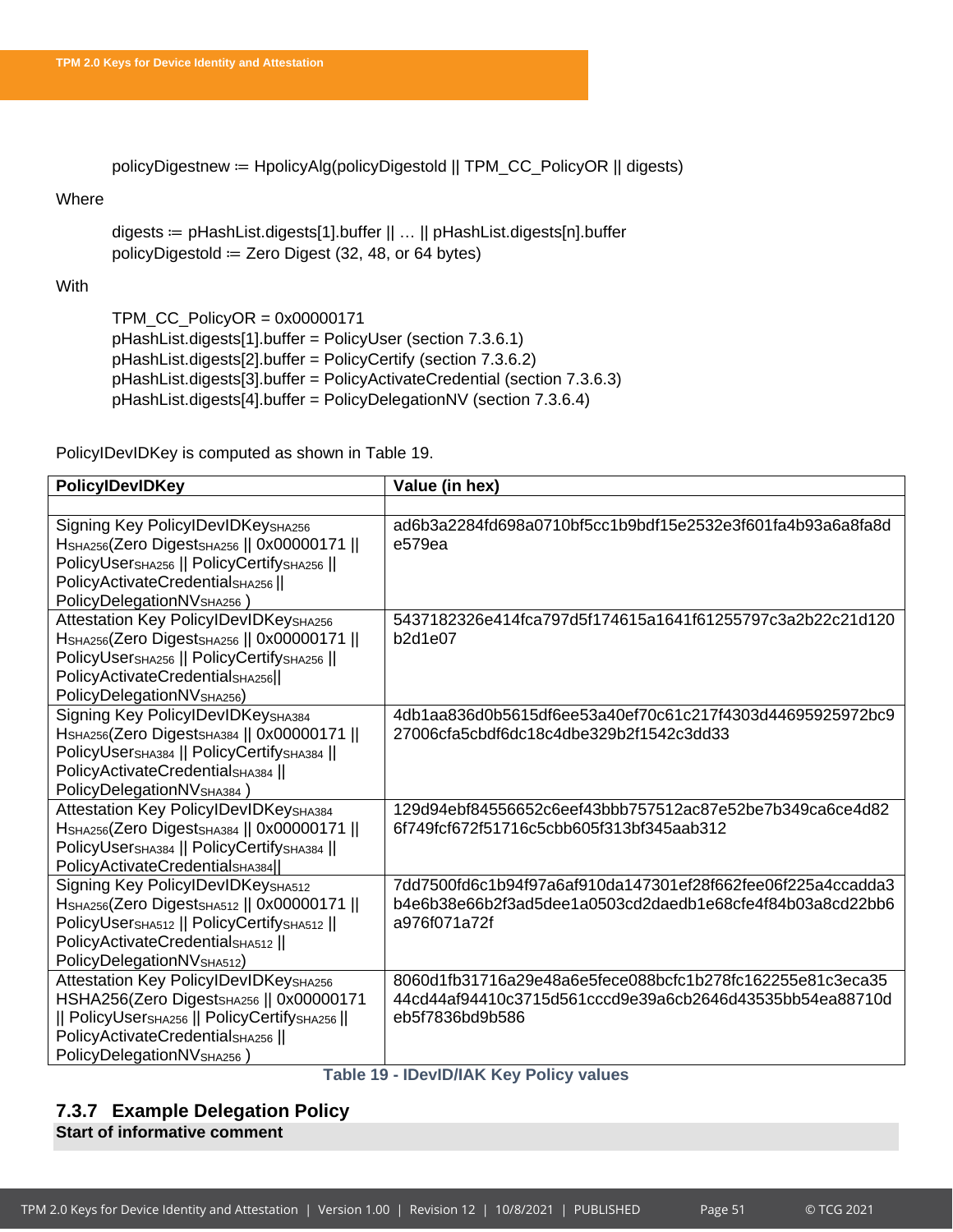[Figure 9](#page-40-0) shows the constituent policies used when creating a key with policies. The Delegated policies that would apply to a key are not included in key metadata and are likely not known (e.g. by an OEM) at the time of key creation. Delegated policies are instead created and stored in one or more NV Indices by the platform Owner. This section describes an example delegated policy for IDevID and IAK keys.

The example delegated IDevID policy shown in [Figure 10](#page-52-0) allows the key to be used for signing and also allows it to be certified with an attestation key (e.g. the IAK).



**Figure 10 - Example IDevID Key Delegation Policy**

<span id="page-52-0"></span>The example delegated IAK policy shown in [Figure 11](#page-52-1) allows the key to be used for a Quote, for signing an Audit Digest, for Certifying another key and for releasing a secret with the ActivateCredential command.



**Figure 11 - Example IAK Key Delegation Policy**

<span id="page-52-1"></span>[Table 20](#page-53-0) provides the policy digests that represent the example Delegation Policies using three different example digest algorithms. When written into the recommended NV Indices and used with the recommended policy templates, these values implement a policy with the following characteristics:

- The IDevID signing key delegation policy:
	- 1. Allows use of the IDevID key for signing
	- 2. Allows the IDevID to be certified using the ADMIN role (e.g. using the IAK)
	- 3. Constrains the ADMIN role to being used only for the commands listed
- The Attestation Key delegation policy:
	- 1. Allows use of the IAK for Attestation (using Quote or Audited Sessions)
	- 2. Allows use of the IAK in key certification
	- 3. Allows use of the IAK with TPM2\_ActivateCredential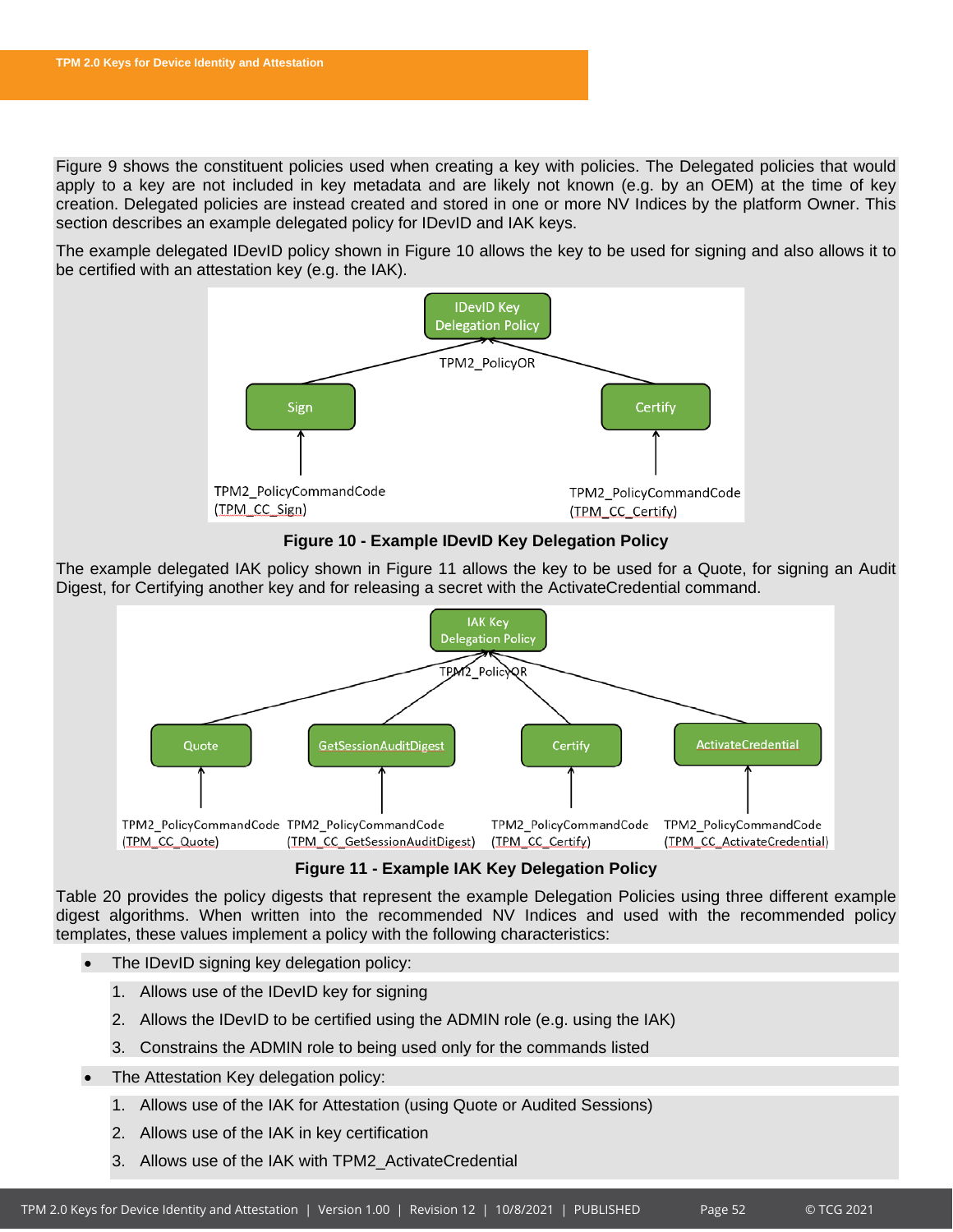| <b>Signing Delegation Policy</b>                                                   | Value (in hex)                                                                                                                               |  |  |
|------------------------------------------------------------------------------------|----------------------------------------------------------------------------------------------------------------------------------------------|--|--|
| Policy_CommandCode Sign<br>with leading HASH ID for<br><b>SHA256</b>               | 000b40c1aaa7c28fb8be9c09bdbc16c9200a40b84331068ab30f481b5a9b6efc<br>13e0                                                                     |  |  |
|                                                                                    |                                                                                                                                              |  |  |
| Policy_CommandCode Sign<br>with leading HASH ID for<br><b>SHA384</b>               | 000c999953e6f6127688bed63e4cd8878d37a17b9160792aca579c72045f4aaf<br>a417e6382ddd462d17ecc2e9c7d4a41a3fa2                                     |  |  |
|                                                                                    |                                                                                                                                              |  |  |
| Policy_CommandCode sign with<br>leading HASH ID for SHA512                         | 000d979cc3e14ba33c7699e8d6bf6032466a87500f826f0f4ceb87b1ad718311d<br>e4337b315cf9345f3f6fd10a64dcb0c588deb1217e0575640a46d6a936c1d9a6a<br>ca |  |  |
| <b>Attestation Delegation Policy</b>                                               | Value (in hex)                                                                                                                               |  |  |
| Policy_OR CC Quote and<br>GetSessionAuditDigest with<br>leading HASH ID for SHA256 | 000bfad163be7f26cedb312ea7bcbbbf521f666ca84b592de8e6c048bb07beae7<br>74e                                                                     |  |  |
| Policy_OR CommandCode<br>Quote and<br>GetSessionAuditDigest with                   | 000c27a17d1b2062e61c3cf9431ca9a73b0e2db1310d4f54a3aadf9caaa04ea3<br>1d11e6f184ffd952c9687c3607db2f887757                                     |  |  |
| leading HASH ID for SHA384                                                         |                                                                                                                                              |  |  |
| Policy_OR CommandCode<br>Quote and<br>GetSessionAuditDigest with                   | 000d91680fba6601542a6db7d4c69682452031ee5122d817a477fbfdf9e8158cc<br>0f4bcf862e480ca84e3fbb3f2fd9abdae472c8f61ae9b027e443ab875141bcea2d<br>8 |  |  |
| leading HASH ID for SHA512                                                         |                                                                                                                                              |  |  |
|                                                                                    | <b>Table 20 - Example Delegation Policies</b>                                                                                                |  |  |

## 4. Constrains the ADMIN role to being used only for the commands listed

### <span id="page-53-0"></span>**End of informative comment**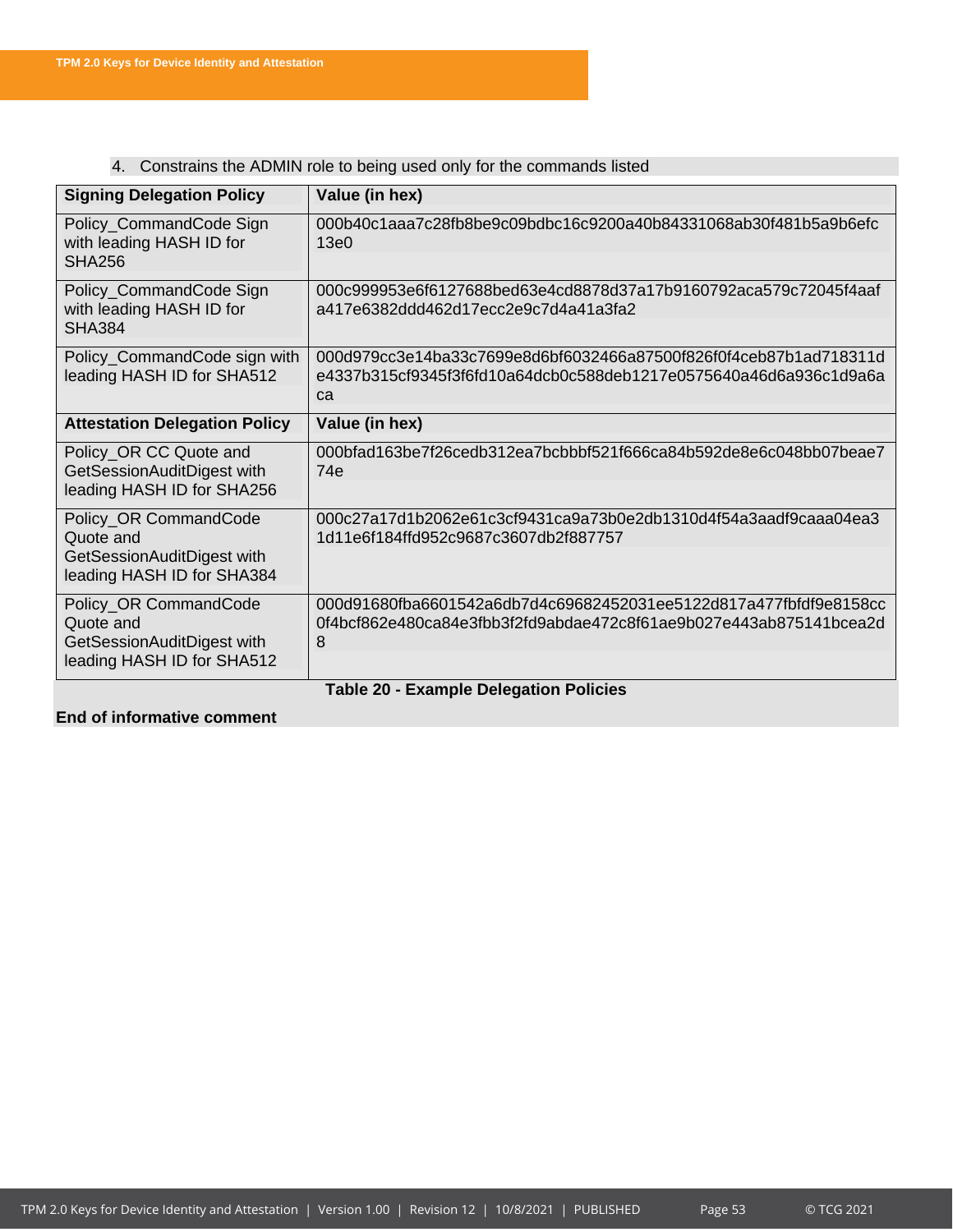# <span id="page-54-0"></span>**8 Certificate Fields in Detail**

The IDevID/IAK certificates are standard X.509v3 certificates with a profile that meets the requirements of IEEE 802.1AR [6]. This section enumerates those certificate fields that contain information for a TPM-based device identity (IDevID/IAK and LDevID/LAK).

IDevID/IAK certificates associate the Distinguished Name with a TPM-based key. When IDevID/IAK certificates are created by an OEM, the subject field MUST contain a unique X.500 Distinguished Name (DN) and SHOULD include the device serial number reflected in the subject field's DN encoding as the X520SerialNumber attribute (as per 802.1AR). Note that the device serial number (X520SerialNumber) is separate and distinct from the certificate serial number (serialNumber).

Because IDevID/IAK certificates' Subject name field contains a value, the subjectAltName does not need to be a critical extension, but it MUST contain a value to identify the TPM with the HardwareModuleName and HwType. The IDevID/IAK certificates SHALL contain a TCG OID that represents TPM Version 2.0 in the hwType field together with a value in hwSerialNum. The details of the hardwareModuleName extension are described in [Table 22.](#page-56-0)

# <span id="page-54-1"></span>**8.1 DevID Certificate Fields Summary**

IDevID/IAK certificates MUST be constructed to be valid when verified as described in IETF RFC-5280 [4] and IDevID/IAK certificates MUST comply with requirements of IEEE 802.1AR [6]. The DevID certificate MUST contain the following subset of fields from RFC-5280. Solutions that use the IDevID/IAK certificates SHOULD validate these fields as specified in RFC-5280.

| <b>Field Name</b> | RFC 5280 Type | Value                         | <b>TPM DevID Notes</b>                                 |  |
|-------------------|---------------|-------------------------------|--------------------------------------------------------|--|
| serialNumber      | serialNumber  |                               | Certificate serial number (this is not a device serial |  |
|                   |               |                               | number):                                               |  |
|                   |               |                               | 1. MUST be a unique (per CA) integer.                  |  |
|                   |               |                               | 2. MUST be $>= 64$ -bits AND $<= 160$ -bits in size.   |  |
|                   |               |                               | 3. MUST be non-negative per RFC-5280.                  |  |
| Validity          | notBefore     | Date of certificate creation. | SHALL be the date the DevID certificate is created.    |  |
|                   | notAfter      | The GeneralizedTime           | An IDevID/IAK is expected to exist for as long as      |  |
|                   |               | value "99991231235959Z"       | the host IDevID/IAK module remains operational. In     |  |
|                   |               | is used for "does not         | order to support the standard X.509 certificate        |  |
|                   |               | expire."                      | format, a certificate expiration time is specified.    |  |
| Subject           | Name          | IDevID/IAK: In compliance     |                                                        |  |
|                   |               | with 802.1AR SHOULD           |                                                        |  |
|                   |               | include Serial Number         |                                                        |  |
|                   |               | attribute.                    |                                                        |  |
|                   |               | LDevID/LAK: In                |                                                        |  |
|                   |               | accordance with local CA      |                                                        |  |
|                   |               | policy.                       |                                                        |  |

**Table 21 - Certificate Fields Specific to TPM-Based Identities**

<span id="page-54-2"></span>Description of the fields shown in [Table 21:](#page-54-2)

### **notBefore**

The earliest time a certificate may be used. This SHALL be the date the IDevID/IAK certificate is created.

### **notAfter**

The latest time a DevID certificate is expected to be used. Devices possessing an IDevID or IAK certificate are expected to operate indefinitely into the future and SHOULD use the value 99991231235959Z. Solutions verifying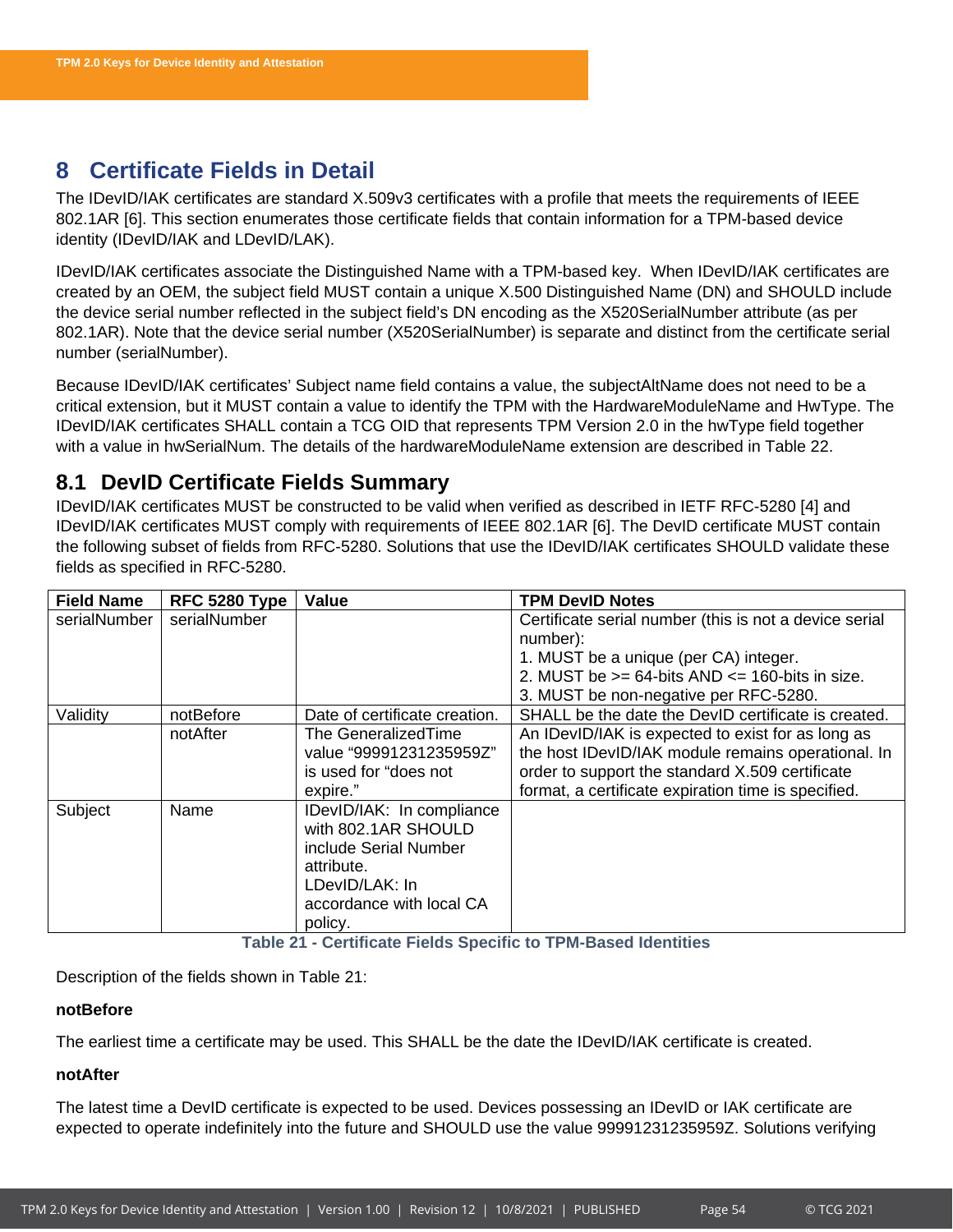an IDevID/IAK certificate are expected to accept this value indefinitely. Any other value in a DevID notAfter field is expected to be treated as specified in RFC-5280 [4].

### **Subject**

In compliance with IEEE 802.1AR [1], Section 8.6, OEMs creating DevIDs MUST uniquely identify the device within the issuer's domain of significance. This field MUST contain a unique X.500 Distinguished Name (DN). The subject field's DN encoding SHOULD include the "serialNumber" attribute with the device's unique serial number.

In an LDevID/LAK certificate, the subject field SHOULD be the same as the subject field in the IDevID/IAK certificate.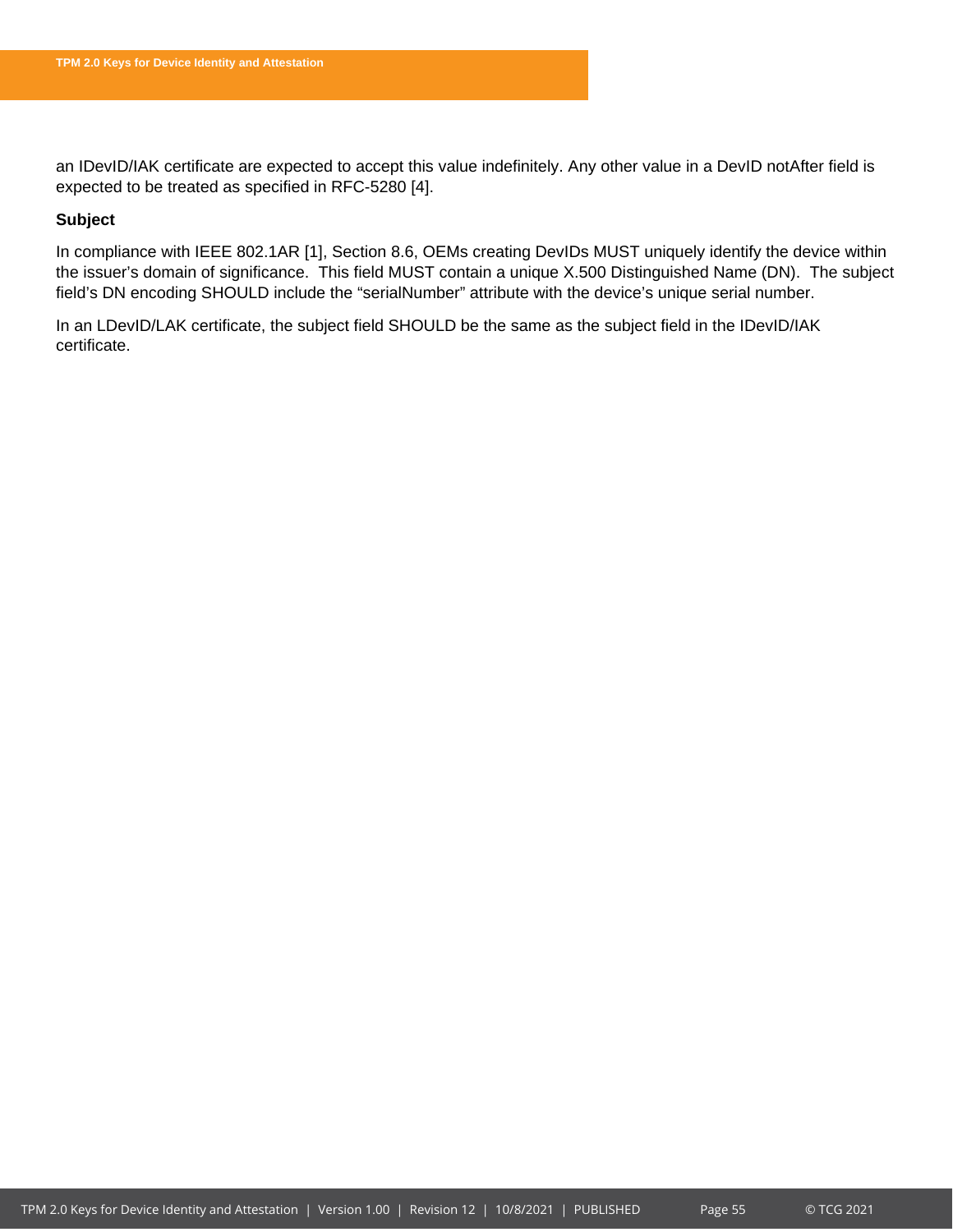### **Extensions**

| <b>Field Name</b>     | RFC 5280 Type         | Value                                                                                                                                     | <b>TPM DevID Notes</b>                                                                                                     |
|-----------------------|-----------------------|-------------------------------------------------------------------------------------------------------------------------------------------|----------------------------------------------------------------------------------------------------------------------------|
| subjectAltName        | GeneralName.otherName | OBJECT IDENTIFIER ::= {iso(1)<br>identified-organization(3) dod(6)<br>$internet(1)$ security(5)<br>mechanisms(5) $pkix(7)$ id-on ::=<br>8 | otherName contains two<br>elements: id-on-<br>hardwareModuleName and id-on-<br>permanentIdentifier.                        |
|                       |                       | id-on-hardwareModuleName<br>OBJECT IDENTIFIER ::= { id-on<br>$4$ }                                                                        | Id-on-hardwareModuleName is<br>defined in IETF RFC 4108 [11].                                                              |
|                       |                       | hardwareModuleName ::=<br>SEQUENCE {<br>hwType OBJECT IDENTIFIER,<br>hwSerialNum OCTET STRING                                             | The TPM 2 hwType Object<br>Identifier is: 2.23.133.1.2                                                                     |
|                       |                       | id-on-permanentIdentifier<br>OBJECT IDENTIFIER ::= { id-on<br>3)                                                                          | Id-on-permanentIdentifier is<br>defined in IETF RFC 4043 [12].                                                             |
|                       |                       | permanentIdentifier ::=<br>SEQUENCE {<br>identifierValue UTF8String<br>OPTIONAL,<br>assigner OBJECT IDENTIFIER<br><b>OPTIONAL</b>         |                                                                                                                            |
| keyUsage              | KeyUsage extension    | digitalSignature (IDevID)<br>digitalSignature (IAK)                                                                                       | Use of digitalSignature (only) is<br>RECOMMENDED. Refer to<br>section 3.8.                                                 |
|                       |                       | digitalSignature and<br>dataEncipherment (Combined<br>IDevID)                                                                             | Support for older authentication<br>protocols that use encryption<br>means that the DevID keys MUST<br>assert both usages. |
| Certificate<br>Policy | Version 3 Extension   | <b>CP URL</b>                                                                                                                             | The Certificate Policy extension<br>MUST be present.                                                                       |

**Table 22 - Certificate Extensions Used for DevID Certificates**

<span id="page-56-0"></span>Description of the fields shown in [Table 22:](#page-56-0)

### **SubjectAltName**

The subjectAltName extension is a standard X.509v3 extension. The X.509 certificate profile presented in RFC-5280 specifies the subjectAltName extension for allowing the binding of additional identities to the subject of the certificate. In an IDevID/IAK certificate, the subjectAltName SHOULD NOT be critical, as this could introduce interoperability concerns.

Within the subjectAltName extension, where a digest is required, the hash algorithm SHALL be SHA-256.

hardwareModuleName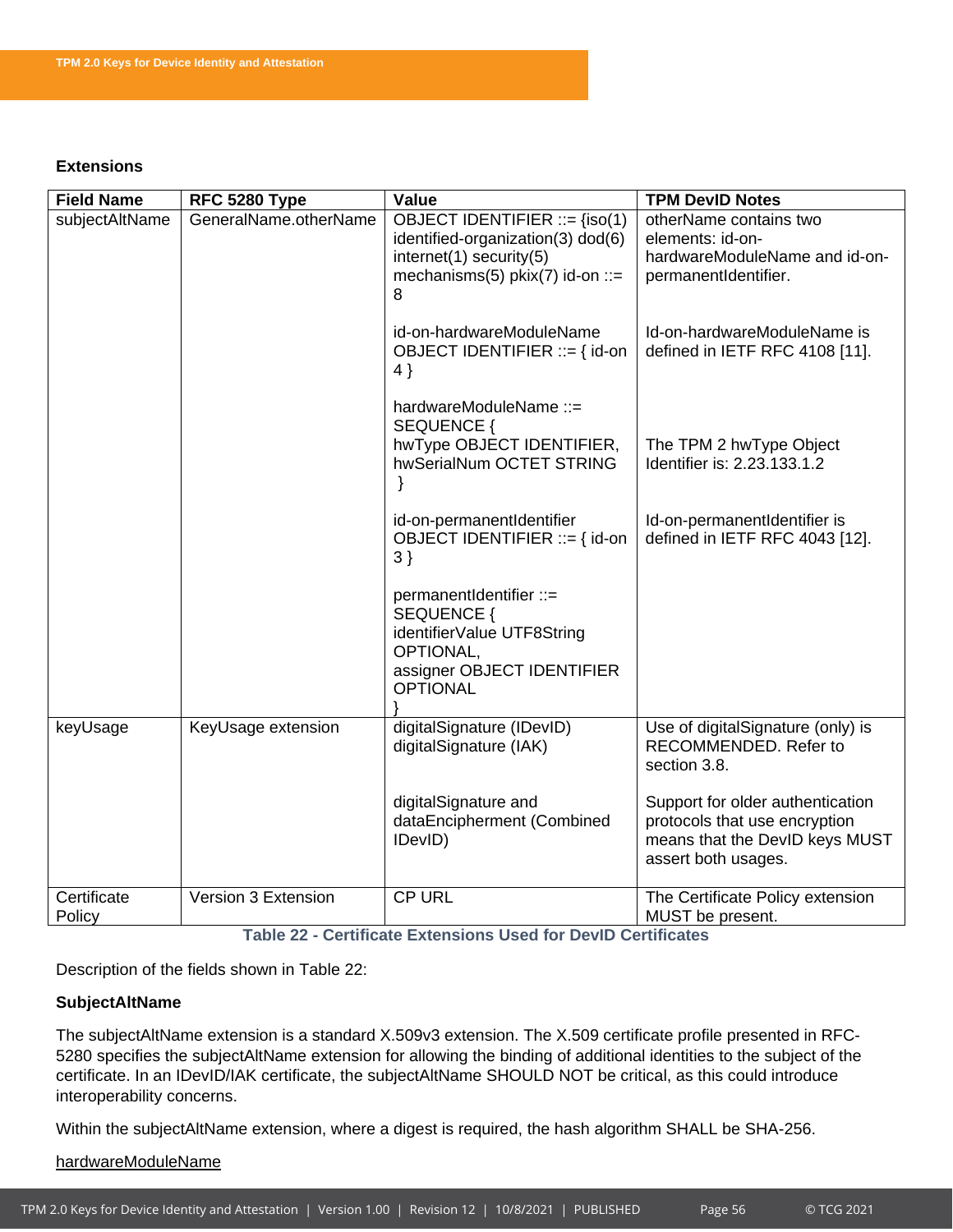The non-critical subjectAltName extension SHALL contain a hardwareModuleName as specified in RFC 4108 [10] section 5 to describe the TPM.

The object identifier for the hardwareModuleName extension is defined as:

```
id-ce-subjectAltName OBJECT IDENTIFIER ::= { id-ce 17 }
```
subjectAltName = GeneralNames

otherName [0] OtherName

```
OtherName ::= Sequence {
```
}

Id-on-hardwareModuleName OBJECT IDENTIFIER ::= iso(1) identified-organization(3) dod(6) internet(1) security(5) mechanisms(5) pkix(7) on(8) 4

```
HardwareModuleName ::= SEQUENCE {
       hwType OBJECT IDENTIFIER 
       hwSerialNum OCTET STRING 
}
```

```
The TCG registered OID (2.23.133.1.2) represents the hwType of TPM 2.0.
```
The hwSerialNum value is an OCTET STRING and SHALL be constructed by one of two methods:

- 1. When the TPM has an EK Certificate, the hwSerialNum is created by concatenating three ASCII values: The TCG TPM Manufacturer code, the EK Authority Key Identifier and the EK CertificateSerialNumber. These three fields SHALL be separated by a colon (':') character. The three values SHALL be listed in the order specified above.
- 2. When the TPM does not have an EK certificate, the hwSerialNum is a digest of the EK Certificate public key.

When the TPM is provisioned with both RSA and ECC endorsement key certificates, the RSA EK Certificate serialNumber SHALL be used as the EK CertificateSerialNumber. When the TPM is provisioned with both RSA and ECC endorsement keys but no EK certificates, the digest of the RSA key SHALL be used.

If an LDevID/LAK is created and an IDevID/IAK exists, then:

- A) A Subject name field SHOULD be included in the LDevID/LAK certificate and SHOULD match the IDevID/IAK Subject.
- B) The LDevID/LAK subjectAltName SHOULD include the entire subjectAltName from the IDevID/IAK certificate.

Note: If the LDevID/LAK creator decides to leave the subject name field empty, the subjectAltName extension MUST be critical in accordance with RFC 5280 [4].

When included, HardwareModuleName MUST be populated under subjectAltName (using OtherName within the GeneralName structure) and contain a globally unique identifier. The definition of globally unique is determined by the manufacturer or network administrator and is expected to be unique at least within the application or CA domain.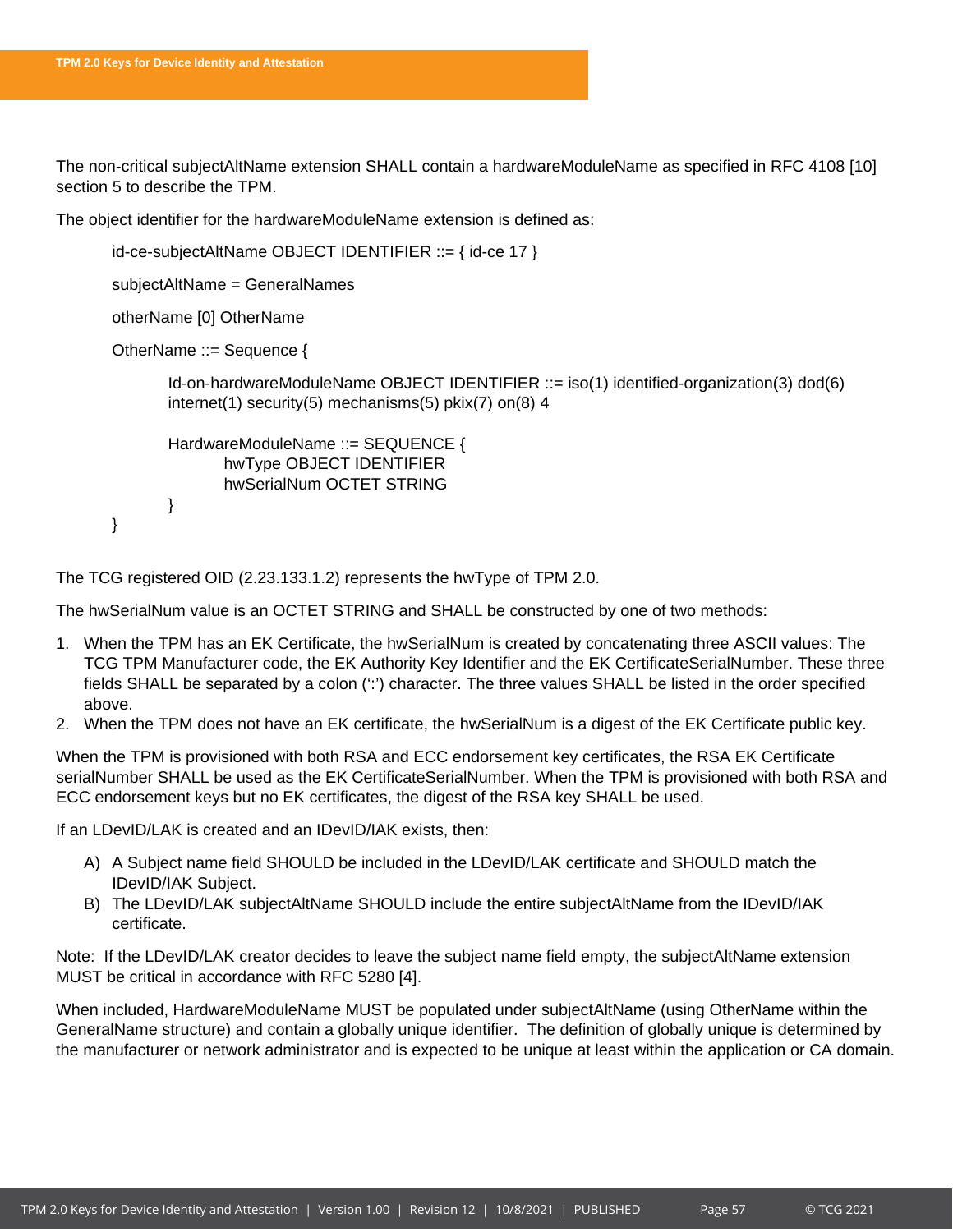### PermanentIdentifier

The non-critical subjectAltName extension SHOULD contain a PermanentIdentifier as specified by IETF RFC 4043 [12]. The PermanentIdentifier allows correlation of issued certificates to the same TPM.

The PermanentIdentifier SHALL be constructed as follows:

```
id-on-permanentIdentifier OBJECT IDENTIFIER ::= { id-on 3 }
       PermanentIdentifier ::= SEQUENCE {
              identifierValue UTF8String,
              assigner OBJECT IDENTIFIER OPTIONAL
}
```
The assigner value is the TCG OID 2.23.133.12.1 (tcg-on-ekPermIdSha256).

The identifierValue is constructed by one of the following methods:

- 1. When the TPM has an EK certificate, the identifierValue is a digest of the DER form of the TPM EK certificate, which is then converted to hexadecimal form using the UTF8 character set.
- 2. When the TPM does not have an EK certificate, the identifierValue is a digest of a concatenation of the UTF8 string "EkPubkey" (terminating NULL not included) with the binary EK public key.

IDevID/IAK certificates SHALL include both assigner and identifierValue fields. LDevID/LAK certificates MAY include only the identifierValue field, omitting the assigner field. This indicates the local nature of the certificate without requiring the local CA to obtain an assigner OID. When the assigner field is omitted, the certificate Subject DN forms part of the identifier, so comparison of permanentIdentifiers requires that both DN and identifierValue match.

### **Key Usage**

This extension defines the purpose of the key contained in the certificate and MUST be included. When using a Signing key, digitalSignature and keyAgreement MUST be asserted according to the intended application:

- TLS 1.2 [10] requires digitalSignature for ECDHE and keyAgreement for ECDH.
- TLS 1.3 [11] requires only digitalSignature.
- When using a Combined key, keyUsage SHOULD assert keyEncipherment to allow use in key transport. Refer to RFC-5280 [4] section 4.2.1.3 for details of this extension.

### **Extended Key Usage**

This section SHOULD be populated with the one TCG OID most appropriate for the type of key used, either "TCG-CE-FixedTPM" or "TCG-CE-FixedTPM-RestrictedKey". Refer to section [8.2](#page-58-0) for the details of these OIDs.

### **CertificatePolicy**

In IDevID/IAK certificates, this extension MUST be populated as described in section [8.2.](#page-58-0)

# <span id="page-58-0"></span>**8.2 TCG OIDs**

This section lists the TCG OIDs used in this specification. CAs using these OIDs MUST comply with the requirements of section [4](#page-17-0) in addition to requirements specified here.

An IDevID/IAK complying with this specification SHOULD include tcg-cap-verifiedTPMResidency to indicate compliance with section [4](#page-17-0) and also one of tcg-cap-verifiedTPMFixed (IDevID) or tcg-cap-verifiedTPMRestricted (IAK).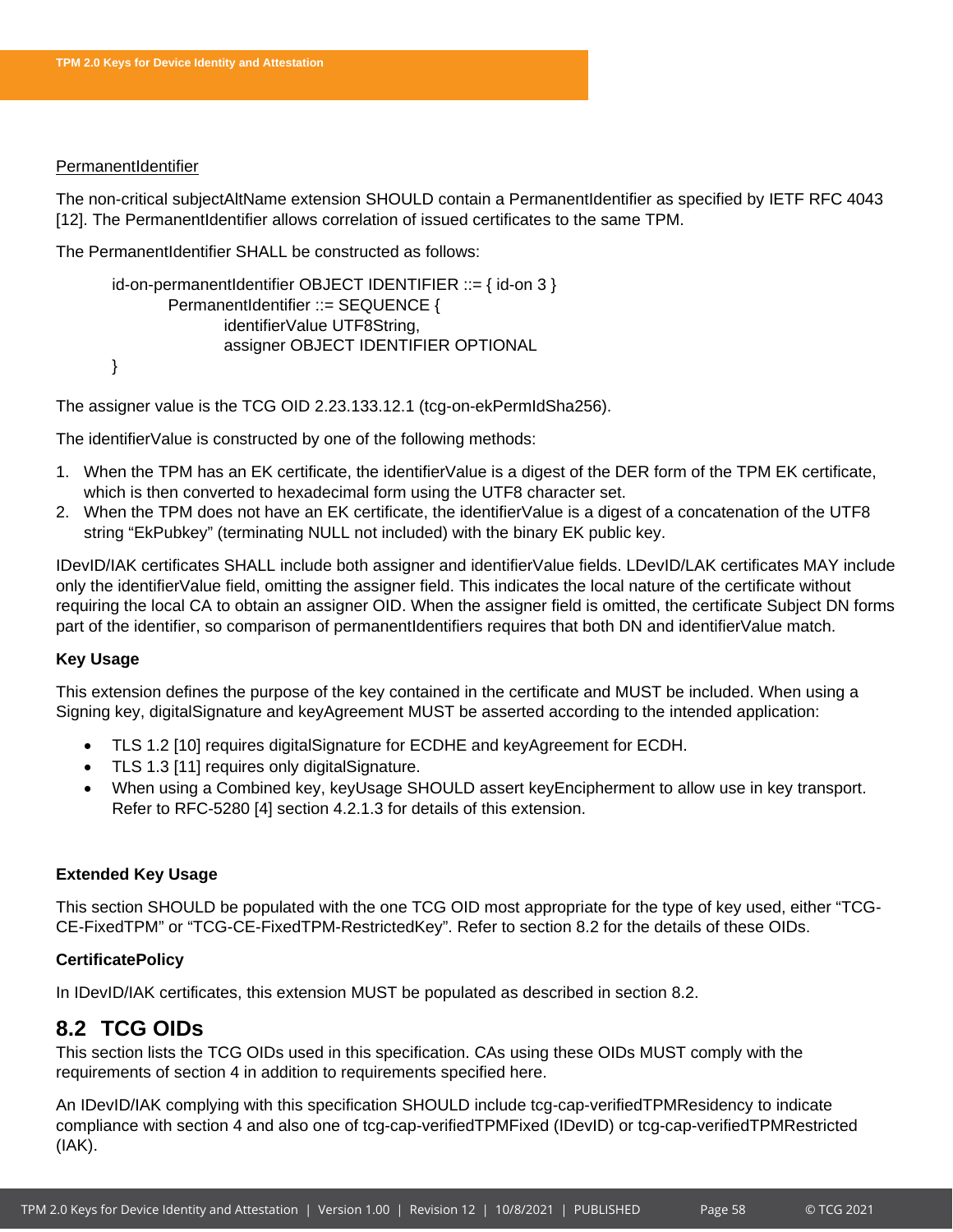Note that a relying party evaluating signed data purporting to be TPM internal data MUST check for the presence of tcg-cap-verifiedTPMRestricted in the IAK/LAK certificate to prevent the possibility of spoofing.

| <b>OID NAME</b>                               | <b>OID</b>      | <b>Meaning when present in Certificate</b>                          |  |
|-----------------------------------------------|-----------------|---------------------------------------------------------------------|--|
| tcg-cap-verifiedTPMResidency                  | 2.23.133.11.1.1 | Presence of this Policy OID in an end-entity certificate is an      |  |
|                                               |                 | assertion by the CA that it used TCG specified methods to prove     |  |
|                                               |                 | TPM residency of the key and, further, that the key is on the       |  |
|                                               |                 | specified device. No data. Never Critical.                          |  |
| tcg-cap-verifiedTPMFixed                      | 2.23.133.11.1.2 | Presence of this Policy OID in an end-entity certificate is an      |  |
|                                               |                 | assertion by the CA that it has verified that the fixed TPM bit was |  |
|                                               |                 | set in the key public area. No Data. Never Critical. This OID       |  |
|                                               |                 | MUST NOT be combined with TCG-CE-FixedTPM-                          |  |
|                                               |                 | RestrictedKey.                                                      |  |
| tcg-cap-verifiedTPMRestricted 2.23.133.11.1.3 |                 | Presence of this Policy OID in an end-entity certificate is an      |  |
|                                               |                 | assertion by the CA that it has verified both the fixed TPM and     |  |
|                                               |                 | Restricted bits are set in the key public area. No data. Never      |  |
|                                               |                 | Critical. This OID MUST NOT be combined with TCG-CE-                |  |
|                                               |                 | FixedTPM.                                                           |  |
| Table 23 - TCG OIDs                           |                 |                                                                     |  |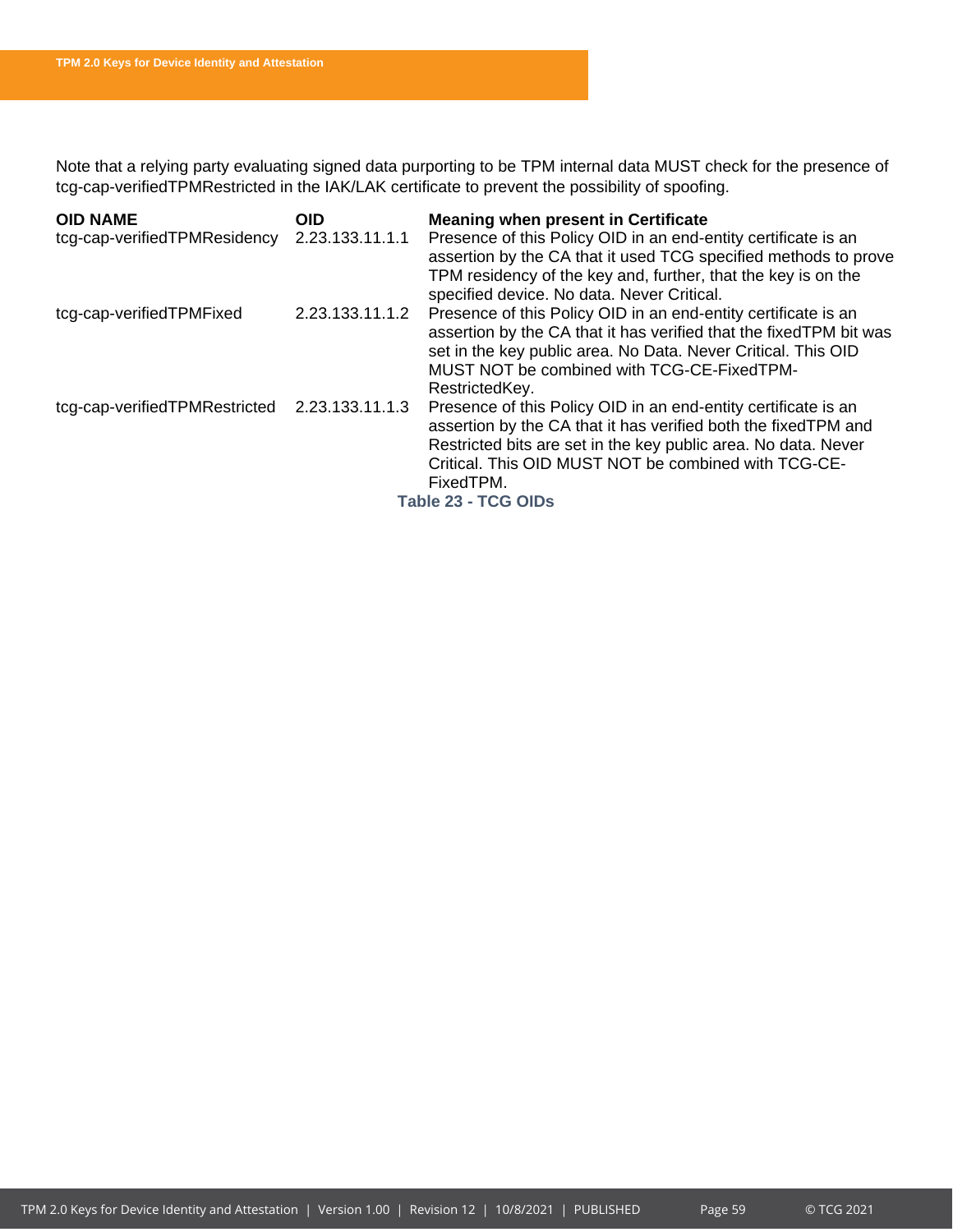# <span id="page-60-0"></span>**9 Requirements for End of Life / End of Use**

IEEE 802.1AR requires that use of IDevID MUST be enabled by default and it MUST be possible for the user to disable it. In the context of TPM keys, IDevIDs & IAKs are enabled and disabled by controls on use of a Hierarchy (e.g. enabling or disabling the Endorsement Hierarchy) or by use of TPM User and Admin authorizations of DevID keys.

Non-OEM configuration, including LDevID/LAK provisioning, MUST be removed when the product is "zeroized" or otherwise returned to the factory default state.

Zeroization or return to factory defaults MUST enable IDevID & IAK access and use. This allows the IDevID/IAK to be used for secure and automated enrollment and configuration procedures.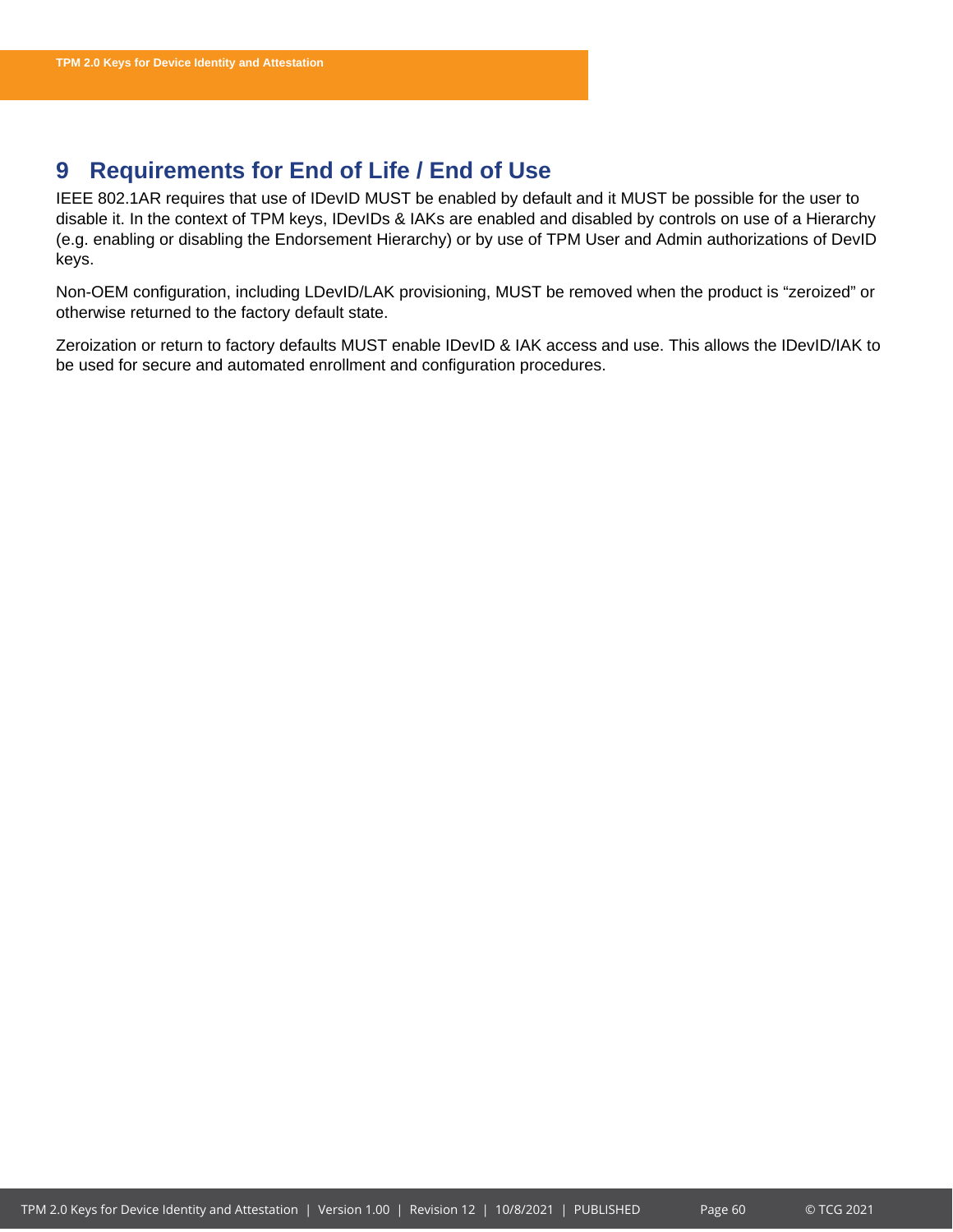# <span id="page-61-0"></span>**10 Security Considerations**

### **Start of informative comment**

While these security considerations may apply to a virtual platform and/or a virtual TPM, this section assumes that IDevID/IAK certificates have their primary application on physical devices using discrete TPMs.

**End of informative comment**

# <span id="page-61-1"></span>**10.1Threats and Countermeasures**

### **Start of informative comment**

1. Threat: An adversary may attempt to access or steal the DevID private key in order to spoof the identity of the device.

Countermeasure: The private key is created and stored securely with the TPM. In order to prevent an adversary from accessing the private key and spoofing the device identity, the key is cryptographically protected and bound to the TPM and can only be decrypted within the protected execution environment of the TPM.

2. Threat: An adversary will attempt to attack the private key or interfere with the creation of the DevID during the time of its creation or by inserting false information into the provisioning infrastructure, resulting in weak or unprotected DevID keys and certificates.

IDevID/IAK Countermeasure: Use the described TPM enrollment protocols within this specification. Monitoring the infrastructure at a manufacturing or OEM facility reduces the opportunity for manipulation of the enrollment process.

LDevID/LAK Countermeasure: Provide monitoring and control of LDevID/LAK enrollment. Use the IDevID key and certificate to create an authenticated secure channel (e.g. with the EST protocol [8]) and use the IAK and certificate to certify the new LDevID/LAK key and provide assurance that the new key and certificate are issued to the correct device.

3. Threat: A TPM could be physically attacked or substituted with a bad, degraded or spoofed TPM.

IDevID/IAK Countermeasure: Original equipment manufacturer (OEM) creation of an IDevID/IAK Certificate ties a key to a specific device. This creates an assertion by the system manufacturer that the TPM is properly certified and incorporated into the device and certification of the trusted building block (TBB). OEM created keys will not work with a replaced TPM, so the attack will not go undetected.

LDevID/LAK Countermeasures: Provide monitoring and control of LDevID/LAK enrollment. Use the OEM created IAK and certificate to certify the new LDevID/LAK key; this provides assurance that the new key and certificate are issued to the correct device. Alternatively, use the EK certificate referenced in a Platform Certificate with the EK-based enrollment procedure described in section [6.6.](#page-33-1)

4. Threat: Commands to the TPM and APIs used in conjunction with the TPM could be modified or broken to result in incorrect operation of the TPM.

Countermeasure: Use of the TCG TPM Software Stack (TSS) [5] helps to protect integrity of commands made to the TPM by making appropriate use of the TPM's security features. TPM 2.0 has been designed to encrypt the first parameter of each command, preventing capture in the clear of this parameter as it traverses the system bus. This can be extended further by attesting execution environment integrity before further use.

5. Threat: A denial of service (DOS) attack could be launched if physical access to the TPM was asserted. This DOS attack could be accomplished by using the TPM's Physical Presence command authorization to perform TPM actions causing the loss of existing keys protected by the TPM.

Countermeasure: Platform firmware is in control of clearing the hierarchies and can prevent unauthorized access. Use of re-creatable IDevID/IAK keys allows recovery from key deletion.

6. Threat: An attacker might be able to capture data to or from the TPM.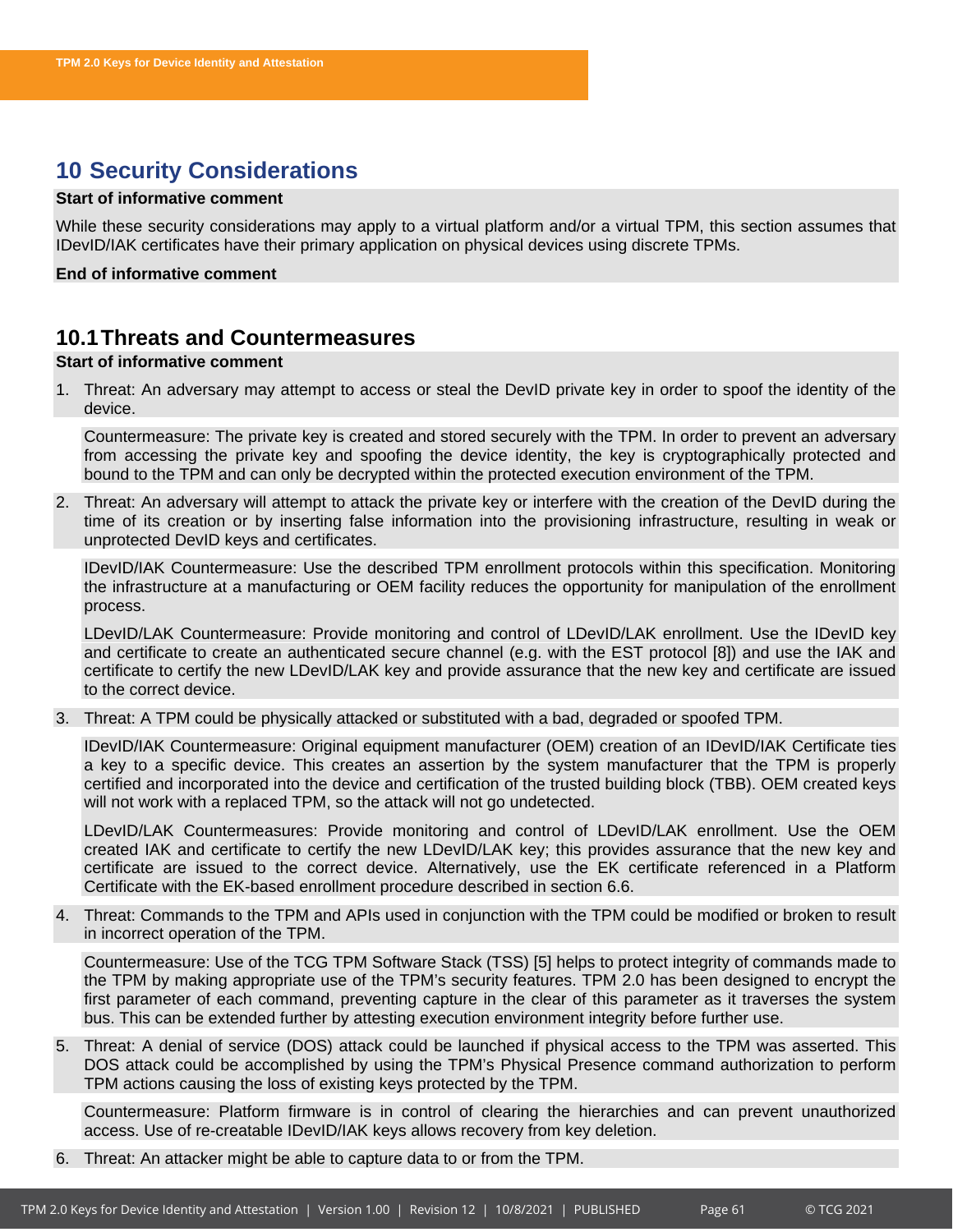Countermeasure: An encrypted session is used to prevent an adversary's ability to observe TPM communications.

An HMAC session can be used to provide source integrity protection.

7. Threat: An adversary will attempt an Asokan attack, which uses attestation data from a second, uninfected device to represent the state of the attesting device.

Countermeasure: IAK certificates (and LAK certificates following recommendations of this specification) bind the key used for attestation to a particular device, ensuring that the attestation verifier knows the device identity when verifying the attestation signature.

### **End of informative comment**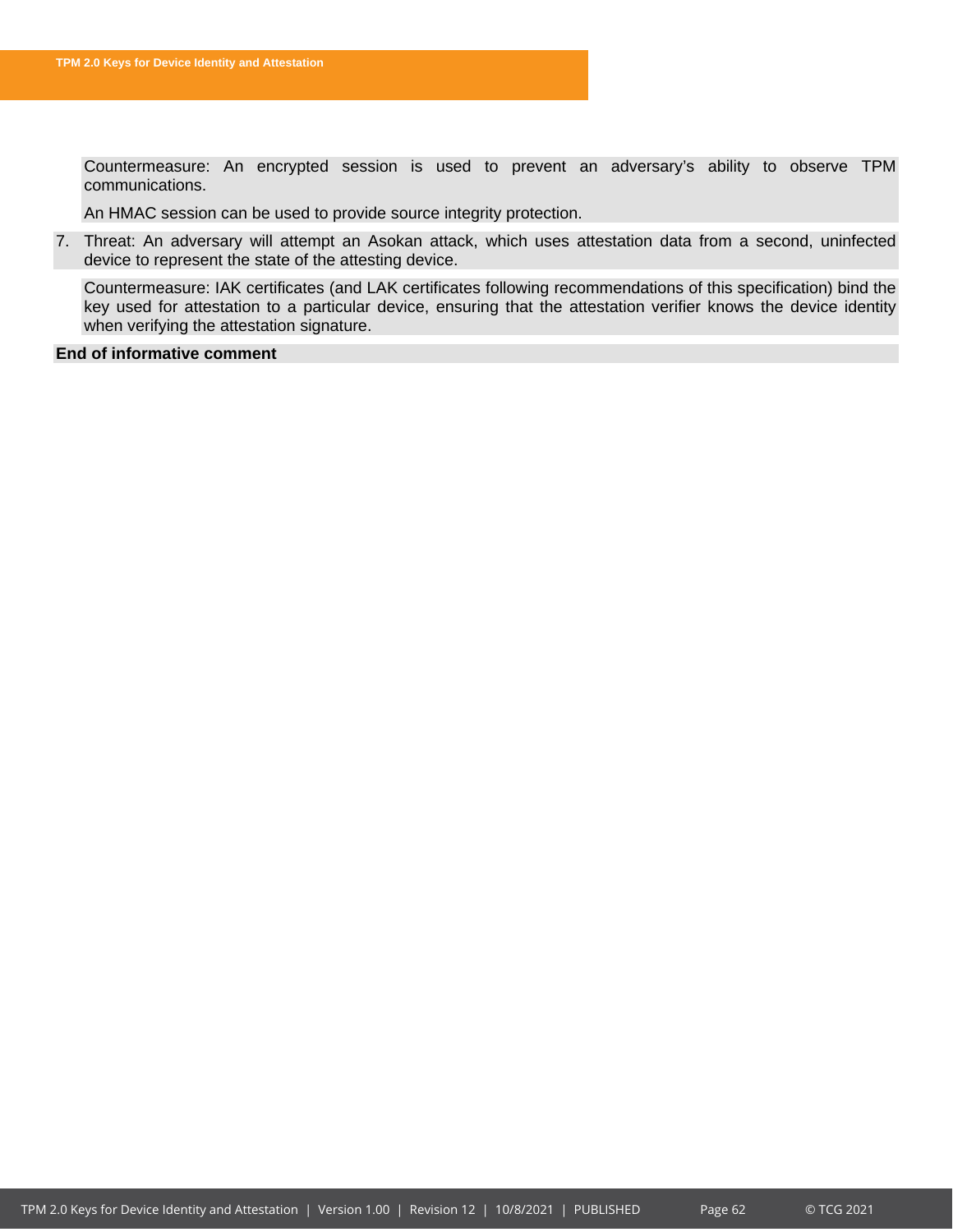# <span id="page-63-0"></span>**11 Privacy Considerations**

This document distinguishes between User Devices and Non-User Devices, with Non-User devices referred to as Infrastructure devices. In most cases an Infrastructure device must be uniquely and unambiguously identifiable on the network. In User Device cases, the user may like to retain privacy, meaning that an identity used in one circumstance is not provably associable with an identity used in another circumstance.

An IDevID/IAK is a unique identifier meant to be a long-term identity for User or Infrastructure devices. Where privacy is a concern, it is therefore important to use an IDevID/IAK only when device based authentication is required and permitted by the user.

It might be possible to gather a lot of data about a device and/or a user when the same identity is used for different applications. It is therefore recommended that a particular LDevID/LAK be used only for one application. This specification allows creation of more than one LAK or LDevID certificate for the same device. This allows the use of pseudonyms for different applications and may preserve the privacy of the device and the user.

Recommended practice is to use the OEM installed IDevID/IAK only for secure enrollment of an LDevID/LAK using a trusted CA. Each system user may be provided with their own LDevID/LAK. This practice minimizes use of the long-term IDevID/IAK key and can help to mitigate correlation of a system's users.

When network confidentiality is a concern it is recommended that client IDevID/IAK not be used. Instead, use anonymous authentication (the client authenticates the server but not vice versa) to set up a secure tunnel. Further authentication where an IDevID/IAK is transmitted through this secure tunnel is then optional.

Selection of the appropriate TPM key hierarchy is important when DevID is used and privacy is to be preserved. This specification uses the Endorsement Hierarchy for OEM installed IDevID/IAK keys, allowing for privacy control and recreation of deleted keys. LDevID/LAK keys are created in the Storage Hierarchy so that deleted keys cannot be recreated after the TPM has been cleared. Keys created under the Platform Hierarchy are outside the scope of this specification.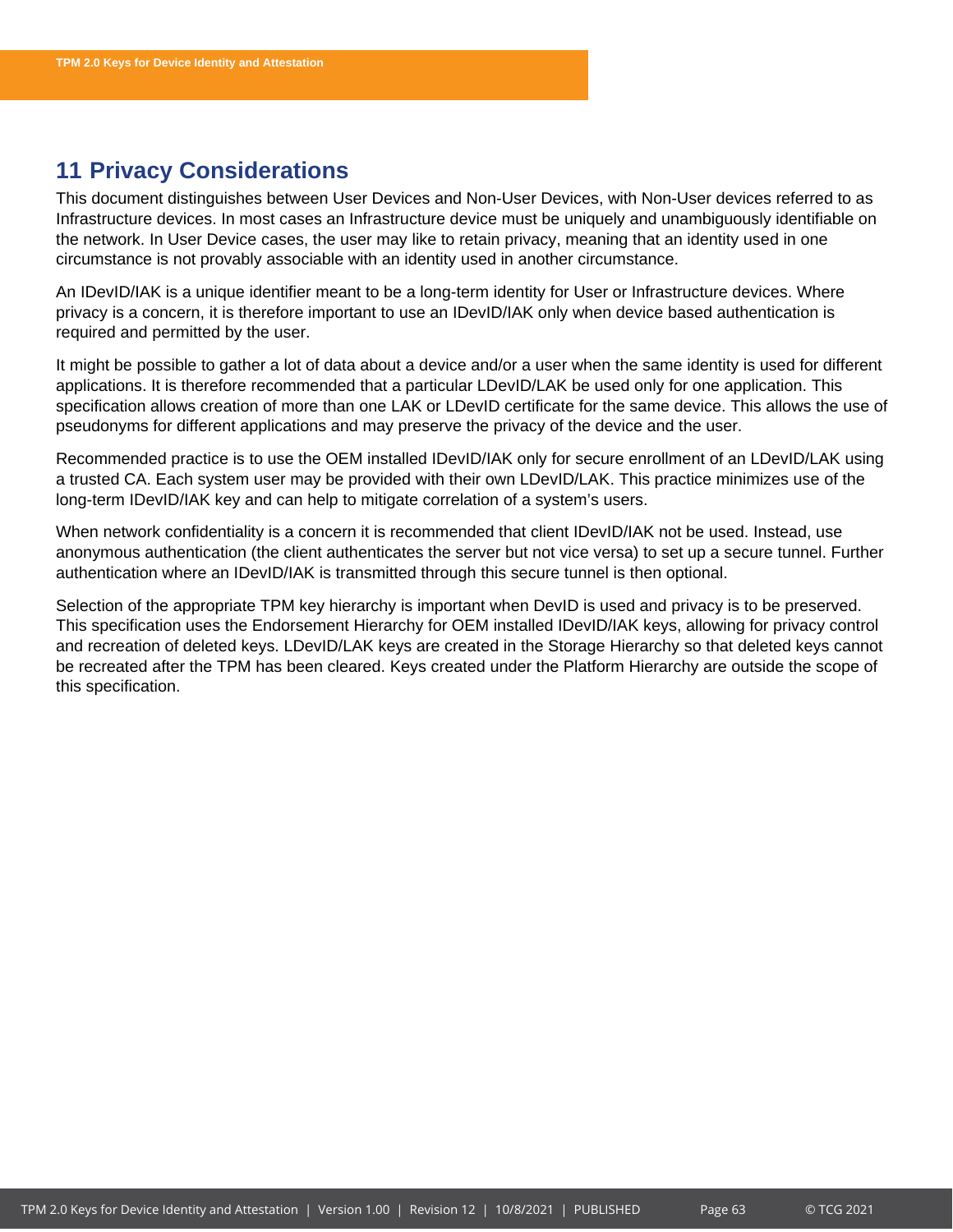# <span id="page-64-0"></span>**12 References**

- [1] IEEE, "802.1AR-2018 IEEE Standard for Local and Metropolitan Area Networks Secure Device Identity," 14 June 2018. [Online]. Available: https://standards.ieee.org/standard/802\_1AR-2018.html. [Accessed 3 March 2020].
- [2] Trusted Computing Group, "Trusted Platform Module Library Specification, Family "2.0", Level 00, Revision 01.38," September 2016. [Online]. Available: https://trustedcomputinggroup.org/tpm-library-specification. [Accessed 12 2019].
- [3] Trusted Computing Group, "TPM Keys for Platform Identity for TPM 1.2," 21 August 2015. [Online]. Available: https://trustedcomputinggroup.org/wp-content/uploads/TPM\_Keys\_for\_Platform\_Identity\_v1\_0\_r3\_Final.pdf. [Accessed 7 April 2020].
- [4] D. Cooper, S.Santesson, S. Farrell, S. Boegen, R. Housley and W. Polk, "RFC 5280: Internet X.509 Public Key Infrastructure Certificate and Certificate Revocation List Profile," May 2008. [Online]. Available: https://tools.ietf.org/rfc/rfc5280.txt. [Accessed 3 March 2020].
- [5] Trusted Computing Group, "TPM Software Stack Specifications (TSS2)," 2 October 2019. [Online]. Available: https://trustedcomputinggroup.org/ work-groups/software-stack/. [Accessed 3 March 2020].
- [6] S. Bradnor, "RFC 2119: Key words for use in RFCs to Indicate Requirement Levels," March 1997. [Online]. Available: https://tools.ietf.org/rfc/rfc2119.txt. [Accessed 3 March 2020].
- [7] Trusted Computing Group, "TCG EK Credential Profile For TPM Family 2.0, Level 0, Specification Version 2.0, Revision 20," 3 May 2017. [Online]. Available: https://trustedcomputinggroup.org/resource/tcg-ek-credentialprofile-for-tpm-family-2-0/. [Accessed 3 March 2020].
- [8] J. Schaad, "RFC 4211: Internet X.509 Public Key Infrastructure Request Message Format (CRMF)," September 2005. [Online]. Available: https://tools.ietf.org/html/rfc4211.
- [9] M. Pritikin, P. Yee and D. Harkins, "RFC-7030: "Enrollment Over Secure Transport", October, 2013," October 2013. [Online]. Available: https://tools.ietf.org/rfc/rfc7030.txt. [Accessed 3 March 2020].
- [10] Trusted Computing Group, "TCG Platform Attribute Credential Profile, Specification Version 1.0, Revision 12," 16 January 2018. [Online]. Available: https://trustedcomputinggroup.org/wp-content/uploads/TCG-Platform-Attribute-Credential-Profile-Version-1.0.pdf. [Accessed December 2019].
- [11] R.Housley, "RFC-4108: Using Cryptographic Message Syntax (CMS) to Protect Firmware Packages," August 2005. [Online]. Available: https://tools.ietf.org/rfc/rfc4108.txt. [Accessed 3 March 2020].
- [12] T. G. D. Pinkas, "RFC 4043," 2005. [Online]. Available: https://tools.ietf.org/html/rfc4043.html. [Accessed August 2020].
- [13] US NIST, "SP800-57 Part 1 Revision 4, "Recommendation for Key Management"," January 2016. [Online]. Available: https://csrc.nist.gov/publications/detail/sp/800-57-part-1/rev-4/final. [Accessed 3 March 2020].
- [14] US NIST, "Computer Security Objects Register," [Online]. Available: https://csrc.nist.gov/projects/computersecurity-objects-register/algorithm-registration#Modules. [Accessed 3 March 2020].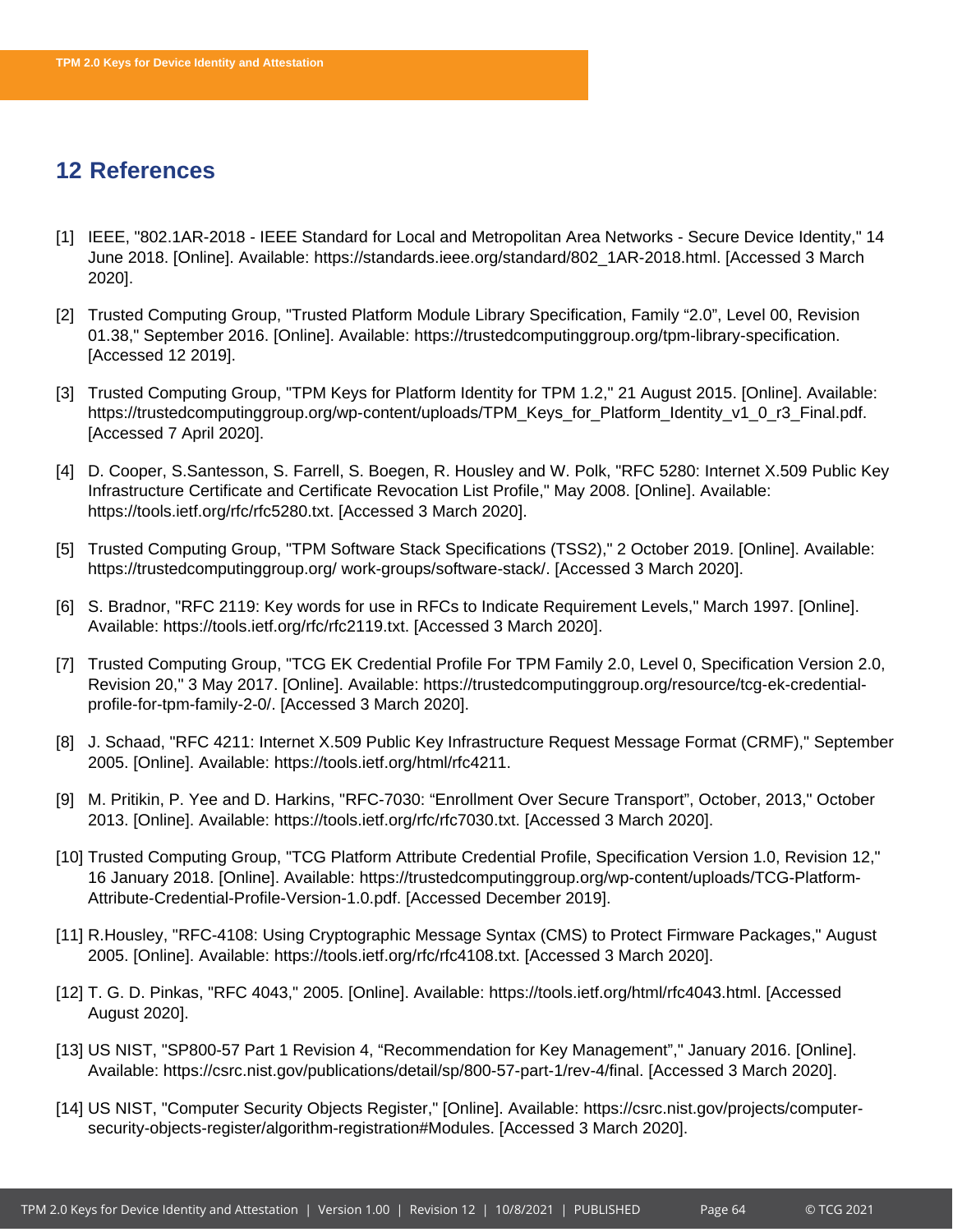[15] GmSSL Project, "OIDs," [Online]. Available: http://gmssl.org/docs/oid.html. [Accessed 3 March 2020].

[16] M. Gartner, "Online Object Identifier DER Encoder," [Online]. Available: https://misc.danielmarschall.de/asn.1/oid-converter/online.php. [Accessed 3 March 2929].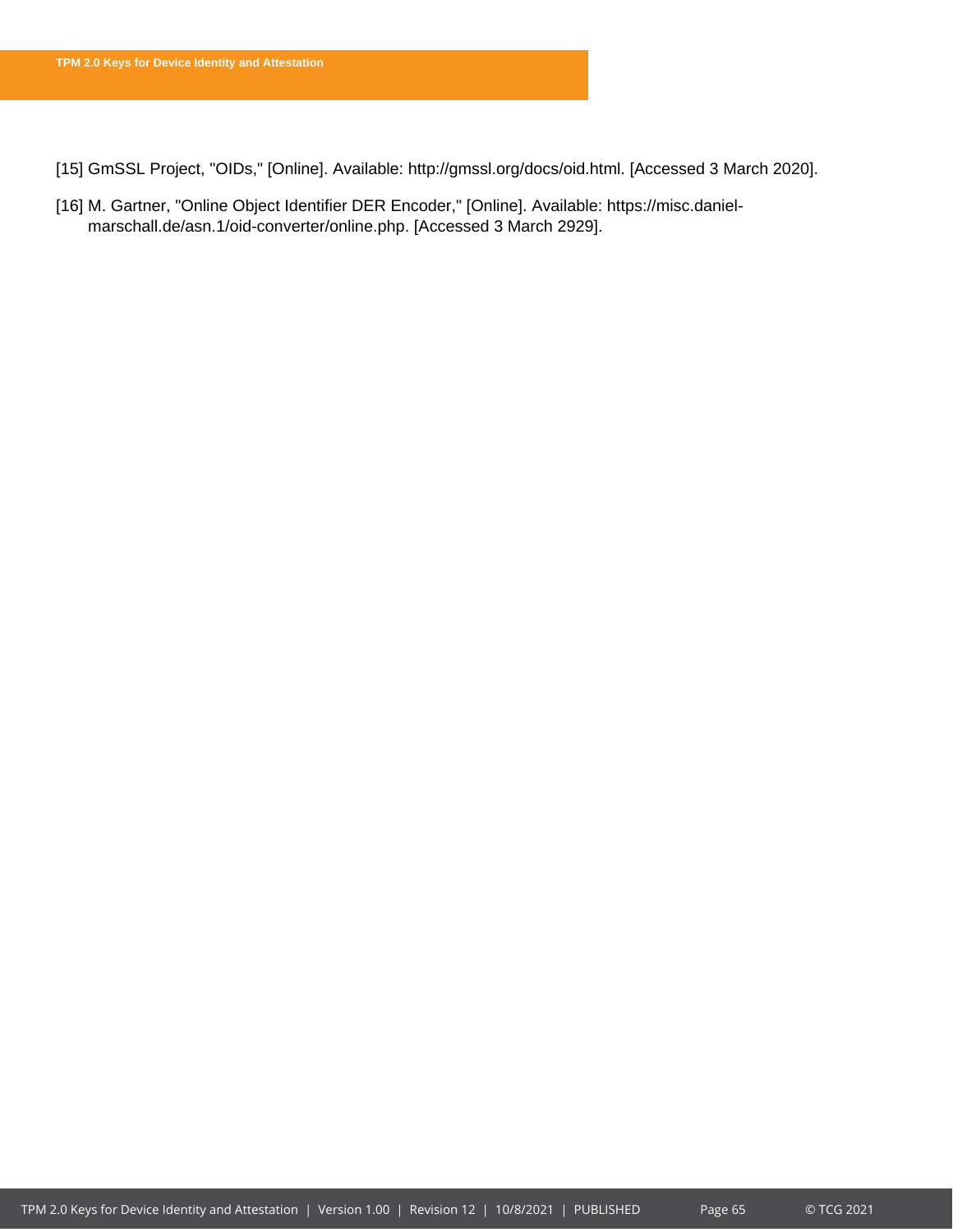# <span id="page-66-0"></span>**13 Annex A: TCG-CSR Structures**

### **Start of informative comment**

The TCG CSR structures are defined as C structures and are intended to be an interface between systems implemented using different tool chains on potentially different CPU architectures.

There are two versions:

An IDevID structure that includes data required to couple an IAK to the TPM as well as other data normally required for issuance of an IDevID. This structure is used any time an enrollment procedure uses the TPM EK certificate in the enrollment process.

An LDevID structure that omits the IDevID information and instead includes an OEM issued IAK certificate.

At the option of the CA, other structures MAY be used.

```
End of informative comment
```
### <span id="page-66-1"></span>**13.1TCG-CSR-IDEVID**

### **Start of informative comment**

The following C typedef structures are used to describe an example CSR structure.

The first byte (0x01) of the version is one, indicating an IDevID CSR.

Note that this structure is of indeterminate size. When a size is shown as 0, the item referenced is absent and no related bytes are included in the payload area.

// The TCS-CSR-IDEVID uses Big Endian byte ordering. All sizes are in bytes.

```
typedef struct TCG_CSR_t
\{ uint8_t structVer[4]; // Version 1.0 = 0x01000100 
    uint8_t contents[4]; // Size of csrContents<br>uint8_t sigSz[4]; // Size, in bytes, of
                         // Size, in bytes, of signature
    TCG_IDEVID_CONTENT_t csrContents;
    uint8_t signature[0]; // DER encoded signature, including algorithm ID
} TCG_CSR_IDEVID;
typedef struct TCG_IDEVID_CONTENT_t 
\{uint8 t structVer[4]; // Version 1.0 = 0x00000100
     uint8_t hashAlgoId[4]; // TCG algorithm identifier for CSR hash
     uint8_t hashSz[4]; // Size, in bytes, of hash used
// Hash of all that follows is placed here
     uint8_t prodModelSz[4]; // Size of unterminated product model string
     uint8_t prodSerialSz[4];// Size of unterminated product serial number string
    uint8 t prodCaDataSz[4];// Size of CA-specific required data structure
     uint8_t bootEvntLogSz[4];// Size of boot event log
    uint8 t ekCertSZ[4]; // TPM EK cert size
    uint8_t attestPubSZ[4]; // Attestation key public size<br>uint8_t atCreateTktSZ[4];     // TPM2_CertifyCre
                                              // TPM2_CertifyCreation ticket size<br>// TPM2_Certify info size
    uint8_t atCertifyInfoSZ[4];
    uint8_t atCertifyInfoSignatureSZ[4]; // TPM2_CertifyInfo Signature size<br>uint8_t signingPubSZ[4]; // Signing key public size
                                              // Signing key public size
     uint8_t sgnCertifyInfoSZ[4]; // TPM2_Certify info size 
     uint8_t sgnCertifyInfoSignatureSZ[4];// TPM2_CertifyInfo Signature size
    uint8 t padSz[4];
// Payload bytes begin here.
```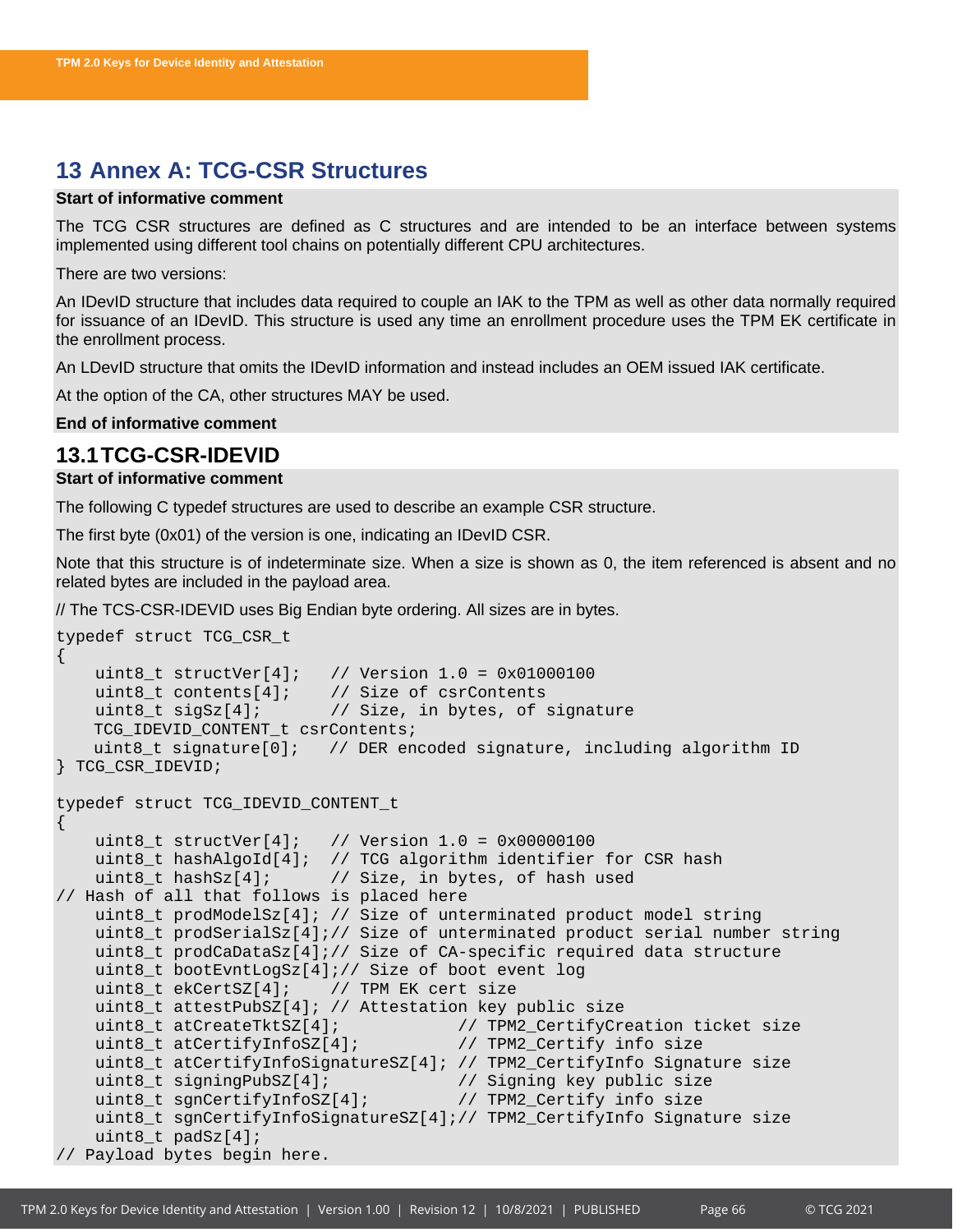```
// All payloads are included as byte arrays (no delimiters) 
// Payload is followed by padSz bytes of random data here to make
// the structure size a multiple of 16 bytes.
  // prodModel[]
  // prodSerial[]
  // prodCaData[]
  // bootEvntLog[]
  // ekCert[]
  // attestPub[]
  // atCreateTkt[]
  // atCertifyInfo[]
  // atCertifyInfoSig[]
  // signingPub[]
  // sgnCertifyInfo[]
  // sgnCertifyInfoSig[]
  // pad[]
} TCG_CSR_IDEVID_CONTENT;
```
The public keys and signature are represented in ASN.1 DER encoded format. There are several online pages that may assist with algorithm encoding, such as the US NIST Computer Security Objects Register [13] and the GmSSL Project OIDs page [14] There is an OID encoding tool available online [15].

### **End of informative comment**

# <span id="page-67-0"></span>**13.2TCG-CSR-LDEVID**

### **Start of informative comment**

The following C typedef structures are used to describe an LDevID CSR relying on OEM issued certificates.

The first byte (0x02) of the version has the value of two, indicating an LDevID CSR.

Note that this structure is of indeterminate size. When a size is shown as 0, the item referenced is absent and no related bytes are included in the payload area.

```
// The TCS-CSR-LDEVID uses Big Endian byte ordering. All sizes are in bytes.
typedef struct TCG_CSR_t
\left\{ \right.uint8_t structVer[4]; // Version 1.0 = 0 \times 02000100<br>uint8 t contents[4]; // Size of csrContents
     uint8_t contents[4]; \frac{1}{2} // Size of csrContents<br>uint8_t sigSz[4]; \frac{1}{2} // Size, in bytes, of
                                      // Size, in bytes, of signature
     TCG_ LDEVID_CONTENT_t csrContents;
     uint8_t signature[0]; // DER encoded signature
} TCG_CSR_LDEVID;
typedef struct TCG_LDEVID_CONTENT_t 
{
     uint8 t structVer[4]; // Version 1.0 = 0x02001000uint8_t hashAlgoId[4]; // TCG algorithm identifier for CSR hash<br>uint8 t hashSz[4]; // Size, in bytes, of hash used
                                 // Size, in bytes, of hash used
// Hash of all that follows is placed here
    uint8_t ekCertSZ[4]; // TPM EK cert size<br>uint8_t iakCertSZ[4]; // IAK cert size
     uint8_t iakCertSZ[4];
    uint8_t platCertSZ[4]; // Platform cert size<br>uint8_t pubkeySZ[4]; // New public key siz
     uint8_t pubkeySZ[4]; \qquad // New public key size uint8_t atCertifyInfoSZ[4]; \qquad // TPM2_C
                                             uint 6 y // TPM2_Certify info size
      uint8_t atCertifyInfoSignatureSZ[4]; // TPM2_CertifyInfo Signature size
      uint8_t padSz[4];
```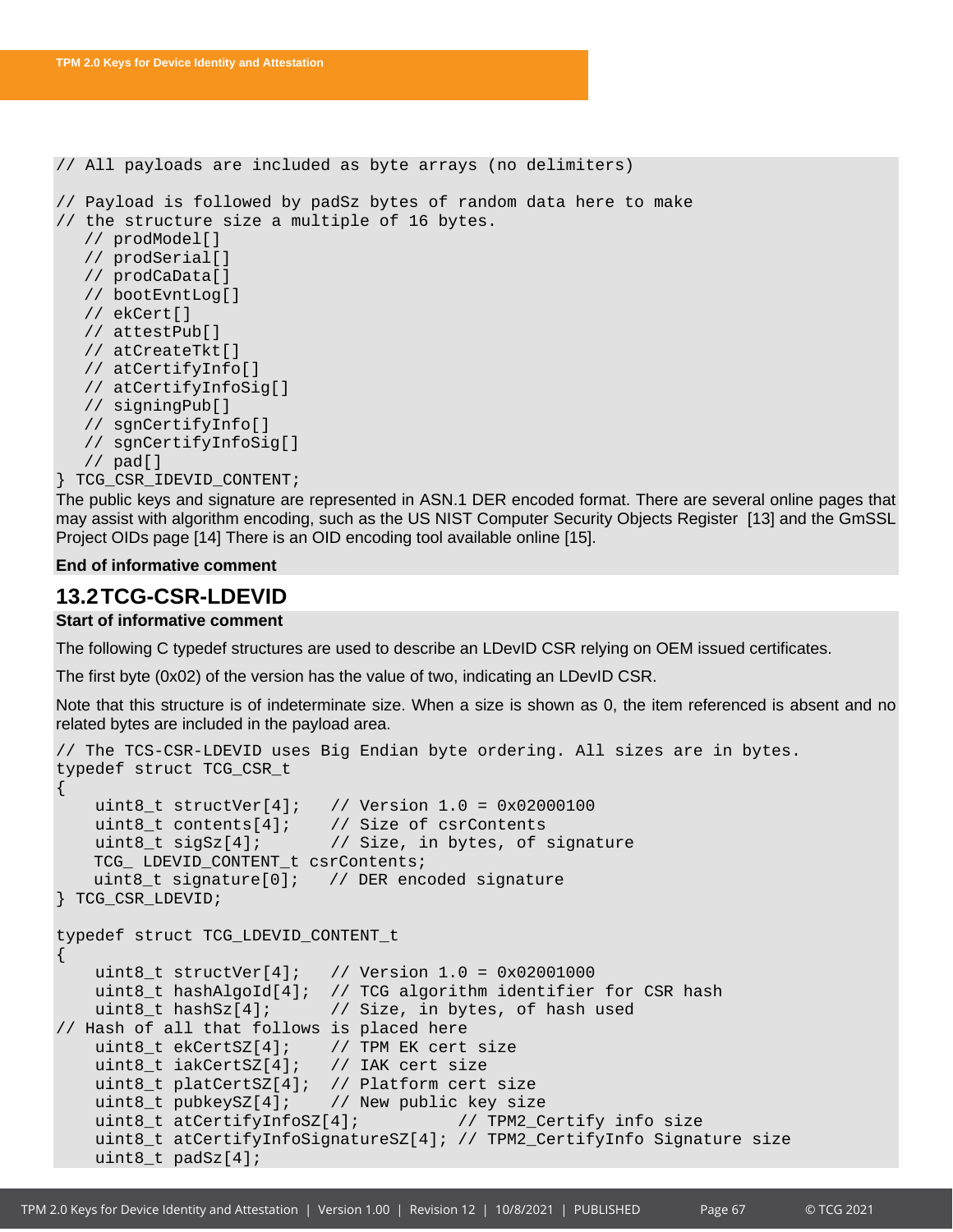```
// Payload bytes begin here. 
// All payloads are included as byte arrays
  // ekCert[]
  // iakCert[]
  // platCert[]
  // pubkey[]
  // atCertifyInfo[]
  // atCertifyInfoSig[]
// pad[] -- Payload is followed by padSz bytes of random data here
// to make the structure size a multiple of 16 bytes.
} TCG_CSR_LDEVID_CONTENT;
```
Public keys and signature are represented in ASN.1 DER encoded format. There are several online pages that may assist with algorithm encoding, such as the US NIST Computer Security Objects Register [12] and the GmSSL Project OIDs page [14]. There is an OID encoding tool available online [15].

### **End of informative comment**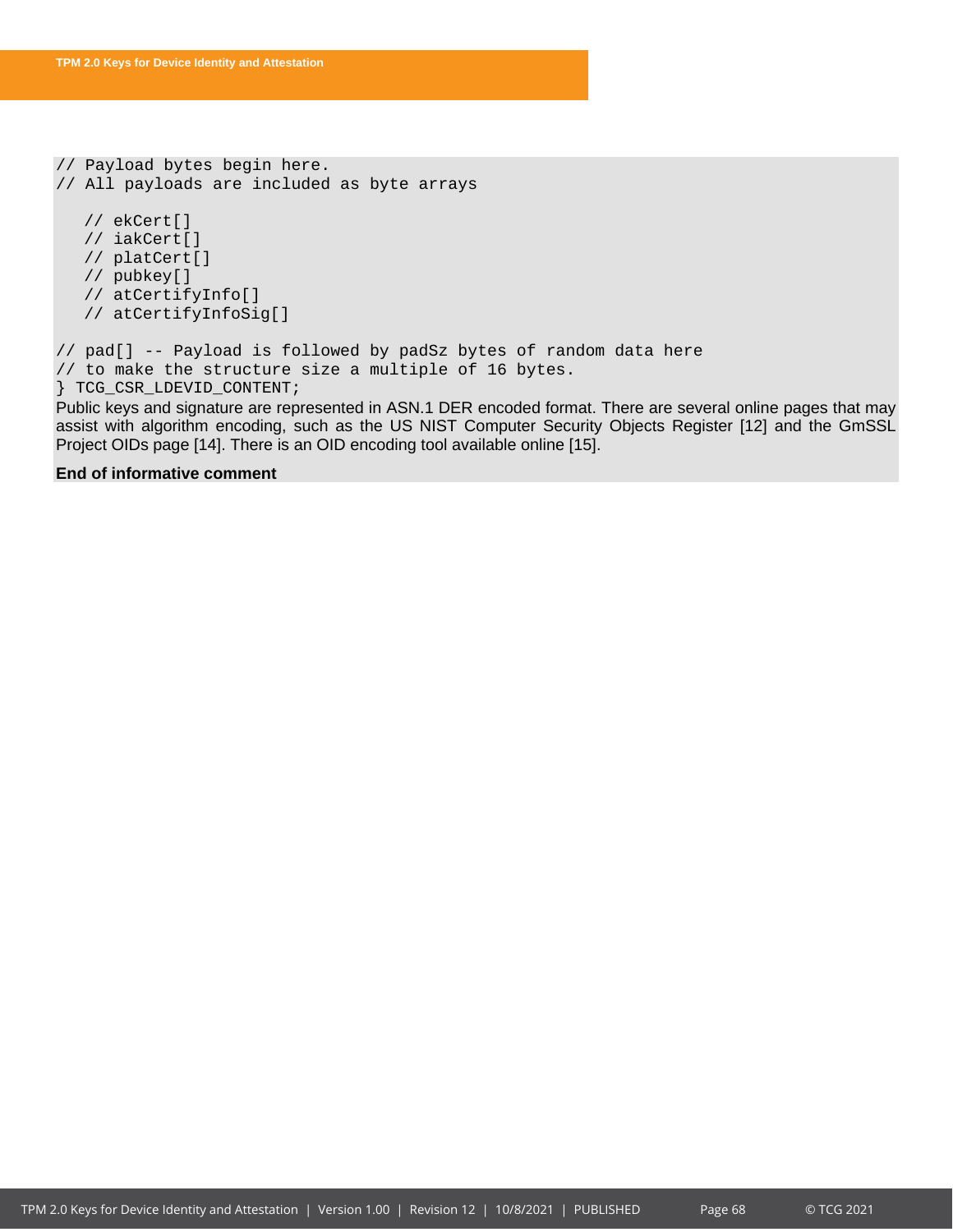# <span id="page-69-0"></span>**14 Annex B: IEEE 802.1AR PICS**

### Start of informative comment

Implementations that are conformant to this specification provide functionality conformant to IEEE 802.1AR-2018 as specified in the PICS Proforma section of that specification. [Table 24](#page-69-1) is a subset of 802.1AR specified capabilities and options supported by compliance with this specification.

Major capabilities and options:

| Item            | Feature                                                                                     | <b>Status</b> |
|-----------------|---------------------------------------------------------------------------------------------|---------------|
|                 |                                                                                             | O: Optional   |
|                 |                                                                                             | M: Mandatory  |
|                 |                                                                                             | Х:            |
| <b>RSA</b>      | Support the RSA-2048/SHA-256 signature suite                                                | O.1           |
| ECDSA256        | Support the ECDSA P-256/SHA-256 signature suite                                             | O.1           |
| ECDSA384        | Support the ECDSA P-384/SHA-384 signature suite                                             | O.1           |
| <b>IDEVID</b>   | Contain an Initial Device Identifier (IDevID) for each of the supported signature<br>suites | M             |
| <b>IDSECRET</b> | Contain an IDevID secret for each IDevID                                                    | M             |
| <b>IDCERT</b>   | Contain an IDevID certificate for each IDevID                                               | M             |
| <b>IDCHAIN</b>  | Contain an IDevID certificate chain for each IDevID                                         | M             |
| <b>ICERTF</b>   | Include all mandatory fields in IDevID certificates                                         | M             |
| <b>ICHAINF</b>  | Include all mandatory fields in IDevID chain certificates                                   | M             |
| <b>RNG</b>      | Generate random numbers for key generation or use by other protocol entities                | $SI-9:M$      |
|                 |                                                                                             | $\circ$       |
| <b>RNGSS</b>    | Use an RNG with the required security strength                                              | M             |
| <b>RNGST</b>    | Prevent external access to the RNG internal state                                           | RNG:M         |
| <b>XSIGN</b>    | Permit remote access to signing operations                                                  | X             |
| <b>XCERTF</b>   | Include any prohibited field in an IDevID certificate or chain certificate                  | X             |
| <b>LDEVID</b>   | Support the use of at least one LDevID certificate                                          | $\circ$       |
|                 | Table 24 - IEEE 802.1AR PICS                                                                |               |

<span id="page-69-1"></span>

| Item           | Feature                                                                                                                              | <b>Status</b> | Additional<br>Information |
|----------------|--------------------------------------------------------------------------------------------------------------------------------------|---------------|---------------------------|
| <b>NAME</b>    | Have a subject name that has not been and will not be issued to any $\mid M \mid$<br>other device by the CA issuing the certificate. |               |                           |
| <b>DNAME</b>   | Have an X.500 DN in the subject field                                                                                                | M             |                           |
| <b>ALTNAME</b> | Include the subjectAltName in each IDevID/IAK certificate                                                                            | O             |                           |